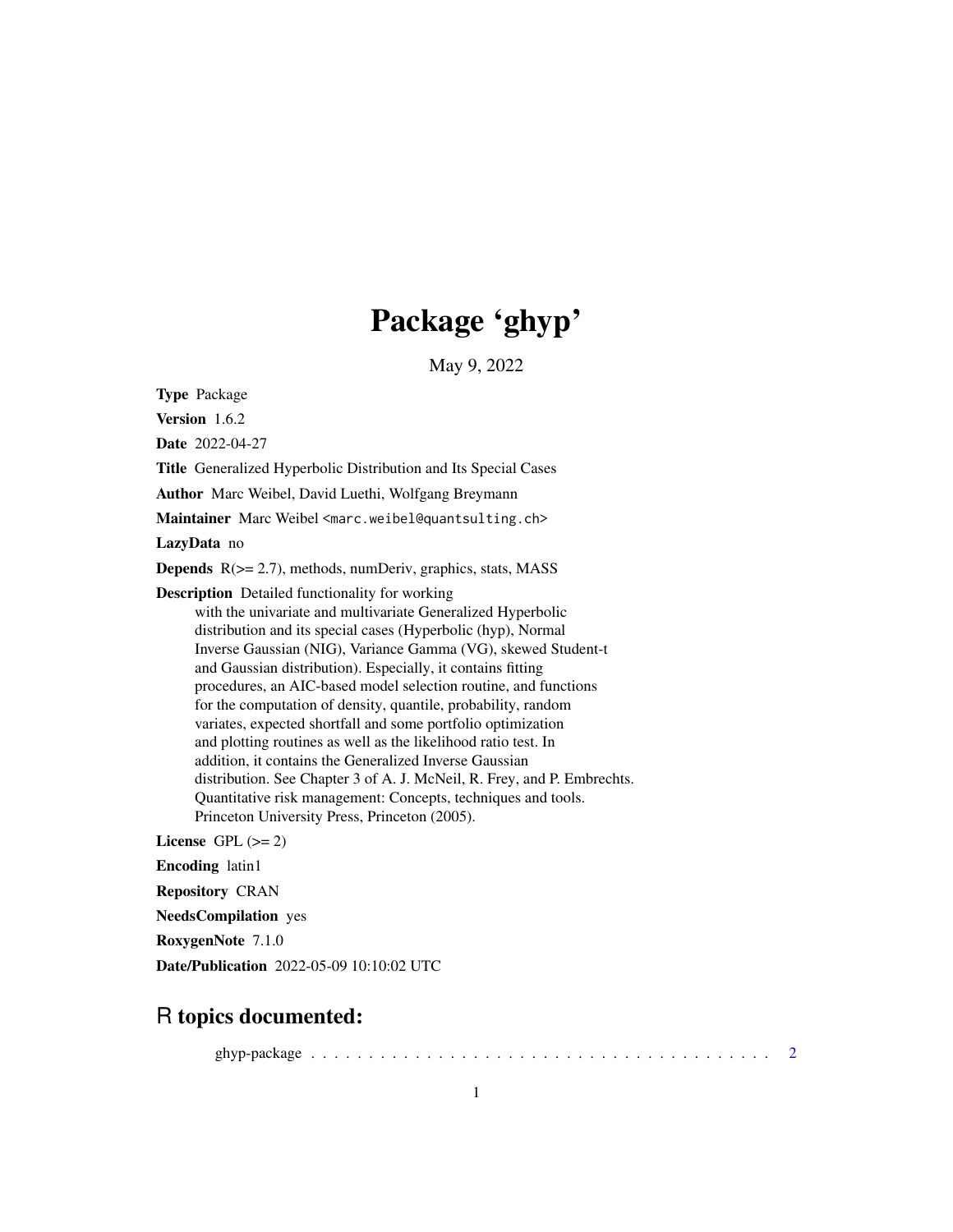<span id="page-1-0"></span>

| 52  |
|-----|
|     |
| 49  |
| 48  |
| 47  |
| 46  |
| 44  |
| 42  |
| 41  |
| 39  |
|     |
| 37  |
|     |
| -34 |
|     |
|     |
|     |
|     |
|     |
|     |
|     |
|     |
|     |
|     |
|     |
|     |
|     |
|     |
|     |

ghyp-package *A package on the generalized hyperbolic distribution and its special cases*

# Description

This package provides detailed functionality for working with the univariate and multivariate Generalized Hyperbolic distribution and its special cases (Hyperbolic (hyp), Normal Inverse Gaussian (NIG), Variance Gamma (VG), skewed Student-t and Gaussian distribution). Especially, it contains fitting procedures, an AIC-based model selection routine, and functions for the computation of density, quantile, probability, random variates, expected shortfall and some portfolio optimization and plotting routines as well as the likelihood ratio test. In addition, it contains the Generalized Inverse Gaussian distribution.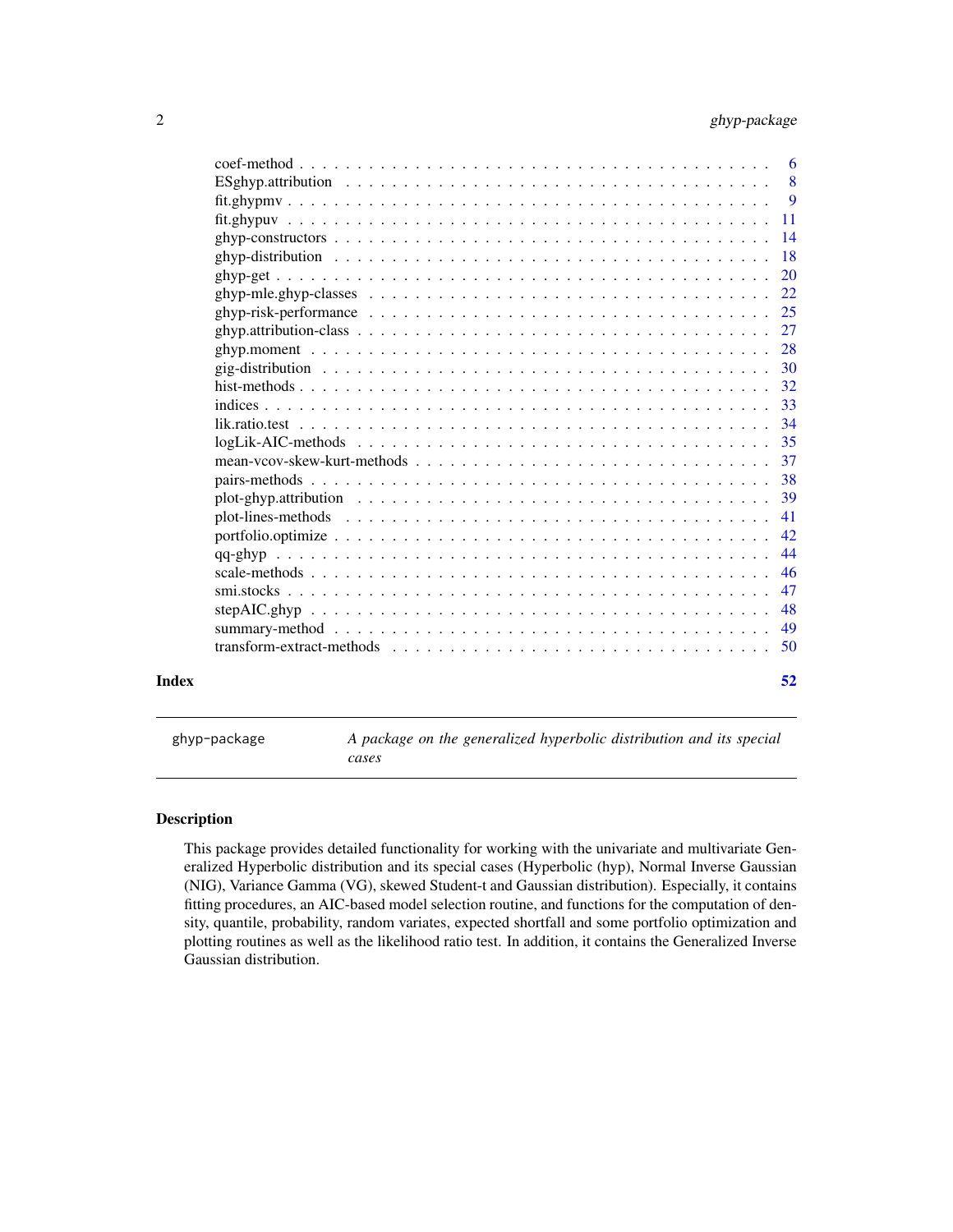# <span id="page-2-0"></span>ghyp-package 3

# Details

| Package: ghyp    |                                                       |
|------------------|-------------------------------------------------------|
| Type: Package    |                                                       |
| Version: $1.5.6$ |                                                       |
|                  | Date: 2013-02-04                                      |
|                  | License: GPL (GNU Public Licence), Version 2 or later |

# Initialize:

| ghyp       | Initialize a generalized hyperbolic distribution.  |
|------------|----------------------------------------------------|
| hyp        | Initialize a hyperbolic distribution.              |
| <b>NIG</b> | Initialize a normal inverse gaussian distribution. |
| VG         | Initialize a variance gamma distribution.          |
| student.t  | Initialize a Student-t distribution.               |
| gauss      | Initialize a Gaussian distribution.                |

# Density, distribution function, quantile function and random generation:

| dghvp | Density of a generalized hyperbolic distribution.                   |
|-------|---------------------------------------------------------------------|
| pghyp | Distribution function of a generalized hyperbolic distribution.     |
|       | gghyp Ouantile of a univariate generalized hyperbolic distribution. |
| rghyp | Random generation of a generalized hyperbolic distribution.         |

# Fit to data:

| fit.ghypuv   | Fit a generalized hyperbolic distribution to univariate data.    |
|--------------|------------------------------------------------------------------|
| fit.hypuv    | Fit a hyperbolic distribution to univariate data.                |
| fit.NIGuv    | Fit a normal inverse gaussian distribution to univariate data.   |
| fit.VGuv     | Fit a variance gamma distribution to univariate data.            |
| fit.tuv      | Fit a skewed Student-t distribution to univariate data.          |
| fit.gaussuv  | Fit a Gaussian distribution to univariate data.                  |
| fit.ghypmv   | Fit a generalized hyperbolic distribution to multivariate data.  |
| fit.hypmv    | Fit a hyperbolic distribution to multivariate data.              |
| fit.NIGmv    | Fit a normal inverse gaussian distribution to multivariate data. |
| fit.VGmv     | Fit a variance gamma distribution to multivariate data.          |
| fit.tmv      | Fit a skewed Student-t distribution to multivariate data.        |
| fit.gaussmv  | Fit a Gaussian distribution to multivariate data.                |
| stepAIC.ghyp | Perform a model selection based on the AIC.                      |
|              |                                                                  |

# Risk, performance and portfolio optimization:

[ESghyp](#page-24-1) Expected shortfall of a univariate generalized hyperbolic distribution.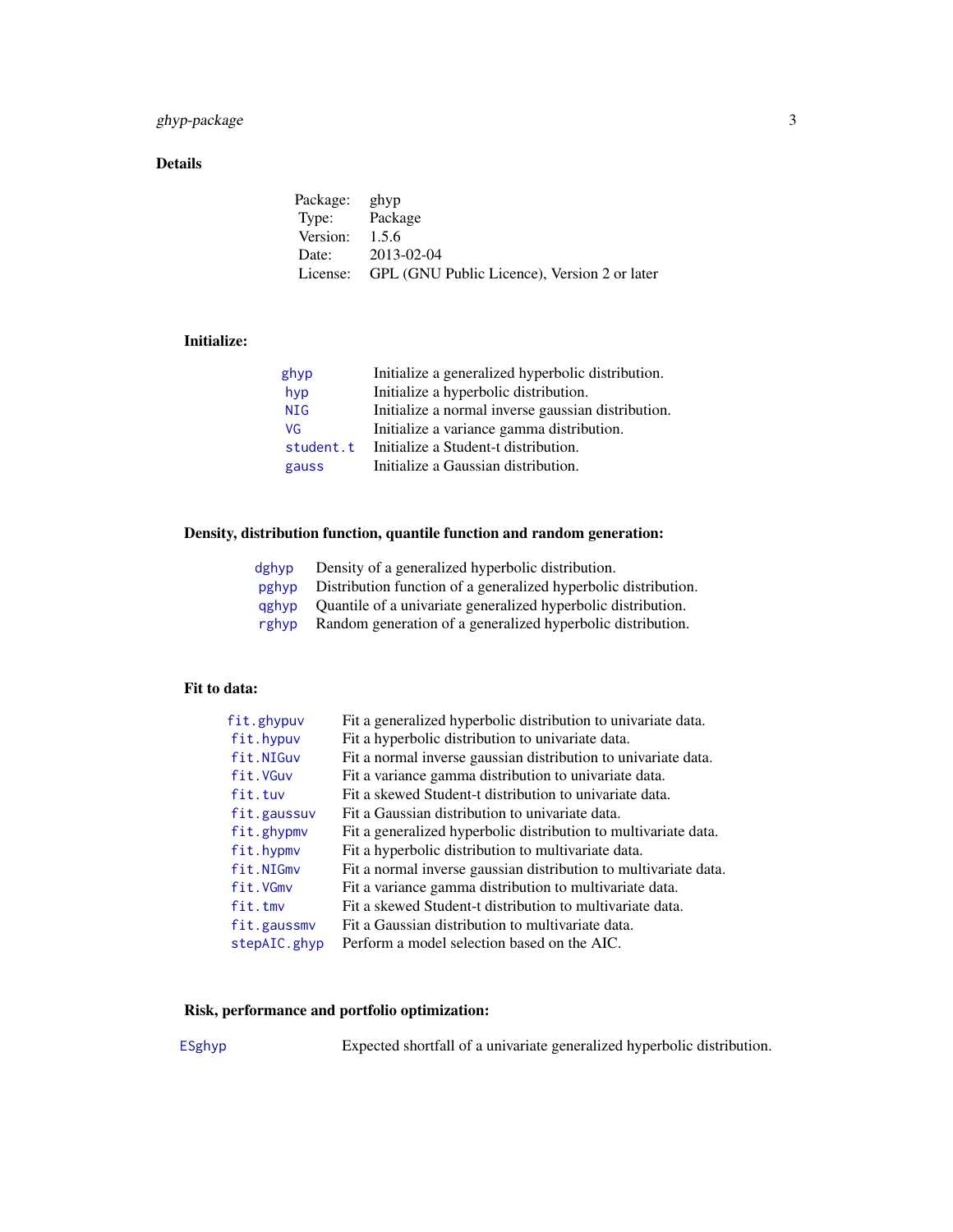<span id="page-3-0"></span>[ghyp.omega](#page-24-1) Performance measure *Omega* based on a univariate ghyp distribution. [portfolio.optimize](#page-41-1) Calculate optimal portfolios with respect to alternative risk measures.

# Utilities:

| mean            | Returns the expected value.                                               |
|-----------------|---------------------------------------------------------------------------|
| <b>VCOV</b>     | Returns the variance (-covariance).                                       |
| ghyp.skewness   | Skewness of a univariate ghyp distribution.                               |
| ghyp.kurtosis   | Kurtosis of a univariate ghyp distribution.                               |
| logLik          | Returns Log-Likelihood of fitted ghyp objects.                            |
| A <sub>IC</sub> | Returns the Akaike's Information Criterion of fitted ghyp objects.        |
| lik.ratio.test  | Performs a likelihood-ratio test on fitted ghyp distributions.            |
|                 | Extract certain dimensions of a multivariate ghyp distribution.           |
| scale           | Scale ghyp distribution objects to zero expectation and/or unit variance. |
| transform       | Transform a multivariate generalized hyperbolic distribution.             |
| ghyp.moment     | Moments of the univariate ghyp distribution.                              |
| coef            | Parameters of a generalized hyperbolic distribution.                      |
| ghyp.data       | Data of a (fitted) generalized hyperbolic distribution.                   |
| ghyp.fit.info   | Information about the fitting procedure, log-likelihood and AIC value.    |
| ghyp.name       | Returns the name of the ghyp distribution or a subclass of it.            |
| ghyp.dim        | Returns the dimension of a ghyp object.                                   |
| summary         | Summary of a fitted generalized hyperbolic distribution.                  |
|                 |                                                                           |

# Plot functions:

| Perform a quantile-quantile plot of a (fitted) univariate ghyp distribution.   |
|--------------------------------------------------------------------------------|
| Plot a histogram of a (fitted) univariate generalized hyperbolic distribution. |
| Produce a matrix of scatterplots with quantile-quantile plots on the diagonal. |
| Plot the density of a univariate ghyp distribution.                            |
| Add the density of a univariate ghyp distribution to a graphics device.        |
|                                                                                |

# Generalized inverse gaussian distribution:

| Density of a generalized inverse gaussian distribution               |
|----------------------------------------------------------------------|
| Distribution function of a generalized inverse gaussian distribution |
| Quantile of a generalized inverse gaussian distribution              |
| Expected shortfall of a generalized inverse gaussian distribution    |
| Random generation of a generalized inverse gaussian distribution     |
|                                                                      |

# Package vignette:

A document about generalized hyperbolic distributions can be found in the doc folder of this package or on <https://cran.r-project.org/package=ghyp>.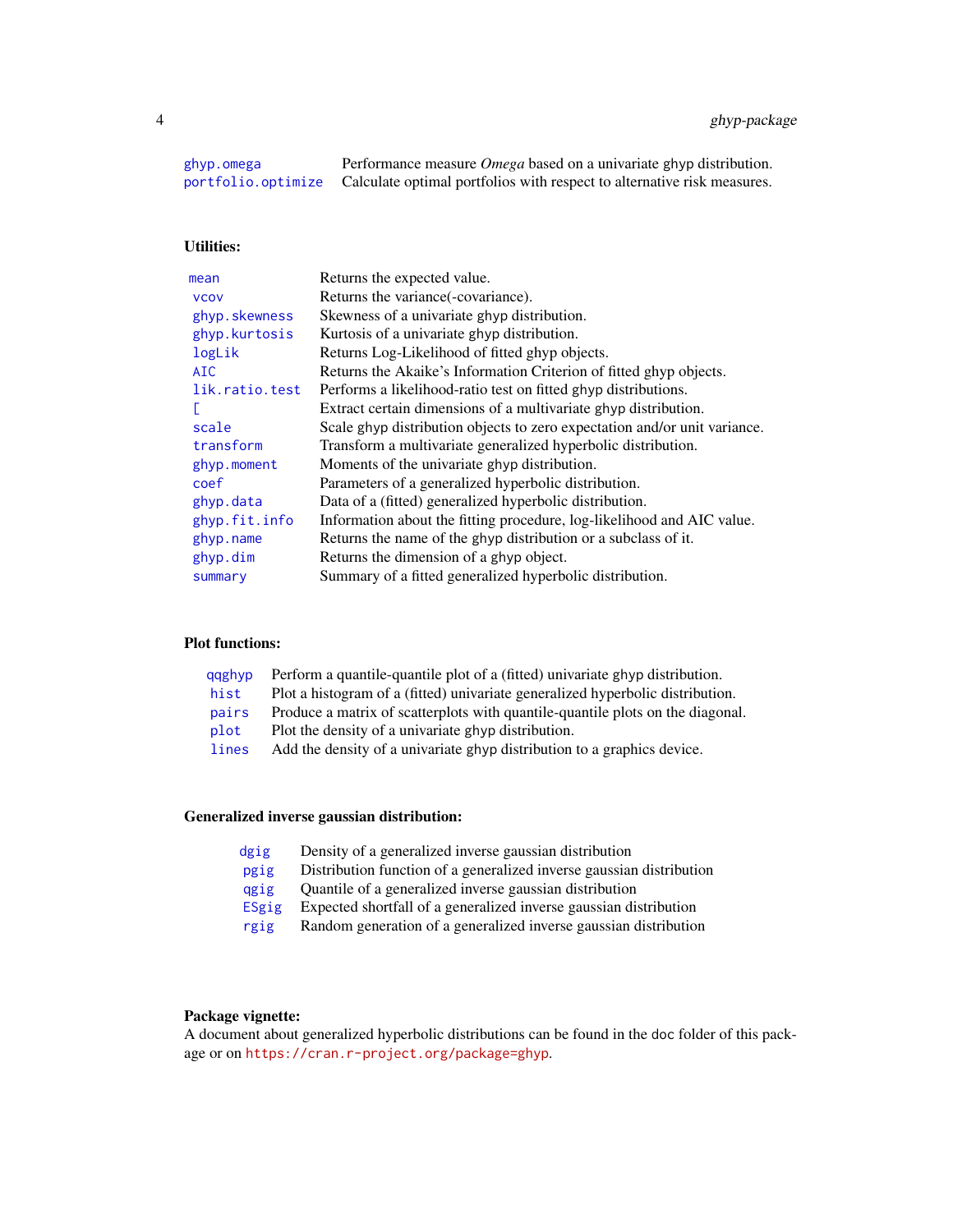# ghyp-package 5

#### Existing solutions

There are packages like GeneralizedHyperbolic, HyperbolicDist, SkewHyperbolic, VarianceGamma and fBasics which cover the univariate generalized hyperbolic distribution and/or some of its special cases. However, the univariate case is contained in this package as well because we aim to provide a uniform interface to deal with generalized hyperbolic distribution. Recently an R port of the S-Plus library QRMlib was released. The package QRMlib contains fitting procedures for the multivariate NIG, hyp and skewed Student-t distribution but not for the generalized hyperbolic case. The package fMultivar implements a fitting routine for multivariate skewed Student-t distributions as well.

#### Object orientation

We follow an object-oriented programming approach in this package and introduce distribution objects. There are mainly four reasons for that:

- Unlike most distributions the GH distribution has quite a few parameters which have to fulfill some consistency requirements. Consistency checks can be performed uniquely when an object is initialized.
- Once initialized the common functions belonging to a distribution can be called conveniently by passing the distribution object. A repeated input of the parameters is avoided.
- Distributions returned from fitting procedures can be directly passed to, e.g., the density function since fitted distribution objects add information to the distribution object and consequently inherit from the class of the distribution object.
- Generic method dispatching can be used to provide a uniform interface to, e.g., plot the probability density of a specific distribution like plot(distribution.object). Additionally, one can take advantage of generic programming since R provides virtual classes and some forms of polymorphism.

#### Acknowledgement

This package has been partially developed in the framework of the COST-P10 "Physics of Risk" project. Financial support by the Swiss State Secretariat for Education and Research (SBF) is gratefully acknowledged.

#### Author(s)

David Luethi, Wolfgang Breymann

Institute of Data Analyses and Process Design ([https://www.zhaw.ch/en/engineering/institu](https://www.zhaw.ch/en/engineering/institutes-centres/idp/groups/data-analysis-and-statistics/)tes-centres/ [idp/groups/data-analysis-and-statistics/](https://www.zhaw.ch/en/engineering/institutes-centres/idp/groups/data-analysis-and-statistics/))

Maintainer: Marc Weibel <marc.weibel@quantsulting.ch>

#### References

*Quantitative Risk Management: Concepts, Techniques and Tools* by Alexander J. McNeil, Ruediger Frey and Paul Embrechts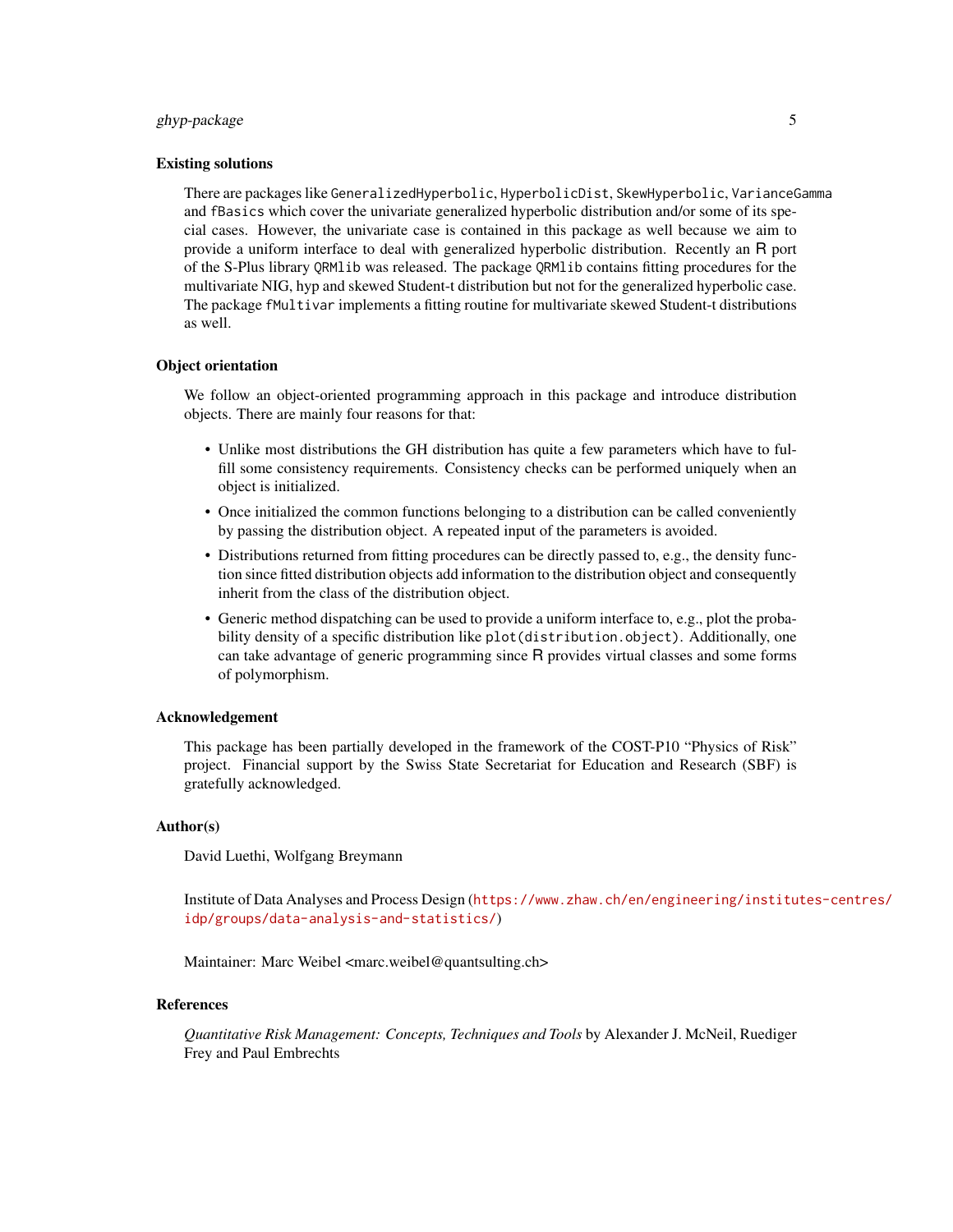Princeton Press, 2005

*Intermediate probability: A computational approach* by Marc Paolella Wiley, 2007

*S-Plus and* R *Library for Quantitative Risk Management QRMlib* by Alexander J. McNeil (2005) and Scott Ulman (R-port) (2007)

coef-method *Extract parameters of generalized hyperbolic distribution objects*

# <span id="page-5-1"></span>Description

The function coef returns the parameters of a generalized hyperbolic distribution object as a list. The user can choose between the "chi/psi", the "alpha.bar" and the "alpha/delta" parametrization. The function coefficients is a synonym for coef.

#### Usage

```
## S4 method for signature 'ghyp'
coef(object, type = c("chi.psi", "alpha.bar", "alpha.delta"))
## S4 method for signature 'ghyp'
```
# coefficients(object, type = c("chi.psi", "alpha.bar", "alpha.delta"))

#### Arguments

| object | An object inheriting from class ghyp.                                                                                                                               |
|--------|---------------------------------------------------------------------------------------------------------------------------------------------------------------------|
| tvpe   | According to type the parameters of either the "chi/psi", the "alpha.bar" or the<br>"alpha/delta" parametrization will be returned. If type is missing, the parame- |
|        | ters belonging to the parametrization of the construction are returned.                                                                                             |

# Details

Internally, the "chi/psi" parametrization is used. However, fitting is only possible in the "alpha.bar" parametrization as it provides the most convenient parameter constraints.

## Value

If type is "chi.psi" a list with components:

| lambda | Shape parameter.      |
|--------|-----------------------|
| chi    | Shape parameter.      |
| psi    | Shape parameters.     |
| mu     | Location parameter.   |
| sigma  | Dispersion parameter. |
| gamma  | Skewness parameter.   |

<span id="page-5-0"></span>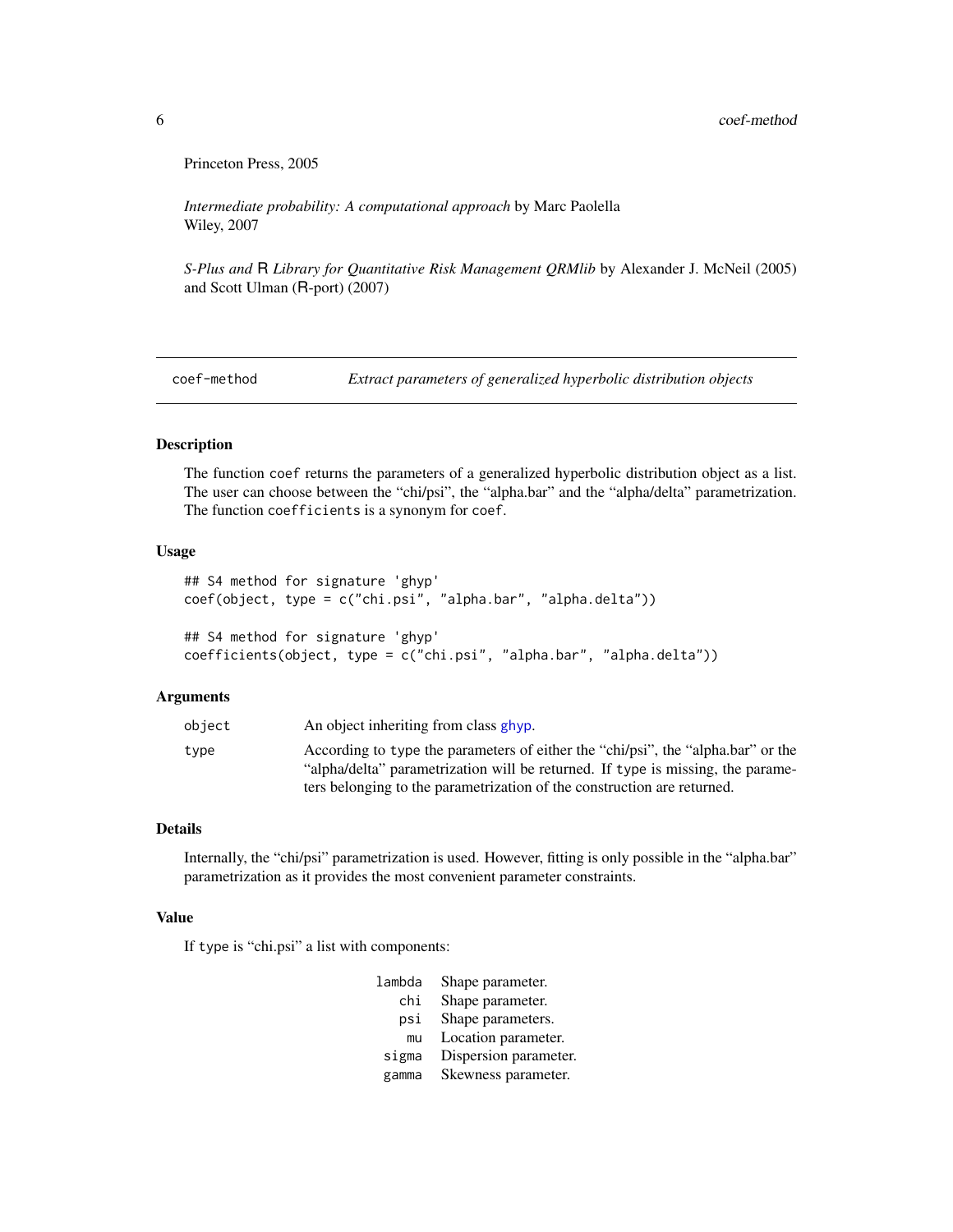#### <span id="page-6-0"></span>coef-method 7

If type is "alpha.bar" a list with components:

| lambda    | Shape parameter.      |
|-----------|-----------------------|
| alpha.bar | Shape parameter.      |
| mu        | Location parameter.   |
| sigma     | Dispersion parameter. |
| gamma     | Skewness parameter.   |
|           |                       |

If type is "alpha.delta" a list with components:

| lambda | Shape parameter.                                                                    |
|--------|-------------------------------------------------------------------------------------|
| alpha  | Shape parameter.                                                                    |
| delta  | Shape parameter.                                                                    |
| mu     | Location parameter.                                                                 |
| Delta  | Dispersion matrix with a determinant of 1 (only returned in the multivariate case). |
| beta   | Shape and skewness parameter.                                                       |
|        |                                                                                     |

# Note

A switch from either the "chi/psi" to the "alpha.bar" or from the "alpha/delta" to the "alpha.bar" parametrization is not yet possible.

# Author(s)

David Luethi

# See Also

[ghyp](#page-13-1), [fit.ghypuv](#page-10-1), [fit.ghypmv](#page-8-1), [ghyp.fit.info](#page-19-1), [transform](#page-49-1), [\[.ghyp](#page-49-1)

# Examples

```
ghyp.mv <- ghyp(lambda = 1, alpha.bar = 0.1, mu = rep(0,2), sigma = diag(rep(1,2)),
               gamma = rep(0,2), data = matrix(rt(1000, df = 4), ncol = 2))
## Get parameters
coef(ghyp.mv, type = "alpha.bar")
coefficients(ghyp.mv, type = "chi.psi")
## Simple modification (do not modify slots directly e.g. object@mu <- 0:1)
param <- coef(ghyp.mv, type = "alpha.bar")
param$mu <- 0:1
do.call("ghyp", param) # returns a new 'ghyp' object
```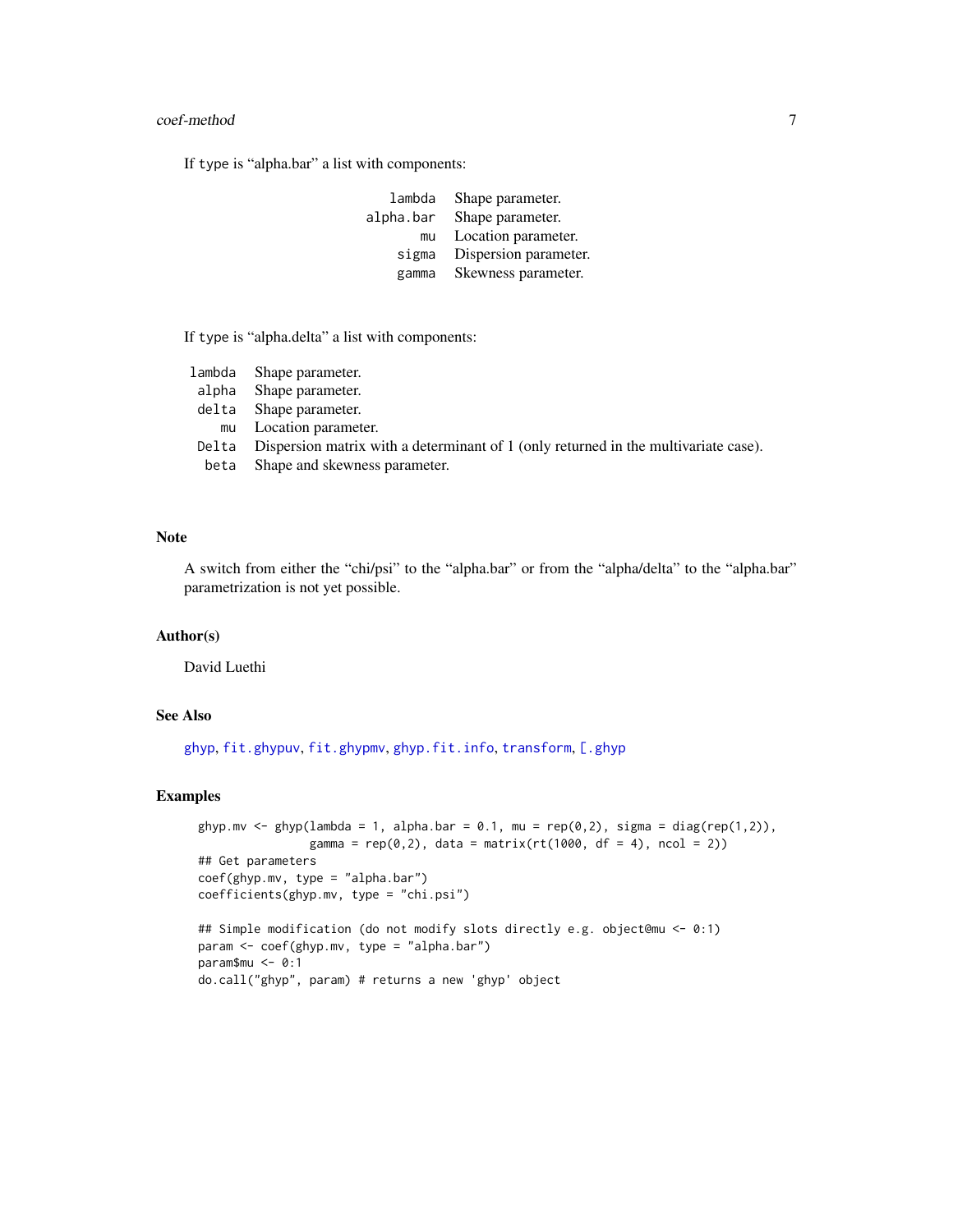<span id="page-7-1"></span><span id="page-7-0"></span>ESghyp.attribution *Risk attribution.*

# Description

Functions to get the *contribution* of each asset to the portfolio's *Expected Shortfall* based on multivariate generalized hyperbolic distributions as well as the expected shortfall *sensitivity* to marginal changes in portfolio allocation.

#### Usage

```
ESghyp.attribution(
  alpha,
  object = ghyp(),
  distr = c("return", "loss"),
  weights = NULL,...
```
# )

#### Arguments

| alpha     | a vector of confidence levels for ES.                                                    |
|-----------|------------------------------------------------------------------------------------------|
| object    | a multivariate fitted ghyp object inheriting from class ghyp.                            |
| distr     | whether the ghyp-object specifies a return or a loss-distribution (see <b>Details</b> ). |
| weights   | vector of portfolio weights. Default is an equally-weighted portfolio.                   |
| $\ddotsc$ | optional arguments passed from ghyp. attribution to qghyp and integrate.                 |

# Details

The parameter distr specifies whether the ghyp-object describes a return or a loss-distribution. In case of a return distribution the expected-shortfall on a confidence level  $\alpha$  is defined as  $ES_{\alpha}$  :=  $E(X|X \le F_X^{-1}(\alpha))$  while in case of a loss distribution it is defined on a confidence level  $\alpha$  as  $ES_{\alpha} := E(X|X > F_X^{-1}(\alpha)).$ 

# Value

ESghyp.attribution is an object of class [ghyp.attribution.](#page-26-1)

### Author(s)

Marc Weibel

# See Also

[contribution,ghyp.attribution-method](#page-0-0), [sensitivity,ghyp.attribution-method](#page-0-0) and [weights](#page-0-0) for Expected Shortfall.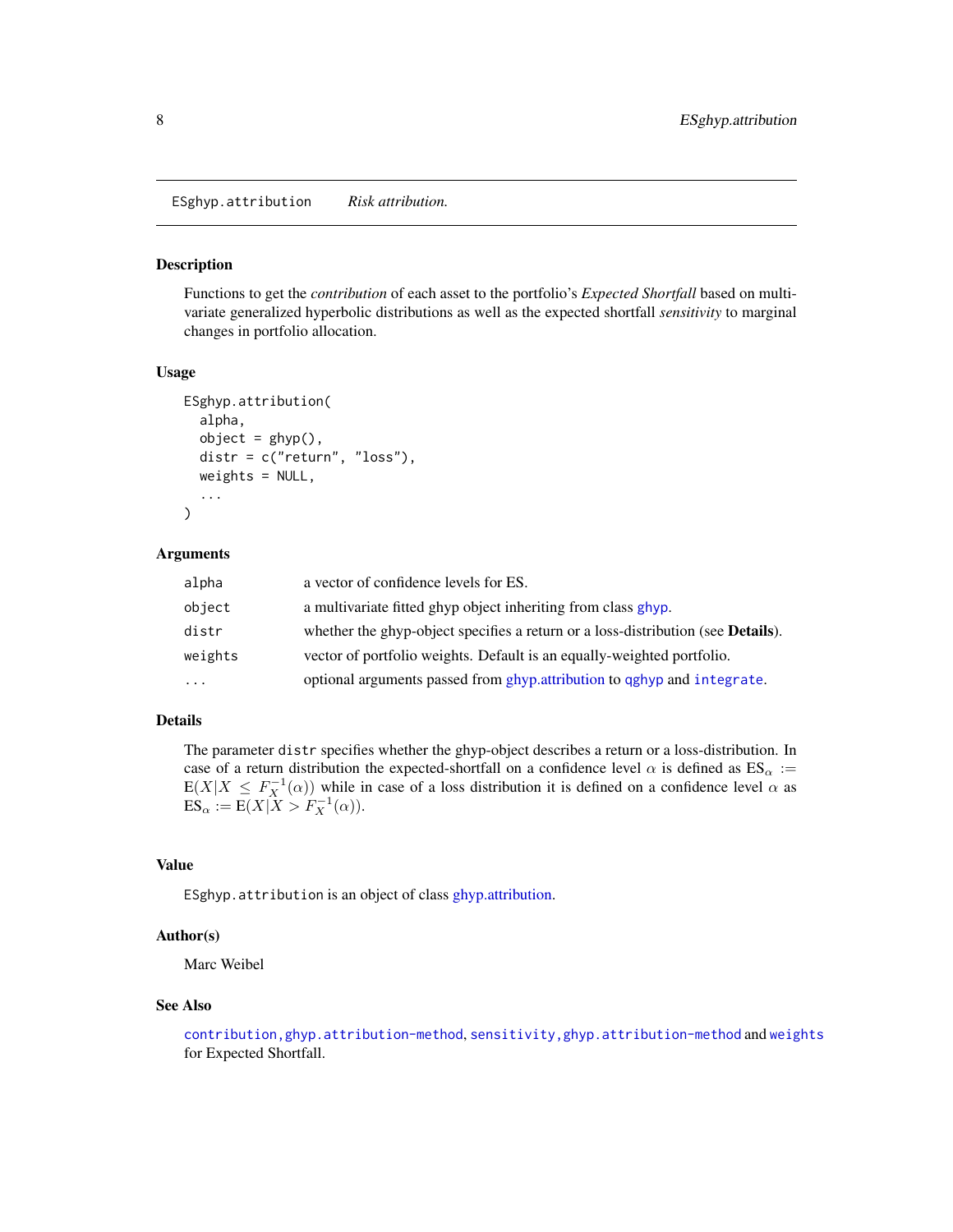#### <span id="page-8-0"></span>fit.ghypmv 9

#### Examples

```
## Not run:
data(smi.stocks)
## Fit a NIG model to Novartis, CS and Nestle log-returns
assets.fit <- fit.NIGmv(smi.stocks[, c("Novartis", "CS", "Nestle")], silent = TRUE)
## Define Weights of the Portfolio
weights <- c(0.2, 0.5, 0.3)
## Confidence level for Expected Shortfall
es.levels <- c(0.01)
portfolio.attrib <- ESghyp.attribution(alpha=es.levels, object=assets.fit, weights=weights)
## End(Not run)
```
<span id="page-8-1"></span>fit.ghypmv *Fitting generalized hyperbolic distributions to multivariate data*

#### <span id="page-8-2"></span>Description

Perform a maximum likelihood estimation of the parameters of a multivariate generalized hyperbolic distribution by using an Expectation Maximization (EM) based algorithm.

# Usage

```
fit.ghypmv(data, lambda = 1, alpha.bar = 1, mu = NULL, sigma = NULL,
          gamma = NULL, opt.pars = c(lambda = TRUE, alpha.bar = TRUE, mu = TRUE,
                                      sigma = TRUE, gamma = !symmetric),
           symmetric = FALSE, standardize = FALSE, nit = 2000, reltol = 1e-8.
          abstol = reltol * 10, na.rm = FALSE, silent = FALSE, save.data = TRUE,
           trace = TRUE, ...)
fit.hypmv(data,
       opt.pars = c(alpha.bar = TRUE, mu = TRUE, sigma = TRUE, gamma = !symmetric),
          symmetric = FALSE, ...)fit.NIGmv(data,
       opt.pars = c(alpha.bar = TRUE, mu = TRUE, sigma = TRUE, gamma = !symmetric),
          symmetric = FALSE, ...)fit.VGmv(data, lambda = 1,
        opt.pars = c(lambda = TRUE, mu = TRUE, sigma = TRUE, gamma = !symmetric),
         symmetric = FALSE, ...)fit.tmv(data, nu = 3.5,opt.pars = c(1)ambda = TRUE, mu = TRUE, sigma = TRUE, gamma = !symmetric),
        symmetric = FALSE, ...)
fit.gaussmv(data, na.rm = TRUE, save.data = TRUE)
```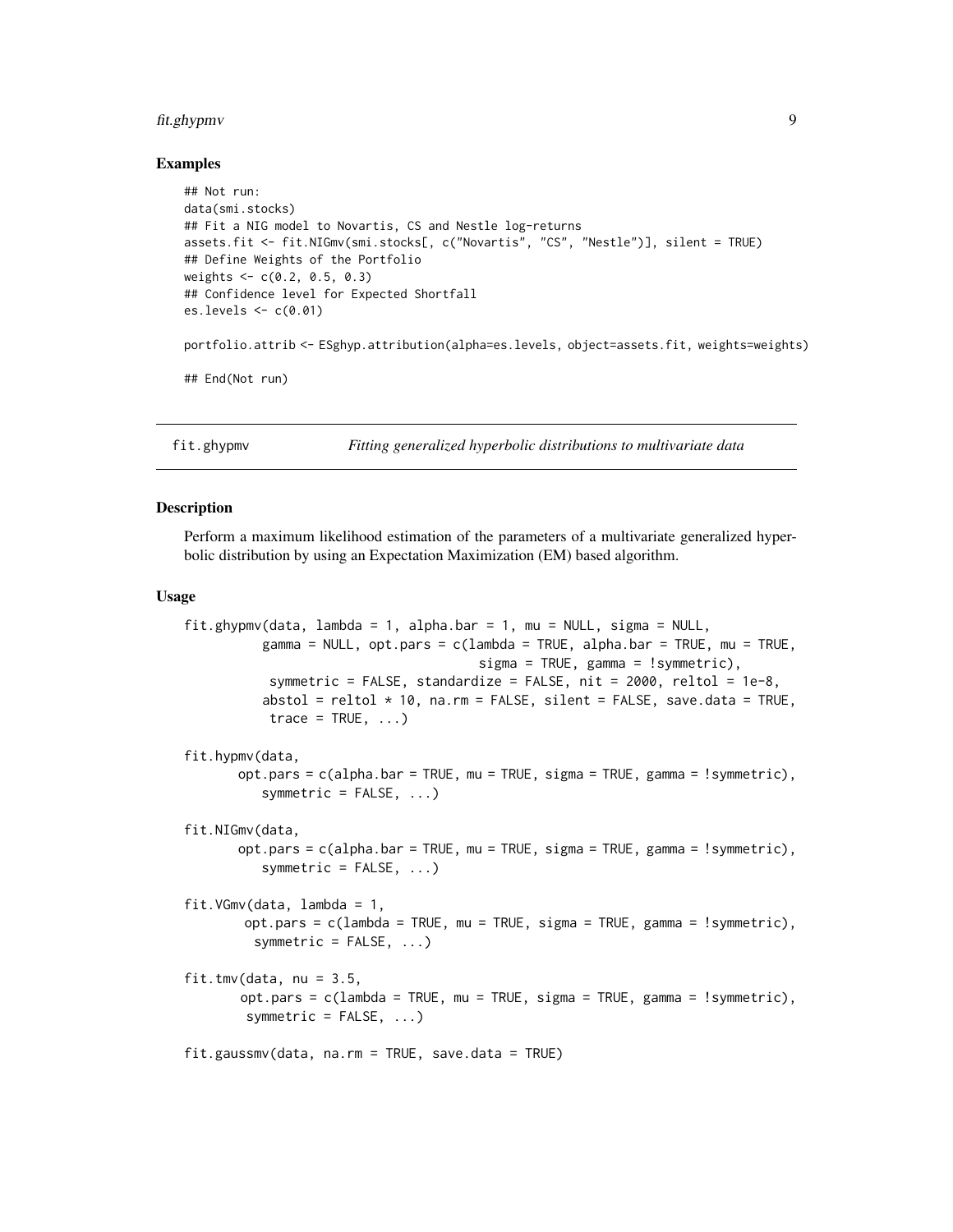# <span id="page-9-0"></span>Arguments

| data        | An object coercible to a matrix.                                                                                                                                           |
|-------------|----------------------------------------------------------------------------------------------------------------------------------------------------------------------------|
| lambda      | Starting value for the shape parameter lambda.                                                                                                                             |
| alpha.bar   | Starting value for the shape parameter alpha.bar.                                                                                                                          |
| nu          | Starting value for the shape parameter nu (only used in case of a student-t dis-<br>tribution. It determines the degree of freedom and is defined as $-2 \times 1$ ambda.) |
| mu          | Starting value for the location parameter mu.                                                                                                                              |
| sigma       | Starting value for the dispersion matrix sigma.                                                                                                                            |
| gamma       | Starting value for the skewness vecotr gamma.                                                                                                                              |
| opt.pars    | A named logical vector which states which parameters should be fitted.                                                                                                     |
| symmetric   | If TRUE the skewness parameter gamma keeps zero.                                                                                                                           |
| standardize | If TRUE the sample will be standardized before fitting. Afterwards, the parame-<br>ters and log-likelihood et cetera will be back-transformed.                             |
| save.data   | If TRUE data will be stored within the mle.ghyp object (cf. ghyp.data).                                                                                                    |
| trace       | If TRUE the evolution of the parameter values during the fitting procedure will<br>be traced and stored (cf. ghyp.fit.info).                                               |
| na.rm       | If TRUE missing values will be removed from data.                                                                                                                          |
| silent      | If TRUE no prompts will appear in the console.                                                                                                                             |
| nit         | Maximal number of iterations of the expectation maximation algorithm.                                                                                                      |
| reltol      | Relative convergence tolerance.                                                                                                                                            |
| abstol      | Absolute convergence tolerance.                                                                                                                                            |
| .           | Arguments passed to optimize and to fit, ghypmy when fitting special cases of the<br>generalized hyperbolic distribution.                                                  |

# Details

This function uses a modified EM algorithm which is called Multi-Cycle Expectation Conditional Maximization (MCECM) algorithm. This algorithm is sketched in the vignette of this package which can be found in the doc folder. A more detailed description is provided by the book *Quantitative Risk Management, Concepts, Techniques and Tools* (see "References").

The general-purpose optimization routine [optim](#page-0-0) is used to maximize the loglikelihood function of the univariate mixing distribution. The default method is that of Nelder and Mead which uses only function values. Parameters of [optim](#page-0-0) can be passed via the . . . argument of the fitting routines.

# Value

An object of class [mle.ghyp](#page-21-1).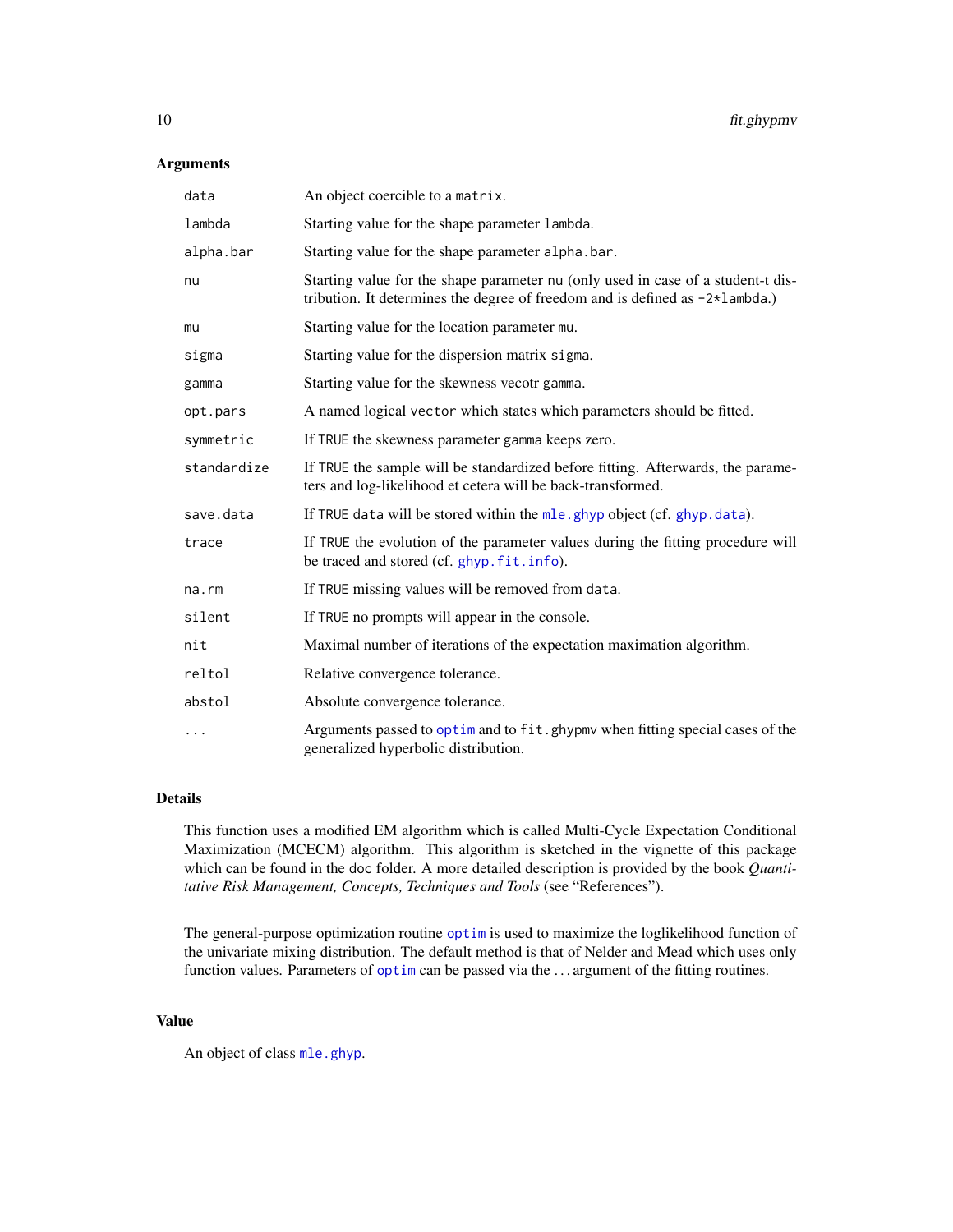#### <span id="page-10-0"></span>fit.ghypuv 11

# Note

The variance gamma distribution becomes singular when  $x - \mu = 0$ . This singularity is catched and the reduced density function is computed. Because the transition is not smooth in the numerical implementation this can rarely result in nonsensical fits.

Providing both arguments, opt.pars and symmetric respectively, can result in a conflict when opt.pars['gamma'] and symmetric are TRUE. In this case symmetric will dominate and opt.pars['gamma'] is set to FALSE.

# Author(s)

Wolfgang Breymann, David Luethi

#### References

Alexander J. McNeil, Ruediger Frey, Paul Embrechts (2005) *Quantitative Risk Management, Concepts, Techniques and Tools*

ghyp-package vignette in the doc folder or on <https://cran.r-project.org/package=ghyp>.

S-Plus and R library *QRMlib*)

# See Also

[fit.ghypuv](#page-10-1), [fit.hypuv](#page-10-2), [fit.NIGuv](#page-10-2), [fit.VGuv](#page-10-2), [fit.tuv](#page-10-2) for univariate fitting routines. [ghyp.fit.info](#page-19-1) for information regarding the fitting procedure.

#### Examples

```
data(smi.stocks)
```
fit.ghypmv(data = smi.stocks, opt.pars =  $c($ lambda = FALSE), lambda = 2,  $control = list(rel.tol = 1e-5, abs.tol = 1e-5),$   $reltol = 0.01)$ 

<span id="page-10-1"></span>fit.ghypuv *Fitting generalized hyperbolic distributions to univariate data*

# <span id="page-10-2"></span>Description

This function performs a maximum likelihood parameter estimation for univariate generalized hyperbolic distributions.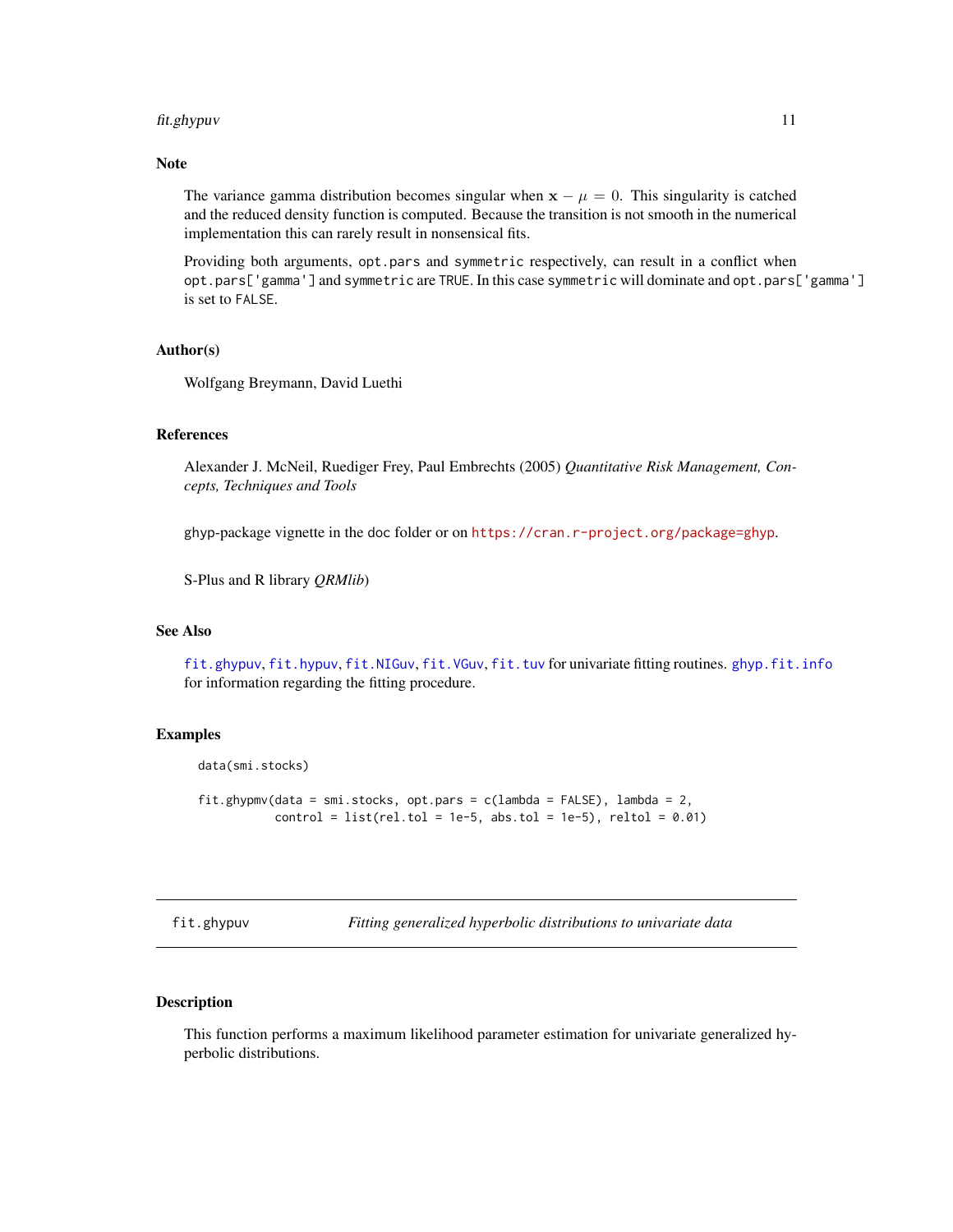# Usage

```
fit.ghypuv(data, lambda = 1, alpha.bar = 0.5, mu = median(data),
           sigma = mad(data), gamma = 0,
           opt.pars = c(lambda = TRUE, alpha.bar = TRUE, mu = TRUE,
                        sigma = TRUE, gamma = !symmetric),
           symmetric = FALSE, standardize = FALSE, save.data = TRUE,
          na.rm = TRUE, silent = FALSE, ...)fit.hypuv(data,
      opt.pars = c(alpha.bar = TRUE, mu = TRUE, sigma = TRUE, gamma = !symmetric),
          symmetric = FALSE, ...)
fit.NIGuv(data,
      opt.pars = c(alpha.bar = TRUE, mu = TRUE, sigma = TRUE, gamma = !symmetric),
          symmetric = FALSE, ...)fit.VGuv(data, lambda = 1,
       opt.pars = c(lambda = TRUE, mu = TRUE, sigma = TRUE, gamma = !symmetric),
         symmetric = FALSE, ...)fit.tuv(data, nu = 3.5,
        opt.pars = c(nu = TRUE, mu = TRUE, sigma = TRUE, gamma = !symmetric),
        symmetric = FALSE, ...)
```

```
fit.gaussuv(data, na.rm = TRUE, save.data = TRUE)
```
#### Arguments

| data        | An object coercible to a vector.                                                                                                                                    |
|-------------|---------------------------------------------------------------------------------------------------------------------------------------------------------------------|
| lambda      | Starting value for the shape parameter lambda.                                                                                                                      |
| alpha.bar   | Starting value for the shape parameter alpha.bar.                                                                                                                   |
| nu          | Starting value for the shape parameter nu (only used in case of a student-t dis-<br>tribution. It determines the degree of freedom and is defined as $-2*1$ ambda.) |
| mu          | Starting value for the location parameter mu.                                                                                                                       |
| sigma       | Starting value for the dispersion parameter sigma.                                                                                                                  |
| gamma       | Starting value for the skewness parameter gamma.                                                                                                                    |
| opt.pars    | A named logical vector which states which parameters should be fitted.                                                                                              |
| symmetric   | If TRUE the skewness parameter gamma keeps zero.                                                                                                                    |
| standardize | If TRUE the sample will be standardized before fitting. Afterwards, the parame-<br>ters and log-likelihood et cetera will be back-transformed.                      |
| save.data   | If TRUE data will be stored within the mle. ghyp object.                                                                                                            |
| na.rm       | If TRUE missing values will be removed from data.                                                                                                                   |
| silent      | If TRUE no prompts will appear in the console.                                                                                                                      |
| .           | Arguments passed to optimize and to fit, ghypuv when fitting special cases of the<br>generalized hyperbolic distribution.                                           |

<span id="page-11-0"></span>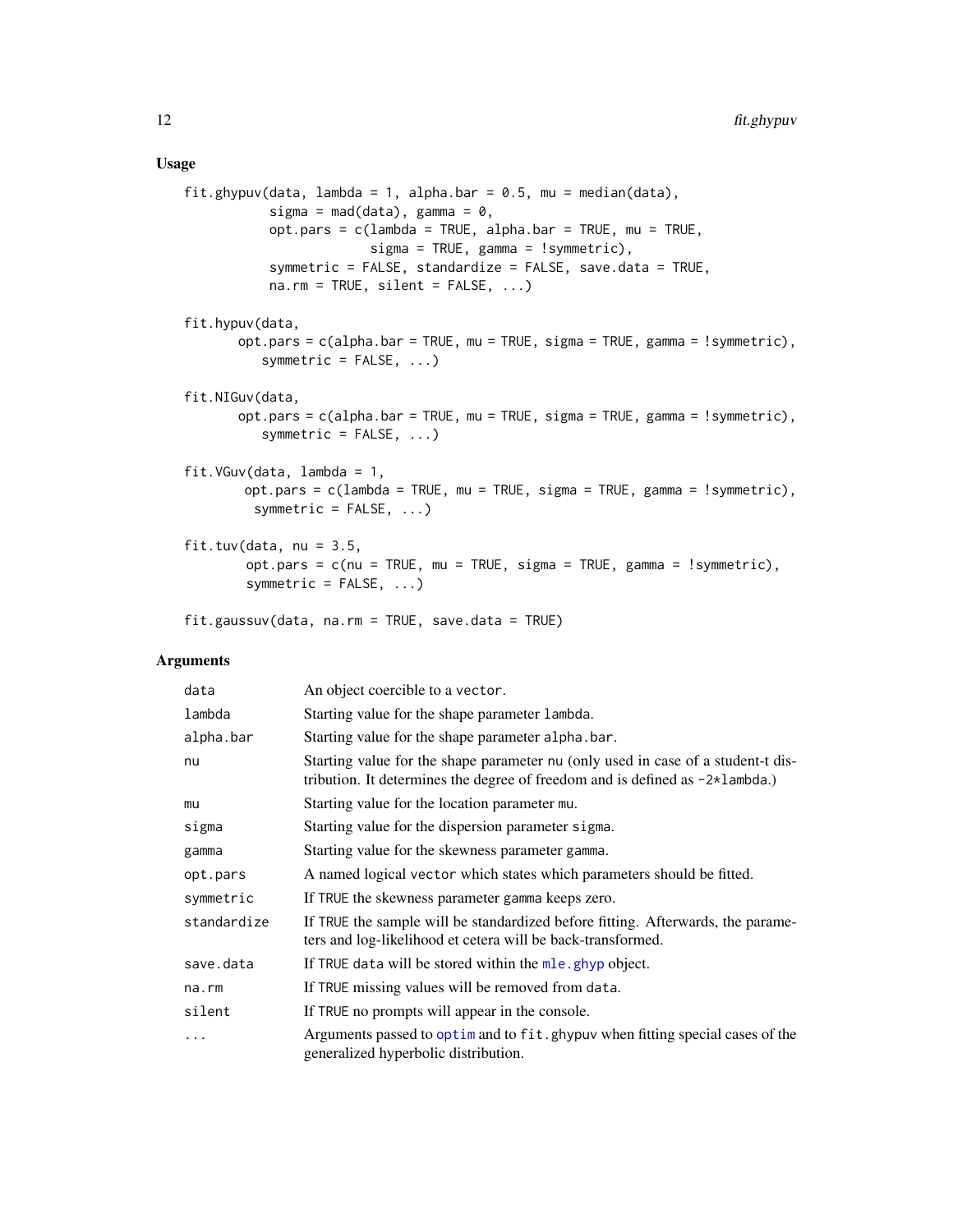#### <span id="page-12-0"></span>fit.ghypuv 13

# Details

The general-purpose optimization routine [optim](#page-0-0) is used to maximize the loglikelihood function. The default method is that of Nelder and Mead which uses only function values. Parameters of [optim](#page-0-0) can be passed via the . . . argument of the fitting routines.

# Value

An object of class [mle.ghyp](#page-21-1).

# Note

The variance gamma distribution becomes singular when  $x - \mu = 0$ . This singularity is catched and the reduced density function is computed. Because the transition is not smooth in the numerical implementation this can rarely result in nonsensical fits.

Providing both arguments, opt.pars and symmetric respectively, can result in a conflict when opt.pars['gamma'] and symmetric are TRUE. In this case symmetric will dominate and opt.pars['gamma'] is set to FALSE.

### Author(s)

Wolfgang Breymann, David Luethi

#### References

ghyp-package vignette in the doc folder or on <https://cran.r-project.org/package=ghyp>.

# See Also

[fit.ghypmv](#page-8-1), [fit.hypmv](#page-8-2), [fit.NIGmv](#page-8-2), [fit.VGmv](#page-8-2), [fit.tmv](#page-8-2) for multivariate fitting routines. [ghyp.fit.info](#page-19-1) for information regarding the fitting procedure.

#### Examples

```
data(smi.stocks)
```

```
nig.fit <- fit.NIGuv(smi.stocks[,"SMI"], opt.pars = c(alpha.bar = FALSE),
                     alpha.bar = 1, control = list(abstol = 1e-8))
nig.fit
summary(nig.fit)
hist(nig.fit)
```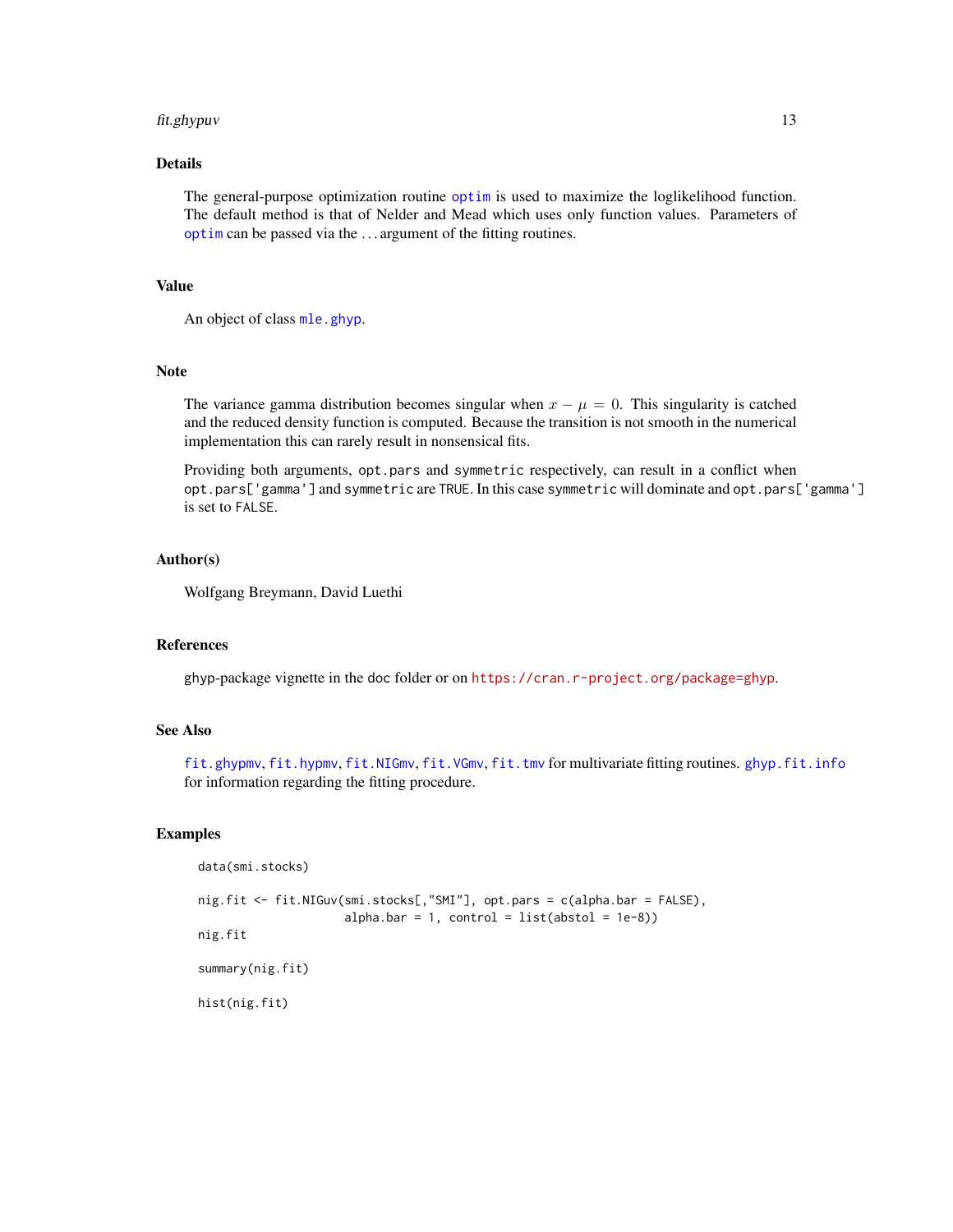#### <span id="page-13-1"></span><span id="page-13-0"></span>Description

Constructor functions for univariate and multivariate generalized hyperbolic distribution objects and their special cases in one of the parametrizations "chi/psi", "alpha.bar" and "alpha/delta".

#### Usage

```
ghyp(lambda = 0.5, chi = 0.5, psi = 2, mu = 0, sigma = diag(rep(1, length(mu))),gamma = rep(0, length(mu)), alpha.bar = NULL, data = NULL)ghyp.ad(lambda = 0.5, alpha = 1.5, delta = 1, beta = rep(0, length(mu)),
        mu = 0, Delta = diag(rep(1, length(mu))), data = NULL)
hyp(chi = 0.5, psi = 2, mu = 0, sigma = diag(rep(1, length(mu))),
    gamma = rep(0, length(mu)), alpha.bar = NULL, data = NULL)
hyp.ad(alpha = 1.5, delta = 1, beta = rep(0, length(mu)), mu = 0,
      Delta = diag(rep(1, length(mu))), data = NULL)
NIG(chi = 2, psi = 2, mu = 0, sigma = diag(rep(1, length(mu))),gamma = rep(0, length(mu)), alpha.bar = NULL, data = NULL)
NIG.ad(alpha = 1.5, delta = 1, beta = rep(\emptyset, length(mu)), mu = \emptyset,
      Delta = diag(rep(1, length(mu))), data = NULL)
student.t(nu = 3.5, chi = nu - 2, mu = 0, sigma = diag(rep(1, length(mu))),
          gamma = rep(0, length(mu)), data = NULL)
student.t.ad(lambda = -2, delta = 1, beta = rep(0, length(mu)), mu = 0,
             Delta = diag(rep(1, length(mu))), data = NULL)
VG(lambda = 1, psi = 2*lambda, mu = 0, sigma = diag(rep(1, length(mu))),
   gamma = rep(0, length(mu)), data = NULL)
VG.ad(lambda = 2, alpha = 1.5, beta = rep(0, length(mu)), mu = 0,
      Delta = diag(rep(1, length(mu))), data = NULL)
gauss(mu = 0, sigma = diag(rep(1, length(mu))), data = NULL)
```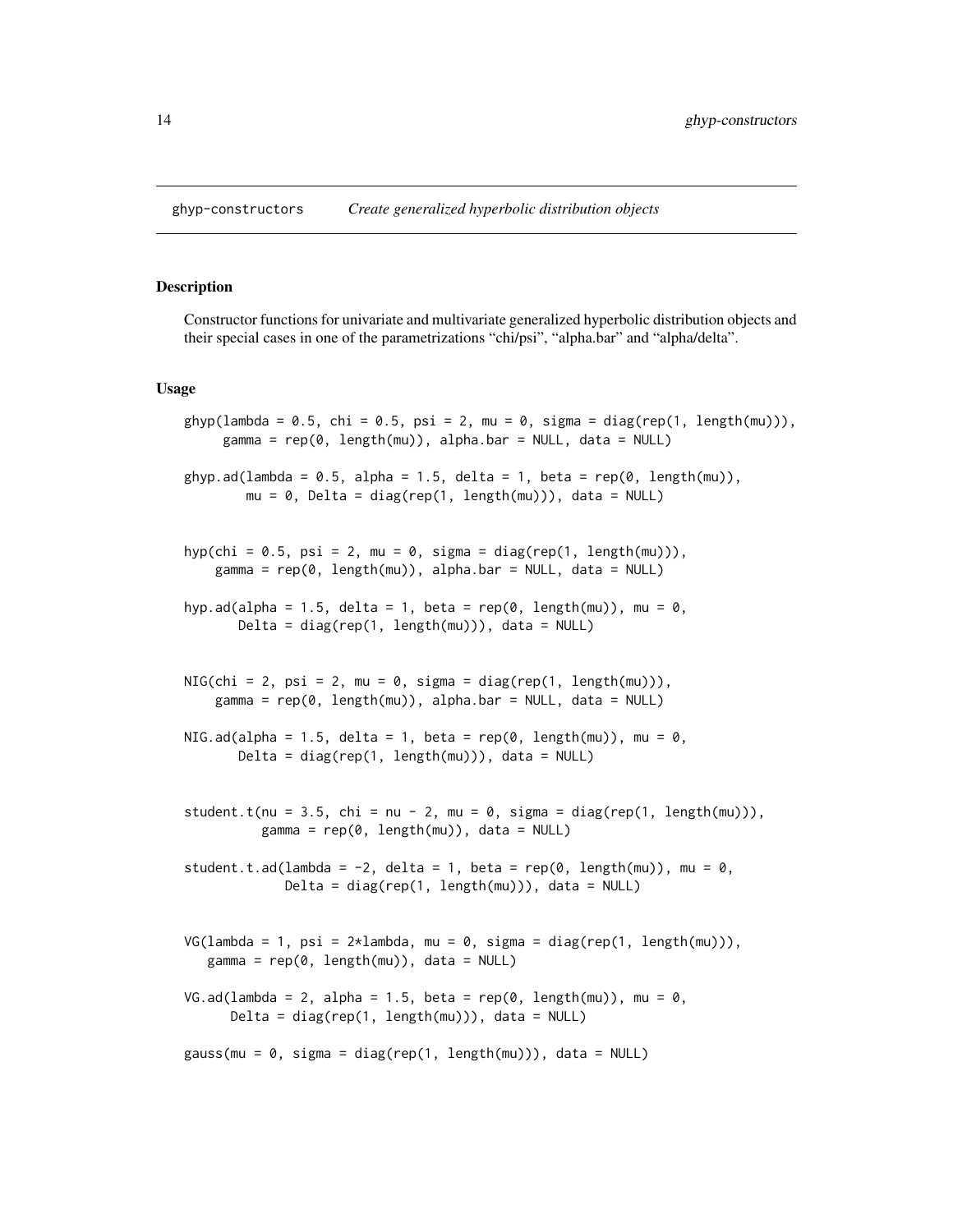#### **Arguments**

| lambda    | Shape parameter. Common for all parametrizations.                                                                                                            |
|-----------|--------------------------------------------------------------------------------------------------------------------------------------------------------------|
| nu        | Shape parameter only used in case of a Student-t distribution in the "chi/psi"<br>and "alpha.bar" parametrization. It determines the degree of freedom.      |
| chi       | Shape parameter of the "chi/psi" parametrization.                                                                                                            |
| psi       | Shape parameter of the "chi/psi" parametrization.                                                                                                            |
| alpha     | Shape parameter of the "alpha/delta" parametrization.                                                                                                        |
| delta     | Shape parameter of the "alpha/delta" parametrization.                                                                                                        |
| alpha.bar | Shape parameter of the "alpha.bar" parametrization. Supplying "alpha.bar"<br>makes the parameters "chi" and "psi" redundant.                                 |
| mu        | Location parameter. Either a scalar or a vector. Common for all parametriza-<br>tions.                                                                       |
| sigma     | Dispersion parameter of the "chi/psi" parametrization. Either a scalar or a ma-<br>trix.                                                                     |
| Delta     | Dispersion parameter. Must be a matrix with a determinant of 1. This parameter<br>is only used in the multivariate case of the "alpha.beta" parametrization. |
| gamma     | Skewness parameter of the "chi/psi" parametrization. Either a scalar or a vector.                                                                            |
| beta      | Skewness parameter of the "alpha/delta" parametrization. Either a scalar or a<br>vector.                                                                     |
| data      | An object coercible to a vector (univariate case) or matrix (multivariate case).                                                                             |

# Details

These functions serve as constructors for univariate and multivariate objects.

ghyp, hyp and NIG are constructor functions for both the "chi/psi" and the "alpha.bar" parametrization. Whenever alpha.bar is not NULL it is assumed that the "alpha.bar" parametrization is used and the parameters "chi" and "psi" become redundant.

Similarly, the variance gamma (VG) and the Student-t distribution share the same constructor function for both the chi/psi and alpha.bar parametrization. To initialize them in the alpha.bar parametrization simply omit the argument psi and chi, respectively. If psi or chi are submitted, the "chi/psi" parametrization will be used.

ghyp.ad, hyp.ad, NIG.ad, student.t.ad and VG.ad use the "alpha/delta" parametrization.

The following table gives the constructors for each combination of distribution and parametrization.

|                     |                      | <b>Parametrization</b>      |                   |
|---------------------|----------------------|-----------------------------|-------------------|
| <b>Distribution</b> | "chi/psi"            | "alpha.bar"                 | "alpha/delta"     |
| GH.                 | $ghyp$ $\ldots$ )    | $ghyp(, alpha.bar=x)$       | ghyp.add()        |
| hyp                 | $hyp(\ldots)$        | $hyp(, alpha.bar=x)$        | hvp.add()         |
| NIG <sup>-</sup>    | $NIG($ $)$           | $NIG(\ldots, alpha, bar=x)$ | $NIG.add(\ldots)$ |
| Student-t           | $student.t(, chi=x)$ | student.t()                 | student.t.add()   |
| VG                  | $VG(\ldots,psi)$     | $VG(\ldots)$                | $VG.add(\ldots)$  |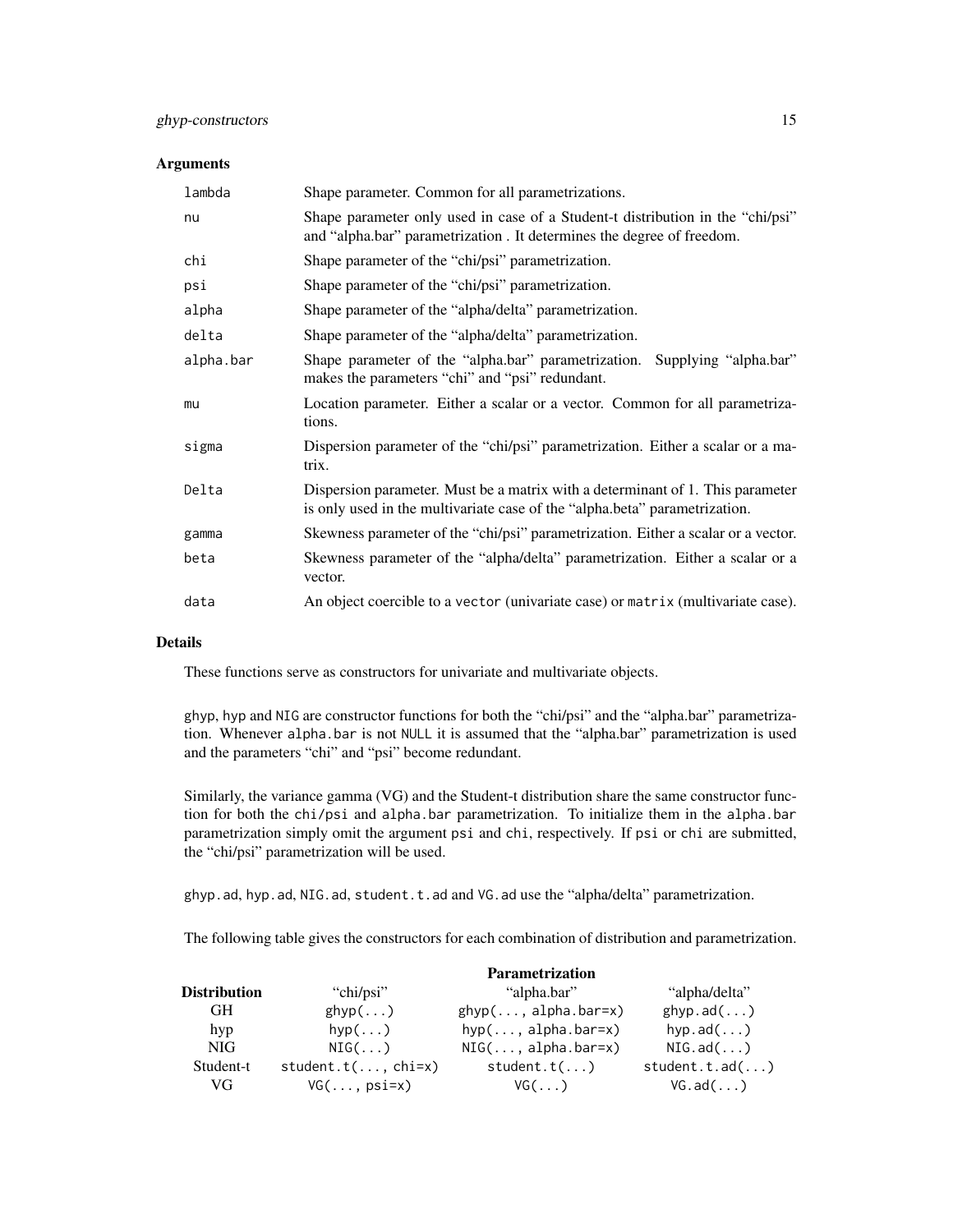<span id="page-15-0"></span>Have a look on the vignette of this package in the doc folder for further information regarding the parametrization and for the domains of variation of the parameters.

#### Value

An object of class [ghyp](#page-21-1).

# Note

The Student-t parametrization obtained via the "alpha.bar" parametrization slightly differs from the common Student-t parametrization: The parameter sigma denotes the standard deviation in the univariate case and the variance in the multivariate case. Thus, set  $\sigma = \sqrt{\nu/(\nu - 2)}$  in the univariate case to get the same results as with the standard R implementation of the Student-t distribution.

In case of non-finite variance, the "alpha.bar" parametrization does not work because sigma is defined to be the standard deviation. In this case the "chi/psi" parametrization can be used by submitting the parameter chi. To obtain equal results as the standard  $R$  implmentation use student.  $t(nu)$  $=$  nu, chi  $=$  nu) (see **Examples**).

Have a look on the vignette of this package in the doc folder for further information.

Once an object of class [ghyp](#page-21-1) is created the methods Xghyp have to be used even when the distribution is a special case of the GH distribution. E.g. do not use dVG. Use [dghyp](#page-17-1) and submit a variance gamma distribution created with VG().

#### Author(s)

David Luethi

#### References

ghyp-package vignette in the doc folder or on <https://cran.r-project.org/package=ghyp>

#### See Also

[ghyp-class](#page-21-1) for a summary of generic methods assigned to ghyp objects, [coef](#page-5-1) for switching between different parametrizations, [d/p/q/r/ES/gyhp](#page-17-1) for density, distribution function et cetera, [fit.ghypuv](#page-10-1) and [fit.ghypmv](#page-8-1) for fitting routines.

#### Examples

```
## alpha.bar parametrization of a univariate GH distribution
ghyp(lambda=2, alpha.bar=0.1, mu=0, sigma=1, gamma=0)
## lambda/chi parametrization of a univariate GH distribution
ghyp(lambda=2, chi=1, psi=0.5, mu=0, sigma=1, gamma=0)
## alpha/delta parametrization of a univariate GH distribution
ghyp.ad(lambda=2, alpha=0.5, delta=1, mu=0, beta=0)
```
## alpha.bar parametrization of a multivariate GH distribution ghyp(lambda=1, alpha.bar=0.1, mu=2:3, sigma=diag(1:2), gamma=0:1)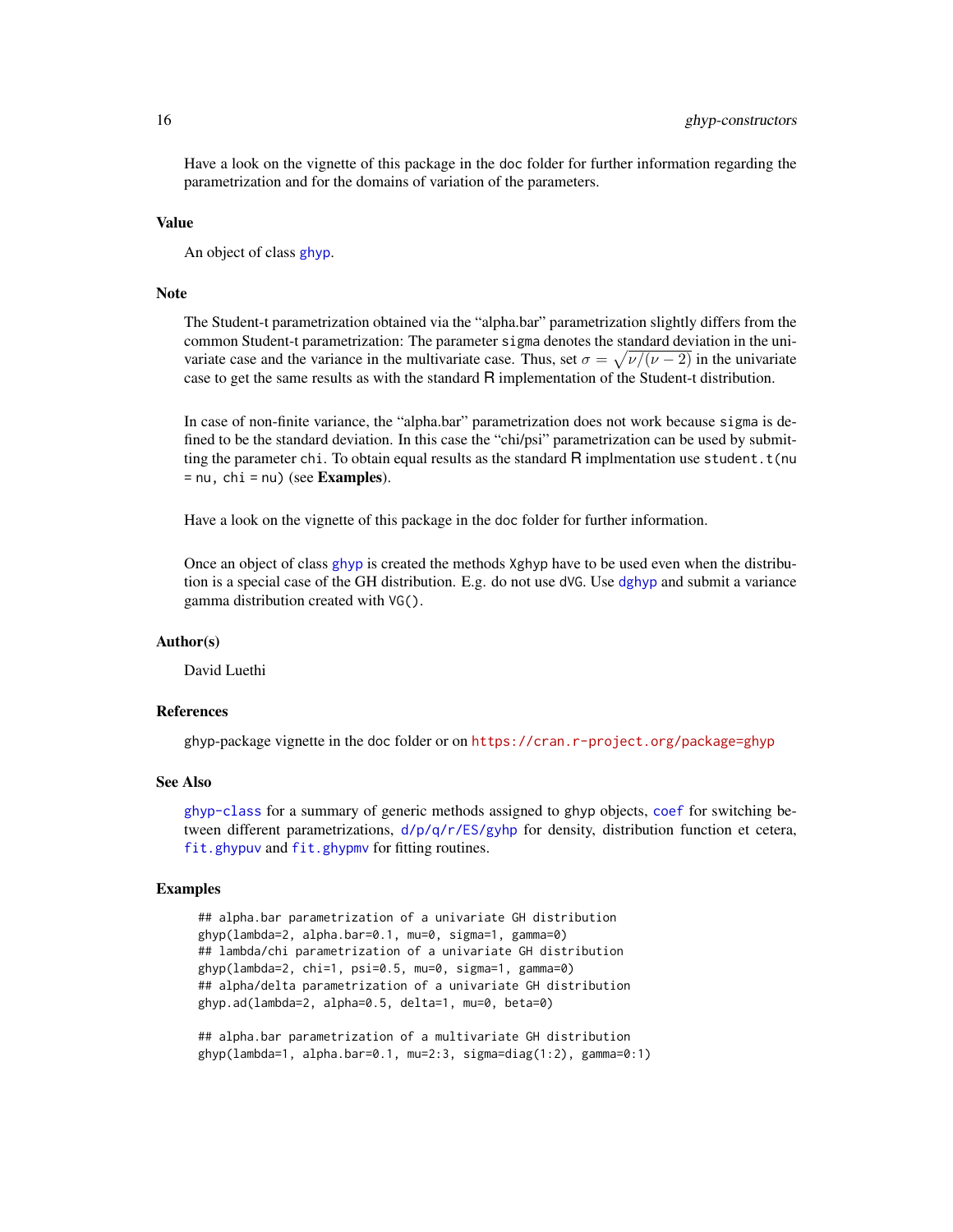# ghyp-constructors 17

```
## lambda/chi parametrization of a multivariate GH distribution
ghyp(lambda=1, chi=1, psi=0.5, mu=2:3, sigma=diag(1:2), gamma=0:1)## alpha/delta parametrization of a multivariate GH distribution
ghyp.ad(lambda=1, alpha=2.5, delta=1, mu=2:3, Delta=diag(c(1,1)), beta=0:1)
## alpha.bar parametrization of a univariate hyperbolic distribution
hyp(alpha.bar=0.3, mu=1, sigma=0.1, gamma=0)
## lambda/chi parametrization of a univariate hyperbolic distribution
hyp(chi=1, psi=2, mu=1, sigma=0.1, gamma=0)
## alpha/delta parametrization of a univariate hyperbolic distribution
hyp.ad(alpha=0.5, delta=1, mu=0, beta=0)
## alpha.bar parametrization of a univariate NIG distribution
NIG(alpha.bar=0.3, mu=1, sigma=0.1, gamma=0)
## lambda/chi parametrization of a univariate NIG distribution
NIG(chi=1, psi=2, mu=1, sigma=0.1, gamma=0)
## alpha/delta parametrization of a univariate NIG distribution
NIG.ad(alpha=0.5, delta=1, mu=0, beta=0)
## alpha.bar parametrization of a univariate VG distribution
VG(lambda=2, mu=1, sigma=0.1, gamma=0)
## alpha/delta parametrization of a univariate VG distribution
VG.ad(lambda=2, alpha=0.5, mu=0, beta=0)
## alpha.bar parametrization of a univariate t distribution
student.t(nu = 3, mu=1, sigma=0.1, gamma=0)
## alpha/delta parametrization of a univariate t distribution
student.t.ad(lambda=-2, delta=1, mu=0, beta=1)
## Obtain equal results as with the R-core parametrization
## of the t distribution:
n_{II} < -4standard.R.chi.psi <- student.t(nu = nu, chi = nu)
standard.R.alpha.bar \leq student.t(nu = nu, sigma = sqrt(nu /(nu - 2)))
random.sample <- rnorm(3)
dt(random.sample, nu)
dghyp(random.sample, standard.R.chi.psi) # all implementations yield...
dghyp(random.sample, standard.R.alpha.bar) # ...the same values
random.quantiles <- runif(4)
qt(random.quantiles, nu)
qghyp(random.quantiles, standard.R.chi.psi) # all implementations yield...
qghyp(random.quantiles, standard.R.alpha.bar) # ...the same values
## If nu <= 2 the "alpha.bar" parametrization does not exist, but the
## "chi/psi" parametrization. The case of a Cauchy distribution:
nu < -1standard.R.chi.psi <- student.t(nu = nu, chi = nu)
dt(random.sample, nu)
dghyp(random.sample, standard.R.chi.psi) # both give the same result
```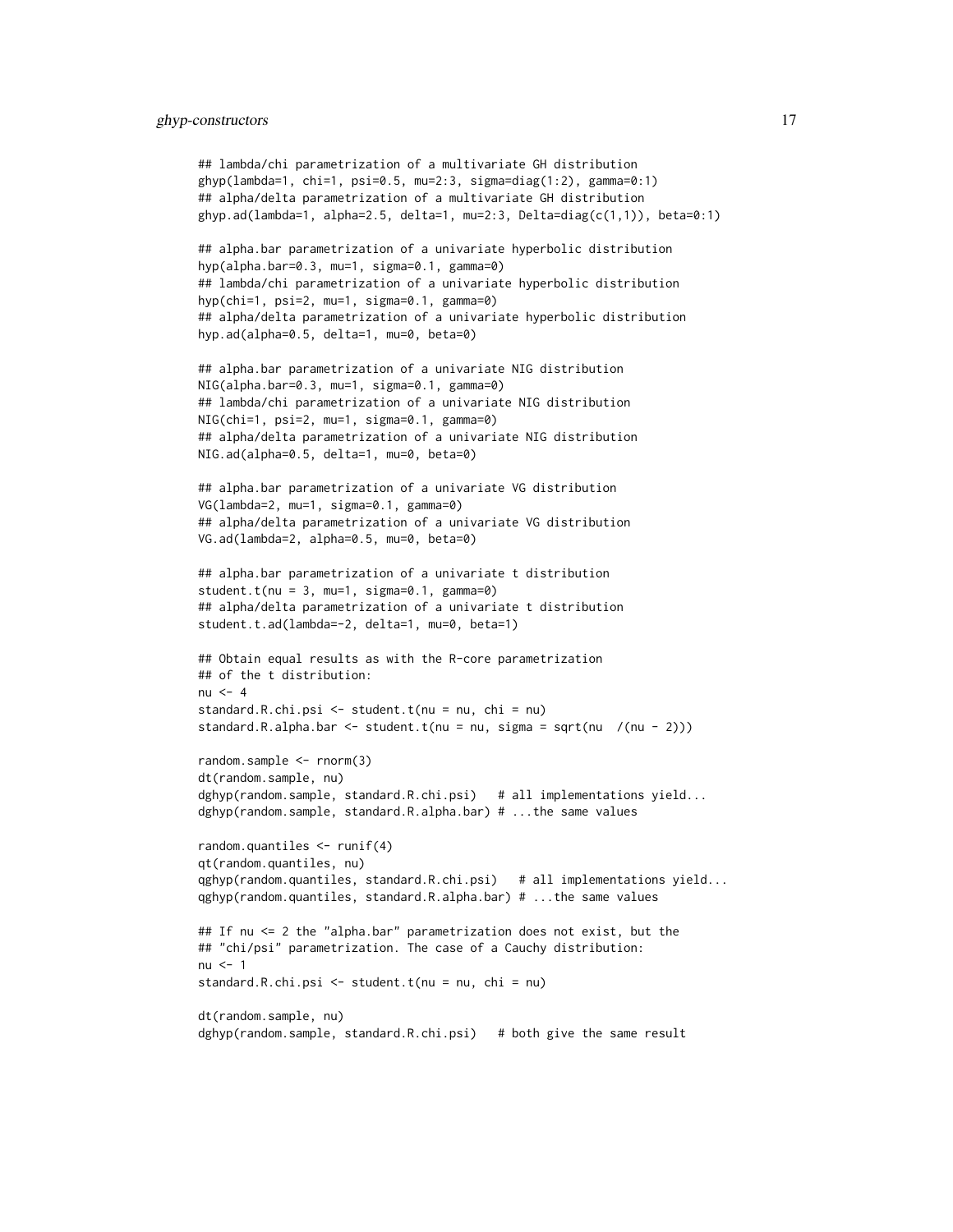```
pt(random.sample, nu)
pghyp(random.sample, standard.R.chi.psi) # both give the same result
```
ghyp-distribution *The Generalized Hyperbolic Distribution*

# <span id="page-17-1"></span>Description

Density, distribution function, quantile function, expected-shortfall and random generation for the univariate and multivariate generalized hyperbolic distribution and its special cases.

# Usage

```
dghyp(x, object = ghyp(), logvalue = FALSE)pghyp(q, object = ghyp(), n.sim = 10000, subdivisions = 200,rel.tol = .Machine$double.eps^0.5, abs.tol = rel.tol,
     lower.tail = TRUE)qghyp(p, object = ghyp(), method = c("integration", "splines"),spline.points = 200, subdivisions = 200,
     root.tol = .Machine$double.eps^0.5,
     rel.tol = root.tol^1.5, abs.tol = rel.tol)
```

```
rghyp(n, object = ghyp())
```
# Arguments

| p             | A vector of probabilities.                                                                                                                              |
|---------------|---------------------------------------------------------------------------------------------------------------------------------------------------------|
| X             | A vector, matrix or data frame of quantiles.                                                                                                            |
| q             | A vector, matrix or data frame of quantiles.                                                                                                            |
| n             | Number of observations.                                                                                                                                 |
| object        | An object inheriting from class ghyp.                                                                                                                   |
| logvalue      | If TRUE the logarithm of the density will be returned.                                                                                                  |
| n.sim         | The number of simulations when computing pghyp of a multivariate generalized<br>hyperbolic distribution.                                                |
| subdivisions  | The number of subdivisions passed to integrate when computing the distribu-<br>tion function pghyp of a univariate generalized hyperbolic distribution. |
| rel.tol       | The relative accuracy requested from integrate.                                                                                                         |
| abs.tol       | The absolute accuracy requested from integrate.                                                                                                         |
| lower.tail    | If TRUE (default), probabilities are $P[X \le x]$ , otherwise, $P[X > x]$ .                                                                             |
| method        | The method how quantiles are computed (see Details).                                                                                                    |
| spline.points | The number of support points when computing the quantiles with the method<br>"splines" instead of "integration".                                        |
| root.tol      | The tolerance of uniroot.                                                                                                                               |

<span id="page-17-0"></span>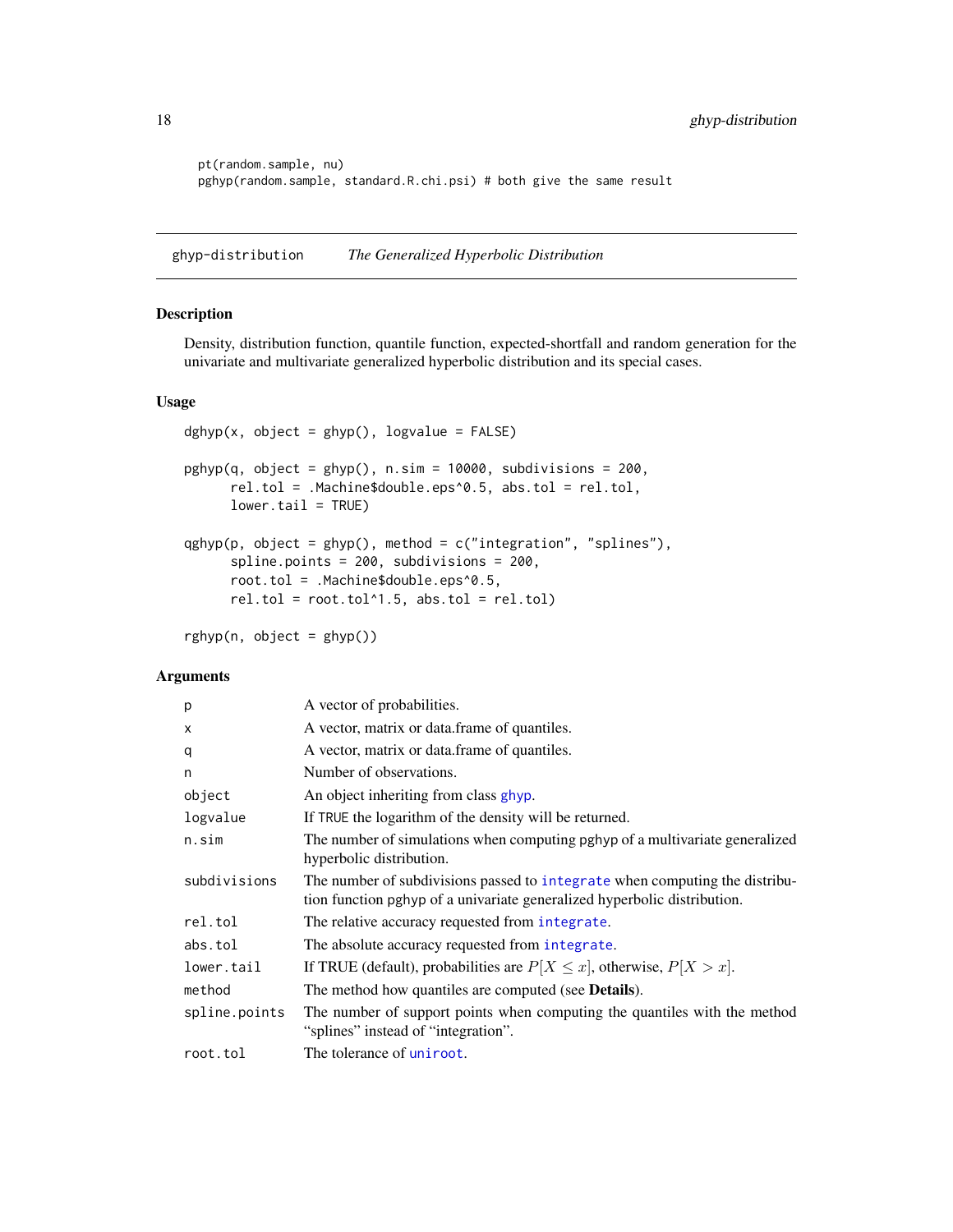# <span id="page-18-0"></span>ghyp-distribution 19

#### Details

qghyp only works for univariate generalized hyperbolic distributions.

pghyp performs a numeric integration of the density in the univariate case. The multivariate cumulative distribution is computed by means of monte carlo simulation.

qghyp computes the quantiles either by using the "integration" method where the root of the distribution function is solved or via "splines" which interpolates the distribution function and solves it with [uniroot](#page-0-0) afterwards. The "integration" method is recommended when only few quantiles are required. If more than approximately 20 quantiles are needed to be calculated the "splines" method becomes faster. The accuracy can be controlled with an adequate setting of the parameters rel.tol, abs.tol, root.tol and spline.points.

rghyp uses the random generator for generalized inverse Gaussian distributed random variates from the Rmetrics package *fBasics* (cf. [rgig](#page-29-1)).

#### Value

dghyp gives the density, pghyp gives the distribution function, qghyp gives the quantile function, rghyp generates random deviates.

#### **Note**

Objects generated with [hyp](#page-13-1), [NIG](#page-13-1), [VG](#page-13-1) and student. t have to use Xghyp as well. E.g.  $dNIG(\emptyset,$  $NIG()$ ) does not work but dghyp $(0, NIG())$ .

When the skewness becomes very large the functions using qghyp may fail. The functions [qqghyp](#page-43-1), [pairs](#page-37-1) and [portfolio.optimize](#page-41-1) are based on qghyp.

#### Author(s)

David Luethi

#### References

ghyp-package vignette in the doc folder or on <https://cran.r-project.org/package=ghyp> and references therein.

# See Also

[ghyp-class](#page-21-1) definition, [ghyp](#page-13-1) constructors, fitting routines [fit.ghypuv](#page-10-1) and [fit.ghypmv](#page-8-1), risk and performance measurement [ESghyp](#page-24-1) and [ghyp.omega](#page-24-1), [transformation](#page-49-1) and [subsettting](#page-49-1) of ghyp objects, [integrate](#page-0-0), [spline](#page-0-0).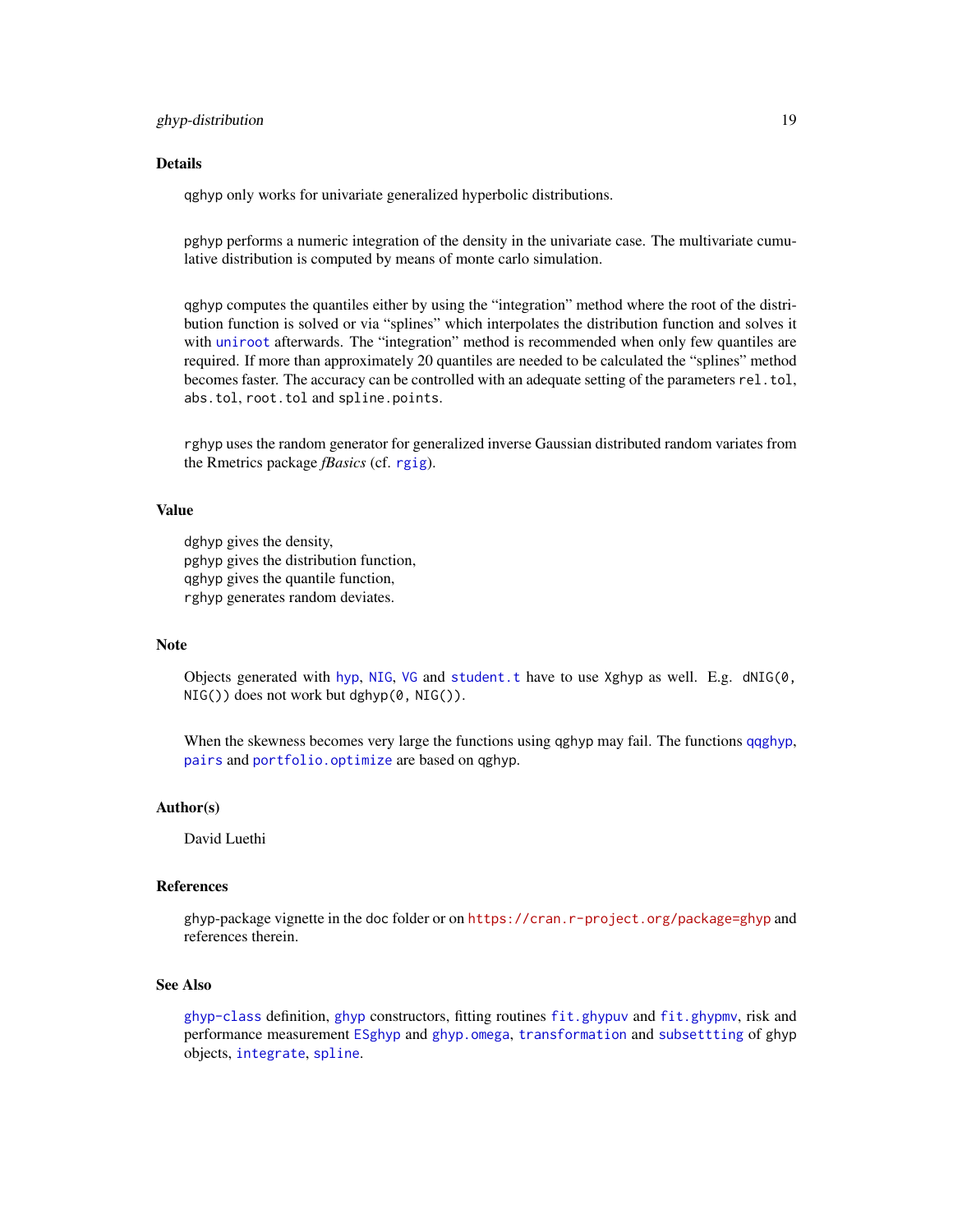# Examples

```
## Univariate generalized hyperbolic distribution
univariate.ghyp <- ghyp()
par(mfrow=c(5, 1))
quantiles \leq seq(-4, 4, length = 500)
plot(quantiles, dghyp(quantiles, univariate.ghyp))
plot(quantiles, pghyp(quantiles, univariate.ghyp))
probabilities \leq seq(1e-4, 1-1e-4, length = 500)
plot(probabilities, qghyp(probabilities, univariate.ghyp, method = "splines"))
hist(rghyp(n=10000,univariate.ghyp),nclass=100)
## Mutivariate generalized hyperbolic distribution
multivariate.ghyp <- ghyp(sigma=var(matrix(rnorm(10),ncol=2)),mu=1:2,gamma=-(2:1))
par(mfrow=c(2, 1))quantiles \leq outer(seq(-4, 4, length = 50), c(1, 1))
plot(quantiles[, 1], dghyp(quantiles, multivariate.ghyp))
plot(quantiles[, 1], pghyp(quantiles, multivariate.ghyp, n.sim = 1000))
rghyp(n = 10, multivariate.ghyp)
```
ghyp-get *Get methods for objects inheriting from class ghyp*

#### <span id="page-19-1"></span>**Description**

These functions simply return data stored within generalized hyperbolic distribution objects, i.e. slots of the classes ghyp and mle.ghyp.ghyp.fit.info extracts information about the fitting procedure from objects of class [mle.ghyp](#page-21-1). ghyp.data returns the data slot of a gyhp object. ghyp.dim returns the dimension of a gyhp object. ghyp.name returns the name of the distribution of a gyhp object.

#### Usage

```
ghyp.fit.info(object)
ghyp.data(object)
ghyp.name(object, abbr = FALSE, skew.attr = TRUE)
ghyp.dim(object)
```
<span id="page-19-0"></span>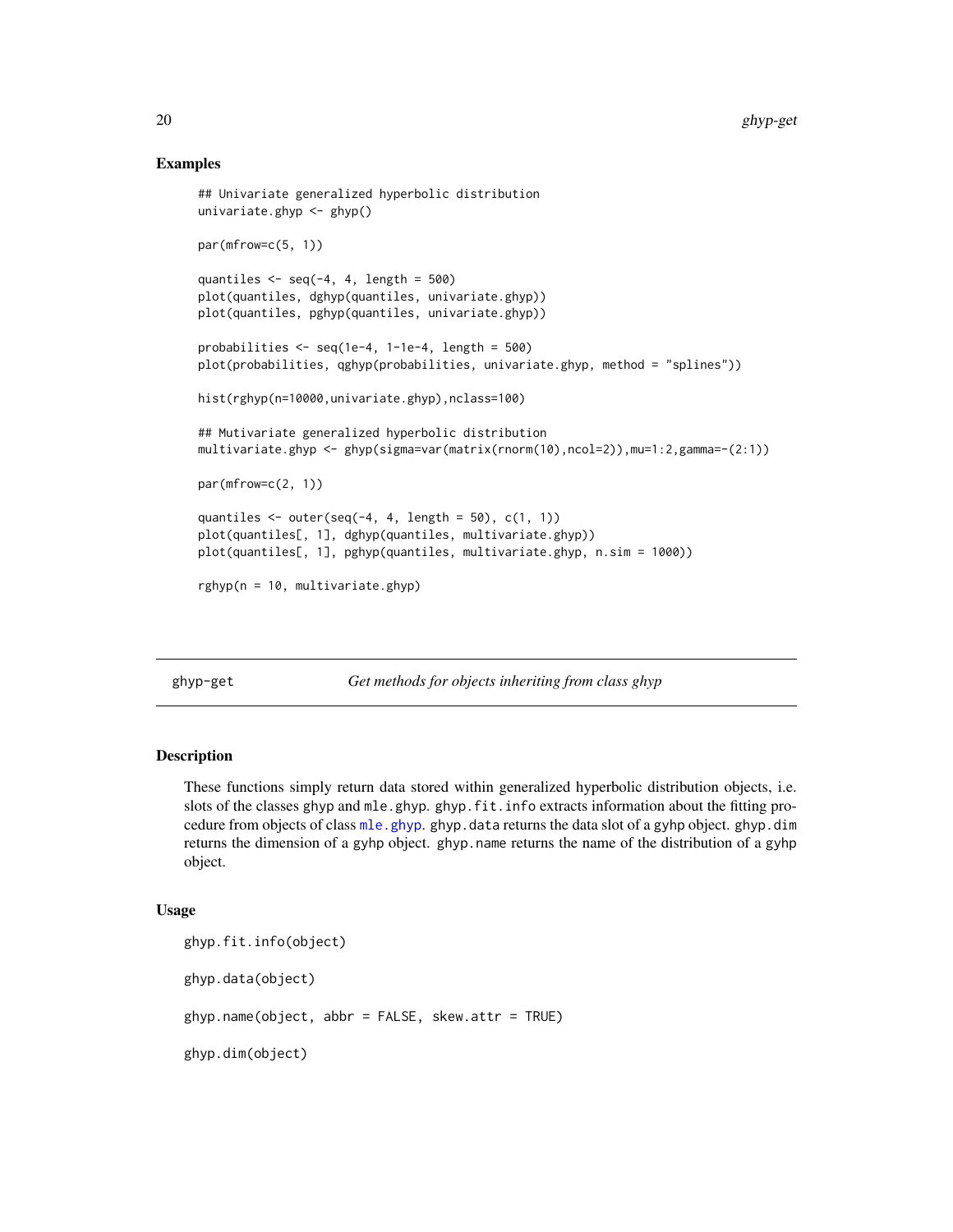#### <span id="page-20-0"></span>ghyp-get 21

# Arguments

| object    | An object inheriting from class ghyp.                                                                                            |
|-----------|----------------------------------------------------------------------------------------------------------------------------------|
| abbr      | If TRUE the abbreviation of the ghyp distribution will be returned.                                                              |
| skew.attr | If TRUE an attribute will be added to the name of the ghyp distribution stating<br>whether the distribution is symmetric or not. |

# Value

ghyp.fit.info returns list with components:

|                    | logLikelihood The maximized log-likelihood value.            |
|--------------------|--------------------------------------------------------------|
| aic                | The Akaike information criterion.                            |
| fitted.params      | A boolean vector stating which parameters were fitted.       |
| converged          | A boolean whether optim converged or not.                    |
| n.iter             | The number of iterations.                                    |
| error.code         | Error code from optim.                                       |
| error.message      | Error message from optim.                                    |
| parameter.variance | Parameter variance (only for univariate fits).               |
| trace.pars         | Trace values of the parameters during the fitting procedure. |

ghyp.data returns NULL if no data is stored within the object, a vector if it is an univariate generalized hyperbolic distribution and matrix if it is an multivariate generalized hyperbolic distribution.

ghyp.name returns the name of the ghyp distribution which can be the name of a special case. Depending on the arguments abbr and skew.attr one of the following is returned.

| $abbr == FALSE &$ skew.attr == TRUE   | $abbr == TRUE &$ skew. $attr == TRUE$  |
|---------------------------------------|----------------------------------------|
| (A) symmetric Generalized Hyperbolic  | $(A)$ symm ghyp                        |
| (A)symmetric Hyperbolic               | $(A)$ symm hyp                         |
| (A) symmetric Normal Inverse Gaussian | (A)symm NIG                            |
| (A) symmetric Variance Gamma          | $(A)$ symm VG                          |
| (A) symmetric Student-t               | $(A)$ symm t                           |
| Gaussian                              | <b>Gauss</b>                           |
| $abbr == FALSE &$ skew.attr == FALSE  | $abbr == TRUE &$ skew. $attr == FALSE$ |
| Generalized Hyperbolic                | ghyp                                   |
| Hyperbolic                            | hyp                                    |
| Normal Inverse Gaussian               | NIG.                                   |
| Variance Gamma                        | VG                                     |
| Student-t                             | t                                      |
| Gaussian                              | Gauss                                  |

ghyp.dim returns the dimension of a ghyp object.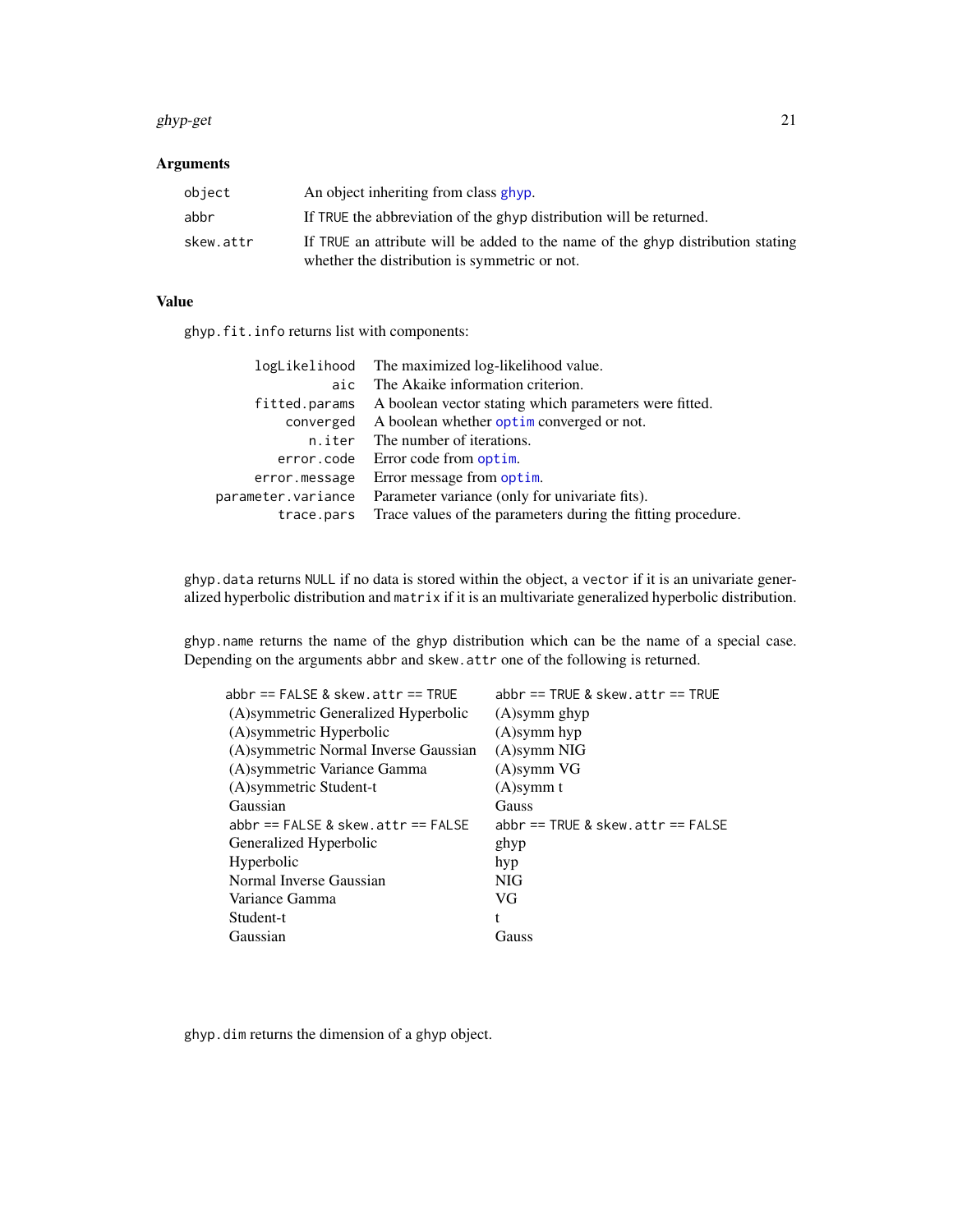ghyp. fit. info requires an object of class  $m \leq \frac{m}{2}$ . In the univariate case the parameter variance is returned as well. The parameter variance is defined as the inverse of the negative hesse-matrix computed by [optim](#page-0-0). Note that this makes sense only in the case that the estimates are asymptotically normal distributed.

The class [ghyp](#page-21-1) contains a data slot. Data can be stored either when an object is initialized or via the fitting routines and the argument save.data.

#### Author(s)

David Luethi

#### See Also

[coef](#page-5-1), [mean](#page-36-1), [vcov](#page-36-1), [logLik](#page-34-1), [AIC](#page-34-1) for other accessor functions, [fit.ghypmv](#page-8-1), [fit.ghypuv](#page-10-1), [ghyp](#page-13-1) for constructor functions, [optim](#page-0-0) for possible error messages.

#### Examples

```
## multivariate generalized hyperbolic distribution
ghyp.mv <- ghyp(lambda = 1, alpha.bar = 0.1, mu = rep(0, 2), sigma = diag(rep(1, 2)),
                gamma = rep(0, 2), data = matrix(rt(1000, df = 4), ncol = 2))
## Get data
ghyp.data(ghyp.mv)
## Get the dimension
ghyp.dim(ghyp.mv)
## Get the name of the ghyp object
ghyp.name(ghyp(a1pha, bar = 0))ghyp.name(ghyp(alpha.bar = 0, lambda = -4), abbr = TRUE)
## 'ghyp.fit.info' does only work when the object is of class 'mle.ghyp',
## i.e. is created by 'fit.ghypuv' etc.
mv.fit \leftarrow fit.tmv(data = ghyp.data(ghyp.mv), control = list(abs.tol = 1e-3))ghyp.fit.info(mv.fit)
```
ghyp-mle.ghyp-classes *Classes ghyp and mle.ghyp*

#### <span id="page-21-1"></span>Description

The class "ghyp" basically contains the parameters of a generalized hyperbolic distribution. The class "mle.ghyp" inherits from the class "ghyp". The class "mle.ghyp" adds some additional slots which contain information about the fitting procedure. Namely, these are the number of iterations (n.iter), the log likelihood value (llh), the Akaike Information Criterion (aic), a boolean

# <span id="page-21-0"></span>**Note**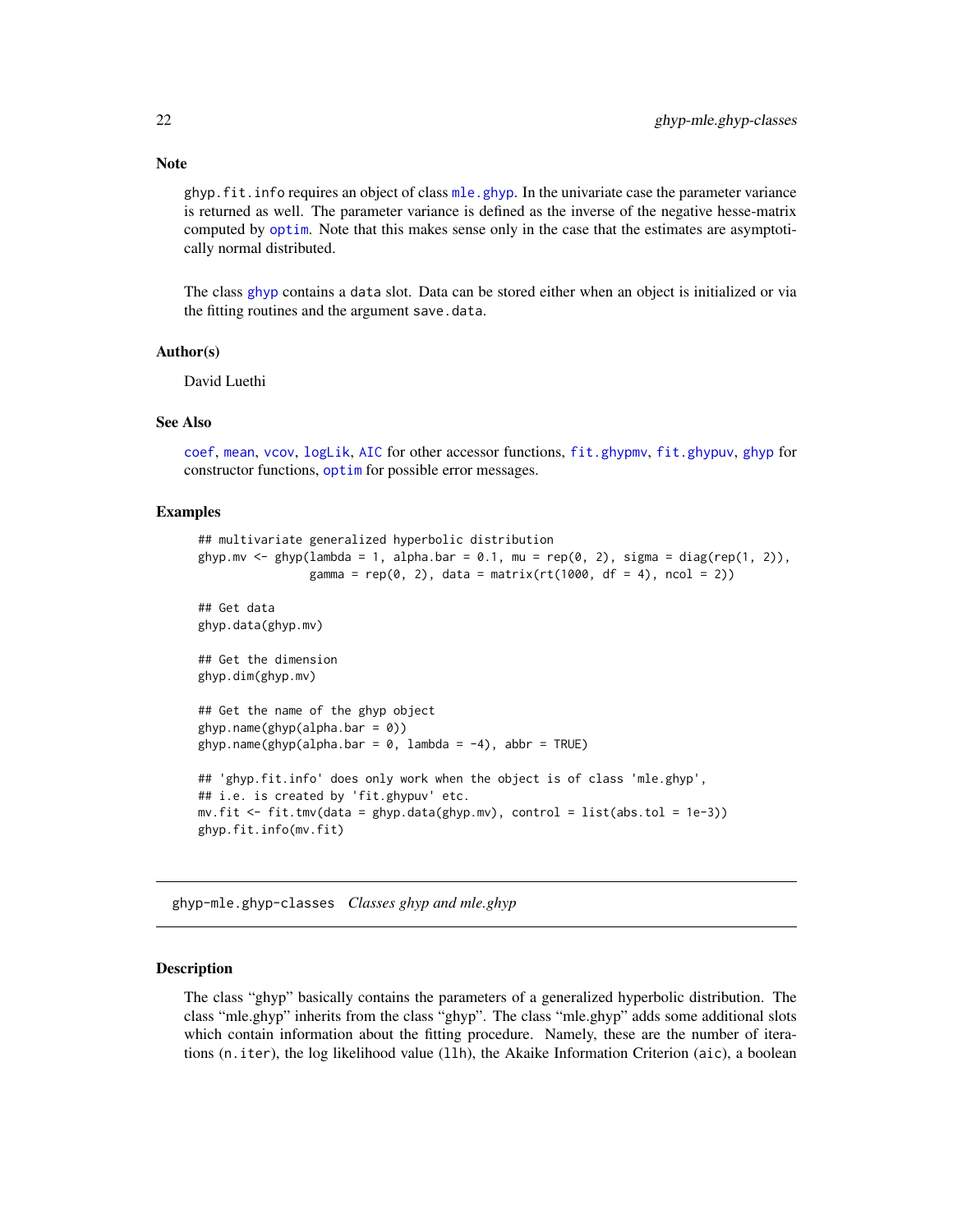# <span id="page-22-0"></span>ghyp-mle.ghyp-classes 23

vector (fitted.params) stating which parameters were fitted, a boolean converged whether the fitting procedure converged or not, an error.code which stores the status of a possible error and the corresponding error.message. In the univariate case the parameter variance is also stored in parameter.variance.

#### Objects from the Class

Objects should only be created by calls to the constructors [ghyp](#page-13-1), [hyp](#page-13-1), [NIG](#page-13-1), [VG](#page-13-1), [student.t](#page-13-1) and [gauss](#page-13-1) or by calls to the fitting routines like [fit.ghypuv](#page-10-1), [fit.ghypmv](#page-8-1), [fit.hypuv](#page-10-2), [fit.hypmv](#page-8-2) et cetera.

#### Slots

# Slots of class ghyp:

call: The function-call of class call.

lambda: Shape parameter of class numeric.

alpha.bar: Shape parameter of class numeric.

chi: Shape parameter of an alternative parametrization. Object of class numeric.

psi: Shape parameter of an alternative parametrization. Object of class numeric.

mu: Location parameter of lass numeric.

sigma: Dispersion parameter of class matrix.

gamma: Skewness parameter of class numeric.

model: Model, i.e., (a)symmetric generalized hyperbolic distribution or (a)symmetric special case. Object of class character.

dimension: Dimension of the generalized hyperbolic distribution. Object of class numeric.

- expected.value: The expected value of a generalized hyperbolic distribution. Object of class numeric.
- variance: The variance of a generalized hyperbolic distribution of class matrix.
- data: The data-slot is of class matrix. When an object of class ghypmv is instantiated the user can decide whether data should be stored within the object or not. This is the default and may be useful when fitting eneralized hyperbolic distributions to data and perform further analysis afterwards.
- parametrization: Parametrization of the generalized hyperbolic distribution of class character. These are currently either "chi.psi", "alpha.bar" or "alpha.delta".

#### Slots added by class mle.ghyp:

n.iter: The number of iterations of class numeric.

llh: The log likelihood value of class numeric.

converged: A boolean whether converged or not. Object of class logical.

error.code: An error code of class numeric.

error.message: An error message of class character.

fitted.params: A boolean vector stating which parameters were fitted of class logical.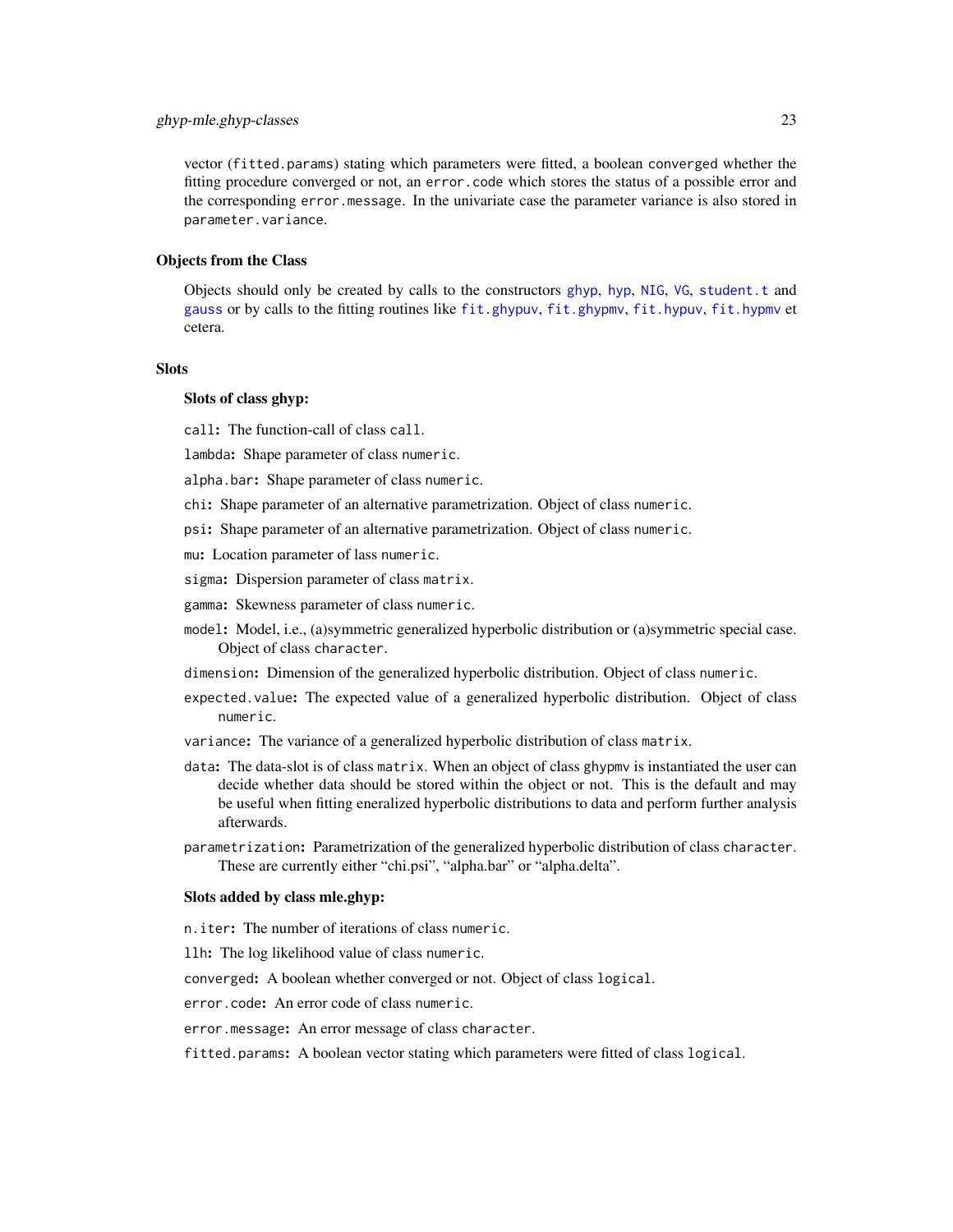- <span id="page-23-0"></span>aic: The value of the Akaike Information Criterion of class numeric.
- parameter.variance: The parameter variance is the inverse of the fisher information matrix. This slot is filled only in the case of an univariate fit. This slot is of class matrix.
- trace.pars: Contains the parameter value evolution during the fitting procedure. trace.pars of class list.

#### Extends

Class "mle.ghyp" extends class ["ghyp"](#page-21-1), directly.

#### **Methods**

A "pairs" method (see [pairs](#page-37-1)). A "hist" method (see [hist](#page-31-1)). A "plot" method (see [plot](#page-40-1)). A "lines" method (see [lines](#page-40-1)). A "coef" method (see [coef](#page-5-1)). A "mean" method (see [mean](#page-36-1)). A "vcov" method (see [vcov](#page-36-1)). A "scale" method (see [scale](#page-45-1)). A "transform" method (see [transform](#page-49-1)). A "[.ghyp" method (see [\[](#page-49-1)). A "logLik" method for objects of class "mle.ghyp" (see [logLik](#page-34-1)). An "AIC" method for objects of class "mle.ghyp" (see [AIC](#page-34-1)). A "summary" method for objects of class "mle.ghyp" (see [summary](#page-48-1)).

# Note

When showing special cases of the generalized hyperbolic distribution the corresponding fixed parameters are not printed.

# Author(s)

David Luethi

# See Also

[optim](#page-0-0) for an interpretation of error.code, error.message and parameter.variance. [ghyp](#page-13-1), [hyp](#page-13-1), [NIG](#page-13-1), [VG](#page-13-1), [student.t](#page-13-1) and [gauss](#page-13-1) for constructors of the class ghyp in the "alpha.bar" and "chi/psi" parametrization. xxx. ad for all the constructors in the "alpha/delta" parametrization. [fit.ghypuv](#page-10-1), [fit.ghypmv](#page-8-1) et cetera for the fitting routies and constructors of the class mle.ghyp.

#### Examples

```
data(smi.stocks)
multivariate.fit <- fit.ghypmv(data = smi.stocks,
                               opt.parse = c(lambda = FALSE, alpha-bar = FALSE),lambda = 2)summary(multivariate.fit)
```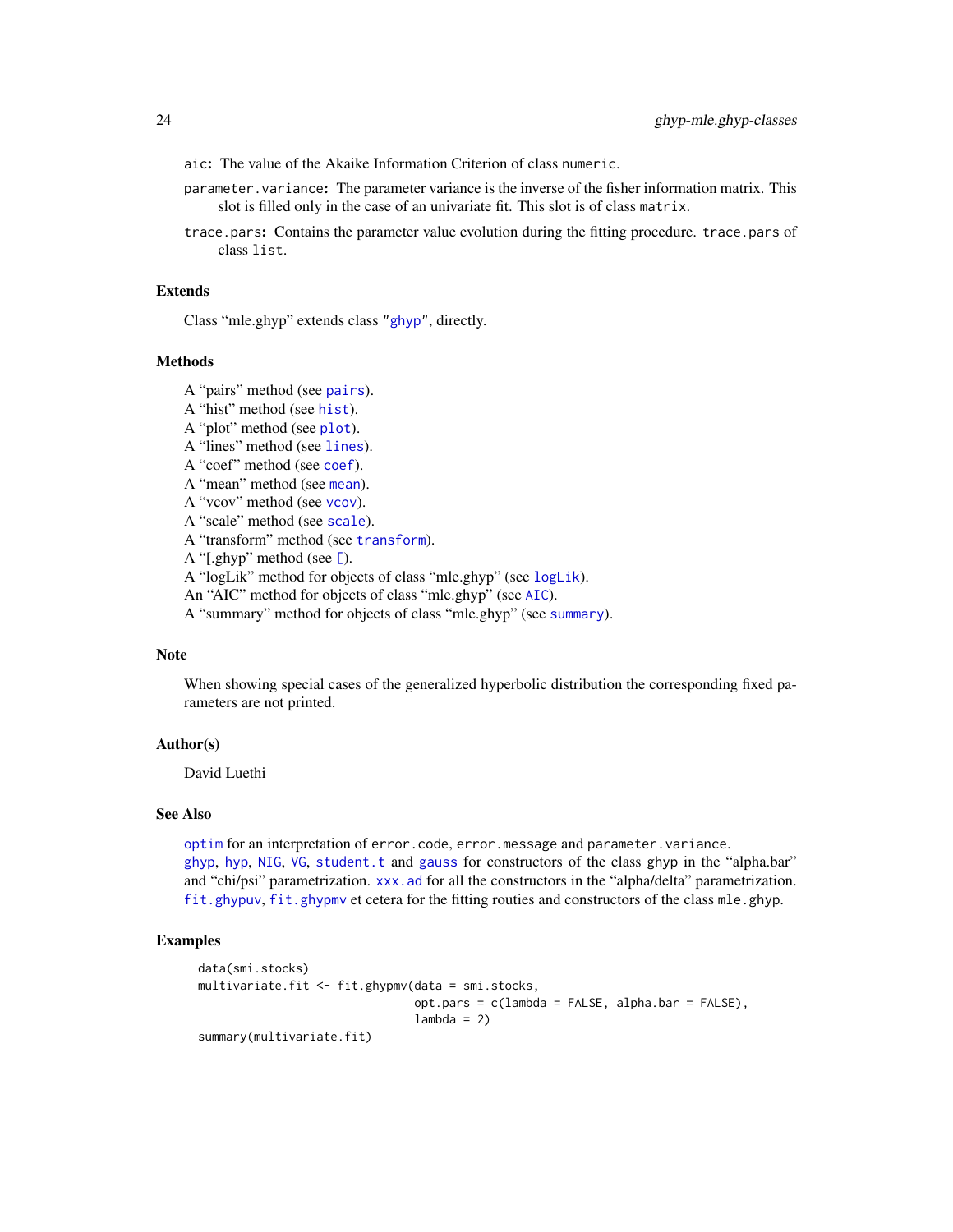# <span id="page-24-0"></span>ghyp-risk-performance 25

```
vcov(multivariate.fit)
mean(multivariate.fit)
logLik(multivariate.fit)
AIC(multivariate.fit)
coef(multivariate.fit)
univariate.fit <- multivariate.fit[1]
hist(univariate.fit)
plot(univariate.fit)
lines(multivariate.fit[2])
```
ghyp-risk-performance *Risk and Performance Measures*

#### <span id="page-24-1"></span>Description

Functions to compute the risk measure *Expected Shortfall* and the performance measure *Omega* based on univariate generalized hyperbolic distributions.

# Usage

```
ESghyp(alpha, object = ghyp(), distr = c("return", "loss"), \dots)
```

```
ghyp.omega(L, object = ghyp(), ...)
```
# Arguments

| alpha    | A vector of confidence levels.                                                           |
|----------|------------------------------------------------------------------------------------------|
| L.       | A vector of threshold levels.                                                            |
| object   | A univarite generalized hyperbolic distribution object inheriting from class ghyp.       |
| distr    | Whether the ghyp-object specifies a return or a loss-distribution (see <b>Details</b> ). |
| $\ddots$ | Arguments passed from ESghyp to qghyp and from ghyp. omega integrate.                    |

# Details

The parameter distr specifies whether the ghyp-object describes a return or a loss-distribution. In case of a return distribution the expected-shortfall on a confidence level  $\alpha$  is defined as  $ES_{\alpha}$  :=  $E(X|X \leq F_X^{-1}(\alpha))$  while in case of a loss distribution it is defined on a confidence level  $\alpha$  as  $ES_{\alpha} := E(X|X > F_X^{-1}(\alpha)).$ 

*Omega* is defined as the ratio of a European call-option price divided by a put-option price with strike price L (see **References**):  $\Omega(L) := \frac{C(L)}{P(L)}$ .

#### Value

ESghyp gives the expected shortfall and ghyp.omega gives the performance measure Omega.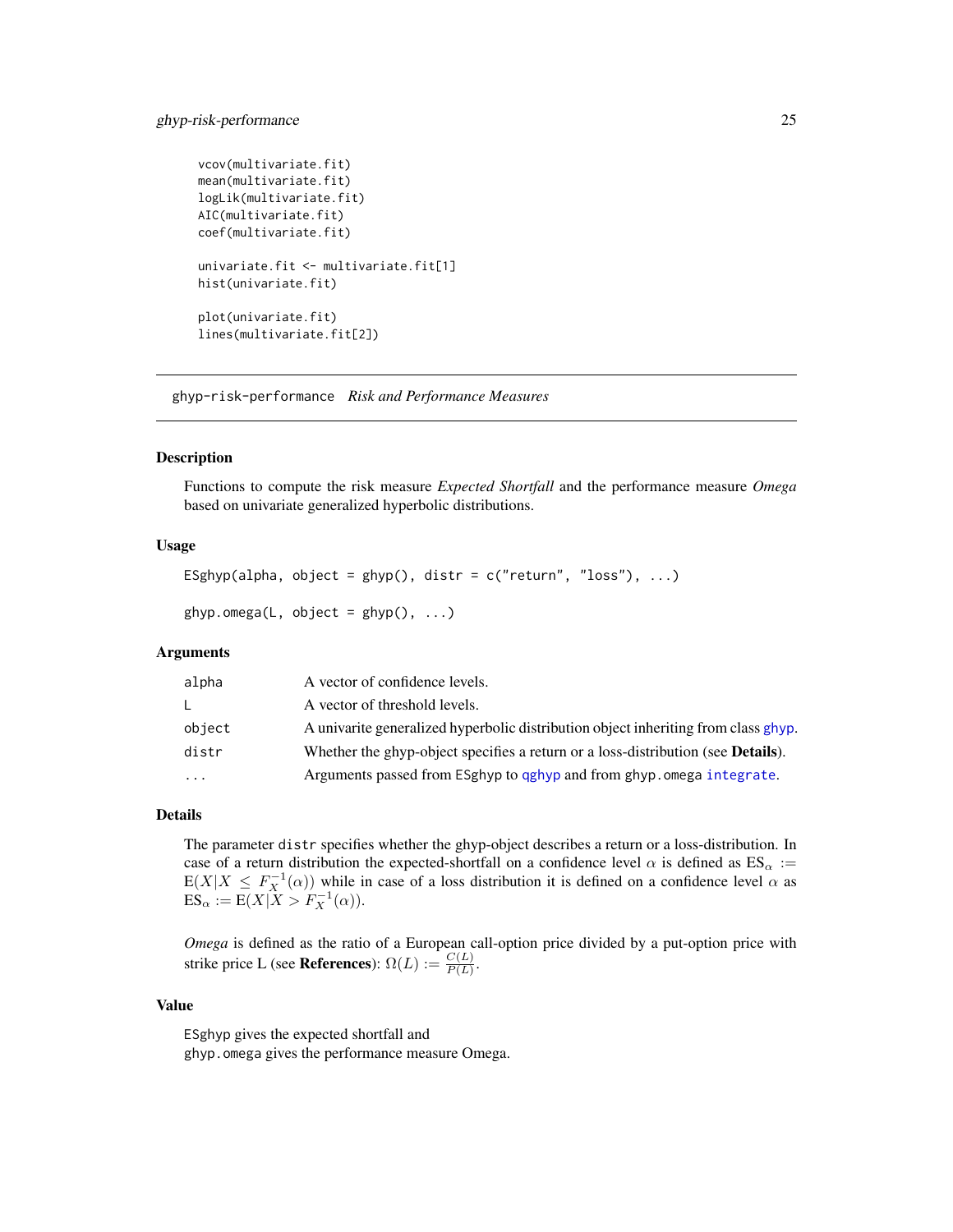#### <span id="page-25-0"></span>Author(s)

David Luethi

# References

*Omega as a Performance Measure* by Hossein Kazemi, Thomas Schneeweis and Raj Gupta University of Massachusetts, 2003

# See Also

[ghyp-class](#page-21-1) definition, [ghyp](#page-13-1) constructors, univariate fitting routines, [fit.ghypuv](#page-10-1), [portfolio.optimize](#page-41-1) for portfolio optimization with respect to alternative risk measures, [integrate](#page-0-0).

#### Examples

```
data(smi.stocks)
```

```
## Fit a NIG model to Credit Suisse and Swiss Re log-returns
cs.fit <- fit.NIGuv(smi.stocks[, "CS"], silent = TRUE)
swiss.re.fit <- fit.NIGuv(smi.stocks[, "Swiss.Re"], silent = TRUE)
## Confidence levels for expected shortfalls
es.levels <- c(0.001, 0.01, 0.05, 0.1)
cs.es <- ESghyp(es.levels, cs.fit)
swiss.re.es <- ESghyp(es.levels, swiss.re.fit)
## Threshold levels for Omega
threshold.levels <- c(0, 0.01, 0.02, 0.05)
cs.omega <- ghyp.omega(threshold.levels, cs.fit)
swiss.re.omega <- ghyp.omega(threshold.levels, swiss.re.fit)
par(mfrow = c(2, 1))barplot(rbind(CS = cs.es, Swiss.Re = swiss.re.es), beside = TRUE,
        names.arg = paste(100 * es.levels, "percent"), col = c("gray40", "gray80"),
       ylab = "Expected Shortfalls (return distribution)", xlab = "Level")
legend("bottomright", legend = c("CS", "Swiss.Re"), fill = c("gray40", "gray80"))
barplot(rbind(CS = cs.omega, Swiss.Re = swiss.re.omega), beside = TRUE,
        names.arg = threshold.levels, col = c("gray40", "gray80"),
        ylab = "Omega", xlab = "Threshold level")
legend("topright", legend = c("CS", "Swiss.Re"), fill = c("gray40", "gray80"))
## => the higher the performance, the higher the risk (as it should be)
```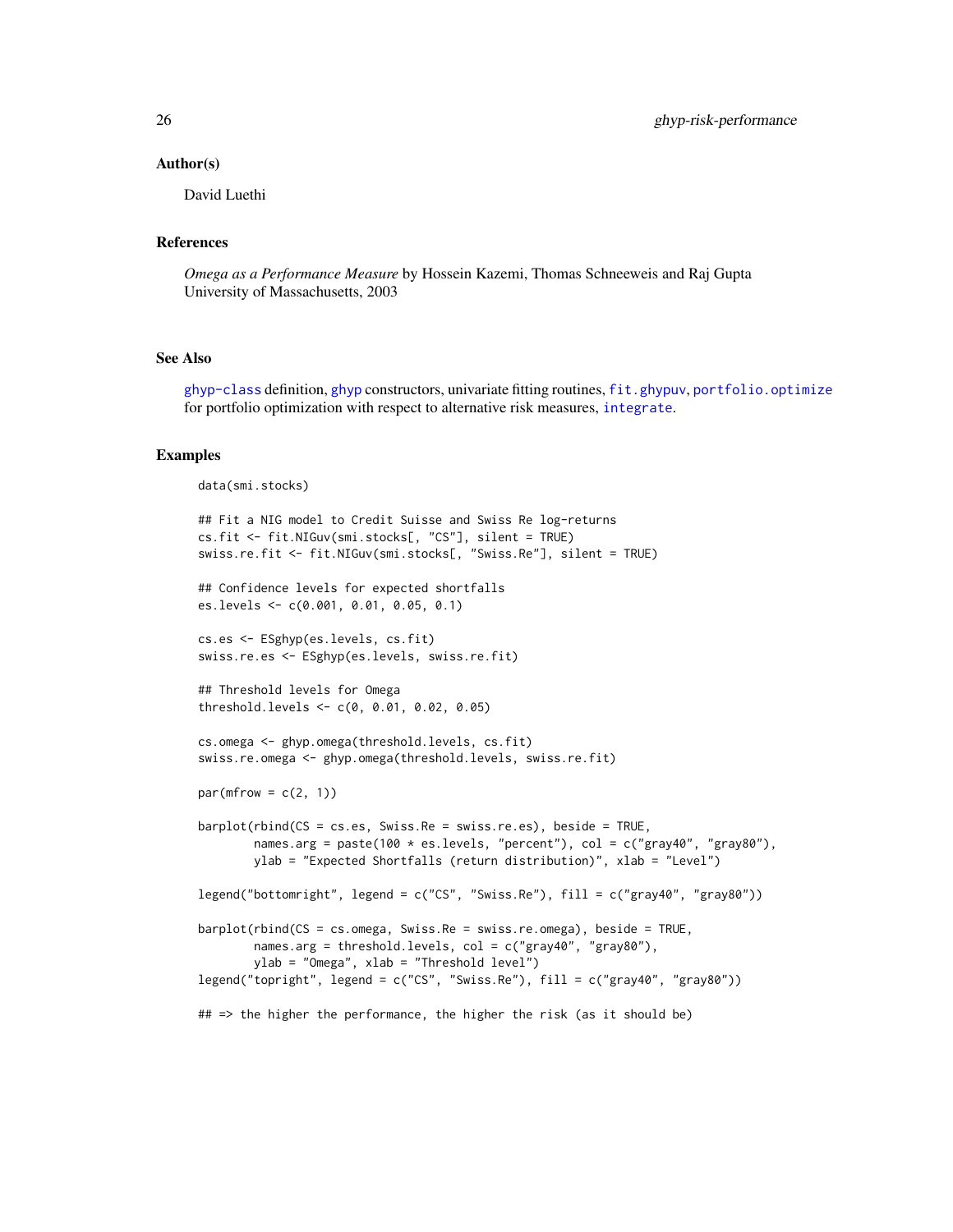<span id="page-26-1"></span><span id="page-26-0"></span>ghyp.attribution-class

*Class ghyp.attribution*

#### **Description**

The class "ghyp.attribution" contains the Expected Shortfall of the portfolio as well as the contribution of each asset to the total risk and the sensitivity of each Asset. The sensitivity gives an information about the overall risk modification of the portfolio if the weight in a given asset is marginally increased or decreased (1 percent).

The function contribution returns the contribution of the assets to the portfolio expected shortfall.

# Usage

```
contribution(object, ...)
## S4 method for signature 'ghyp.attribution'
contribution(object, percentage = FALSE)
```
sensitivity(object)

## S4 method for signature 'ghyp.attribution' sensitivity(object)

```
## S4 method for signature 'ghyp.attribution'
weights(object)
```
# Arguments

| object     | an object inheriting from class ghyp. attribution.    |
|------------|-------------------------------------------------------|
| $\cdot$    | additional parameters.                                |
| percentage | boolean. Display figures in percent. (Default=FALSE). |

#### Details

Expected shortfall enjoys homogeneity, sub-additivity, and co-monotonic additivity. Its associated function is continuously differentiable under moderate assumptions on the joint distribution of the assets.

# Value

contribution of each asset to portfolio's overall expected shortfall.

sensitivity of each asset to portfolio's overall expected shortfall.

weights of each asset within portfolio.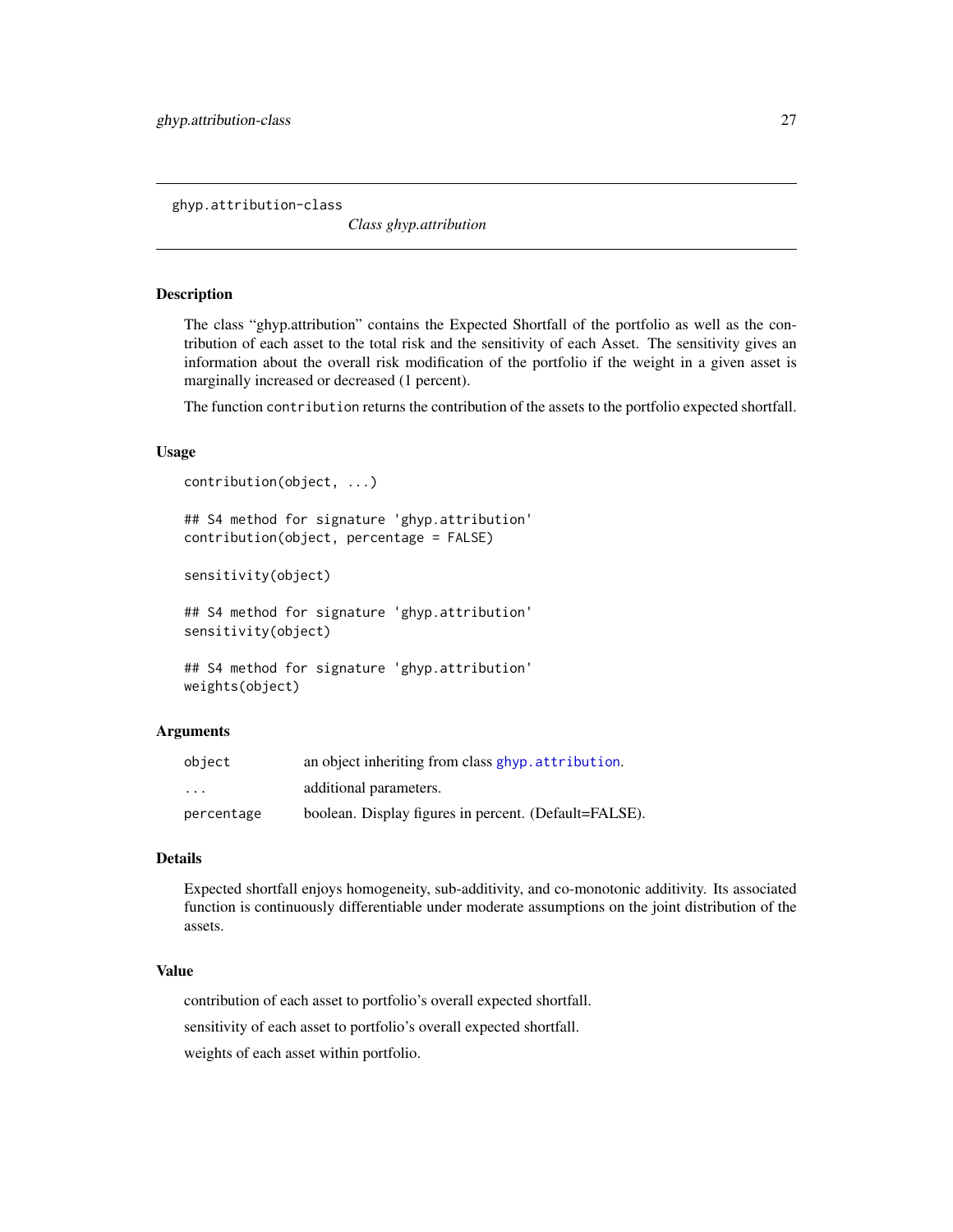# <span id="page-27-0"></span>**Slots**

ES Portfolio's expected shortfall (ES) for a given confidence level. Class matrix.

contribution Contribution of each asset to the overall ES. Class matrix.

sensitivity Sensitivity of each asset. Class matrix.

weights Weight of each asset.

# Objects from the Class

Objects should only be created by calls to the constructors [ESghyp.attribution](#page-7-1).

# Note

When showing special cases of the generalized hyperbolic distribution the corresponding fixed parameters are not printed.

# Author(s)

Marc Weibel Marc Weibel

# See Also

[ESghyp.attribution](#page-7-1), [ghyp.attribution-class](#page-26-1) to compute the expected shortfall attribution.

#### Examples

```
## Not run:
data(smi.stocks)
multivariate.fit <- fit.ghypmv(data = smi.stocks,
opt.pars = c(lambda = FALSE, alpha.bar = FALSE),
lambda = 2)portfolio <- ESghyp.attribution(0.01, multivariate.fit)
summary(portfolio)
## End(Not run)
```
<span id="page-27-1"></span>ghyp.moment *Compute moments of generalized hyperbolic distributions*

#### Description

This function computes moments of arbitrary orders of the univariate generalized hyperbolic distribution. The expectation of  $f(X - c)^k$  is calculated. f can be either the absolute value or the identity. c can be either zero or  $E(X)$ .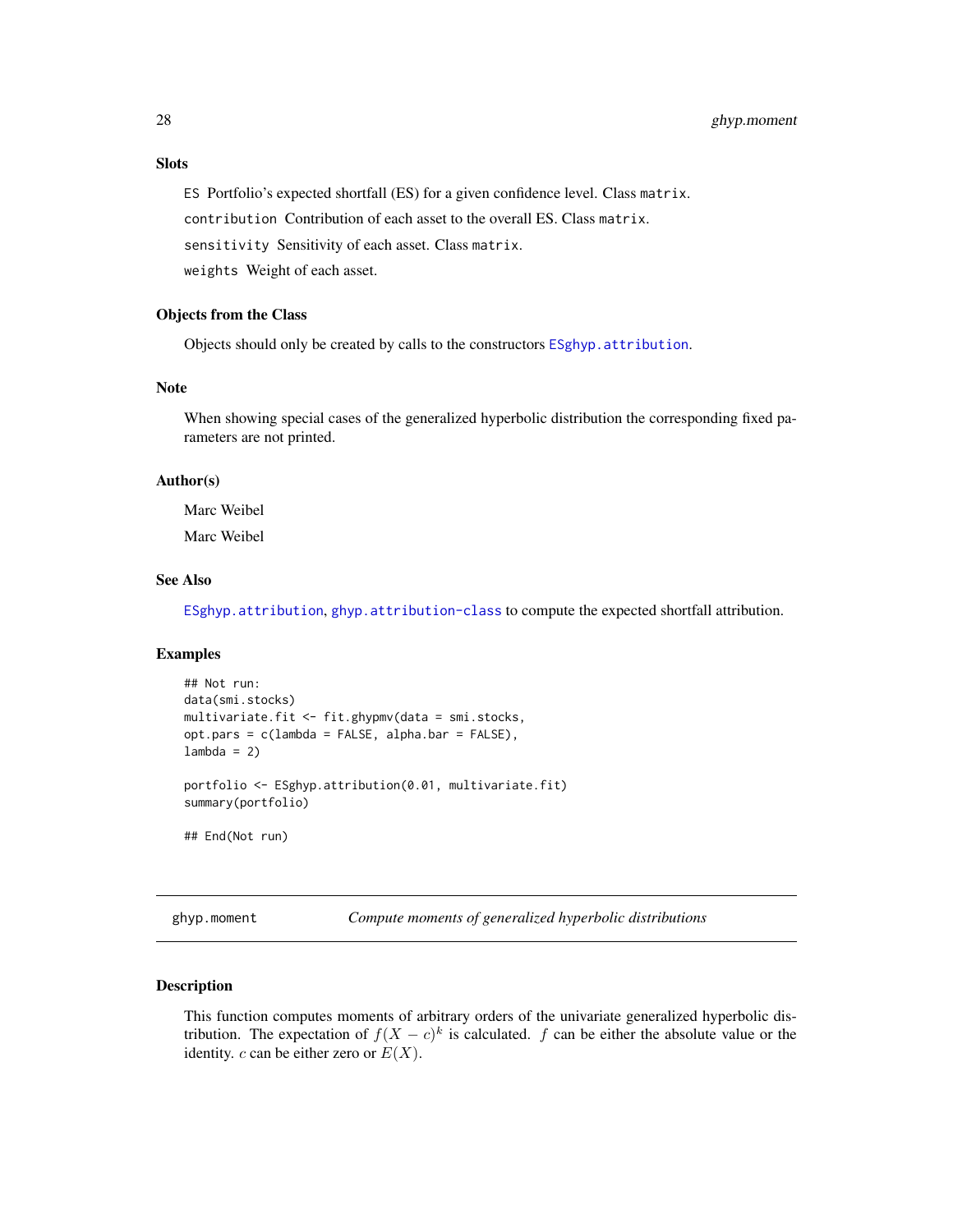# <span id="page-28-0"></span>ghyp.moment 29

#### Usage

ghyp.moment(object, order =  $3:4$ , absolute =  $FALSE$ , central =  $TRUE$ , ...)

#### Arguments

| object   | A univarite generalized hyperbolic object inheriting from class ghyp.                                                                                                                                                       |
|----------|-----------------------------------------------------------------------------------------------------------------------------------------------------------------------------------------------------------------------------|
| order    | A vector containing the order of the moments.                                                                                                                                                                               |
| absolute | Indicate whether the absolute value is taken or not. If absolute = TRUE then<br>$E( X - c ^k)$ is computed. Otherwise $E((X - c)^k)$ . c depends on the argument<br>central. absolute must be TRUE if order is not integer. |
| central  | If TRUE the moment around the expected value $E((X - E(X))^k)$ is computed.<br>Otherwise $E(X^k)$ .                                                                                                                         |
| $\cdot$  | Arguments passed to integrate.                                                                                                                                                                                              |

# Details

In general ghyp.moment is based on numerical integration. For the special cases of either a "ghyp", "hyp" or "NIG" distribution analytic expressions (see References) will be taken if non-absolute and non-centered moments of integer order are requested.

# Value

A vector containing the moments.

#### Author(s)

David Luethi

# References

*Moments of the Generalized Hyperbolic Distribution* by David J. Scott, Diethelm Wuertz and Thanh Tam Tran Working paper, 2008

#### See Also

[mean](#page-36-1), [vcov](#page-36-1), [Egig](#page-29-1)

#### Examples

```
nig.uv <- NIG(alpha.bar = 0.1, mu = 1.1, sigma = 3, gamma = -2)
# Moments of integer order
ghyp.moment(nig.uv, order = 1:6)
# Moments of fractional order
ghyp.moment(nig.uv, order = 0.2 \times 1:20, absolute = TRUE)
```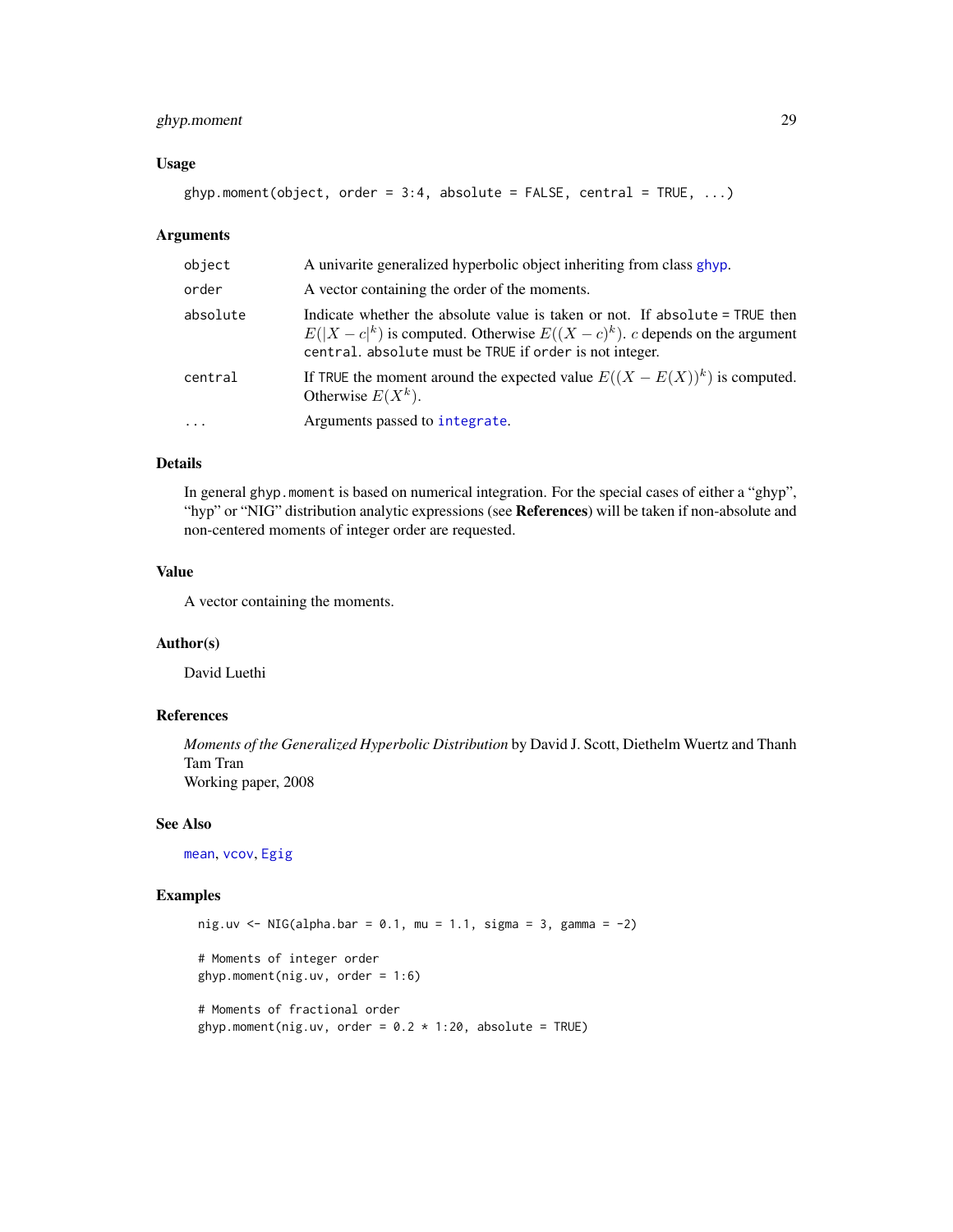<span id="page-29-0"></span>

#### <span id="page-29-1"></span>Description

Density, distribution function, quantile function, random generation, expected shortfall and expected value and variance for the generalized inverse gaussian distribution.

# Usage

```
\text{dgig}(x, \text{ lambda = 1, chi = 1, psi = 1, logvalue = FALSE})pgig(q, lambda = 1, chi = 1, psi = 1, ...)qgig(p, \text{lambda} = 1, \text{chi} = 1, \text{psi} = 1, \text{method} = c("integration", "splines"),spline.points = 200, subdivisions = 200,
     root.tol = .Machine$double.eps^0.5,
     rel.tol = root.tol^1.5, abs.tol = rel.tol, ...)
rgig(n = 10, lambda = 1, chi = 1, psi = 1)
ESgig(alpha, lambda = 1, chi = 1, psi = 1, distr = c("return", "loss"), ...)
Egig(lambda, chi, psi, func = c("x", "logx", "1/x", "var"), check.parse = TRUE)
```
# Arguments

| $\times$     | A vector of quantiles.                                                                                 |
|--------------|--------------------------------------------------------------------------------------------------------|
| q            | A vector of quantiles.                                                                                 |
| p            | A vector of probabilities.                                                                             |
| alpha        | A vector of confidence levels.                                                                         |
| n            | Number of observations.                                                                                |
| lambda       | A shape and scale and parameter.                                                                       |
| chi, psi     | Shape and scale parameters. Must be positive.                                                          |
| logvalue     | If TRUE the logarithm of the density will be returned.                                                 |
| distr        | Whether the ghyp-object specifies a return or a loss-distribution (see <b>Details</b> ).               |
| subdivisions | The number of subdivisions passed to integrate when computing the the dis-<br>tribution function pgig. |
| rel.tol      | The relative accuracy requested from integrate.                                                        |
| abs.tol      | The absolute accuracy requested from integrate.                                                        |
| method       | Determines which method is used when calculating quantiles.                                            |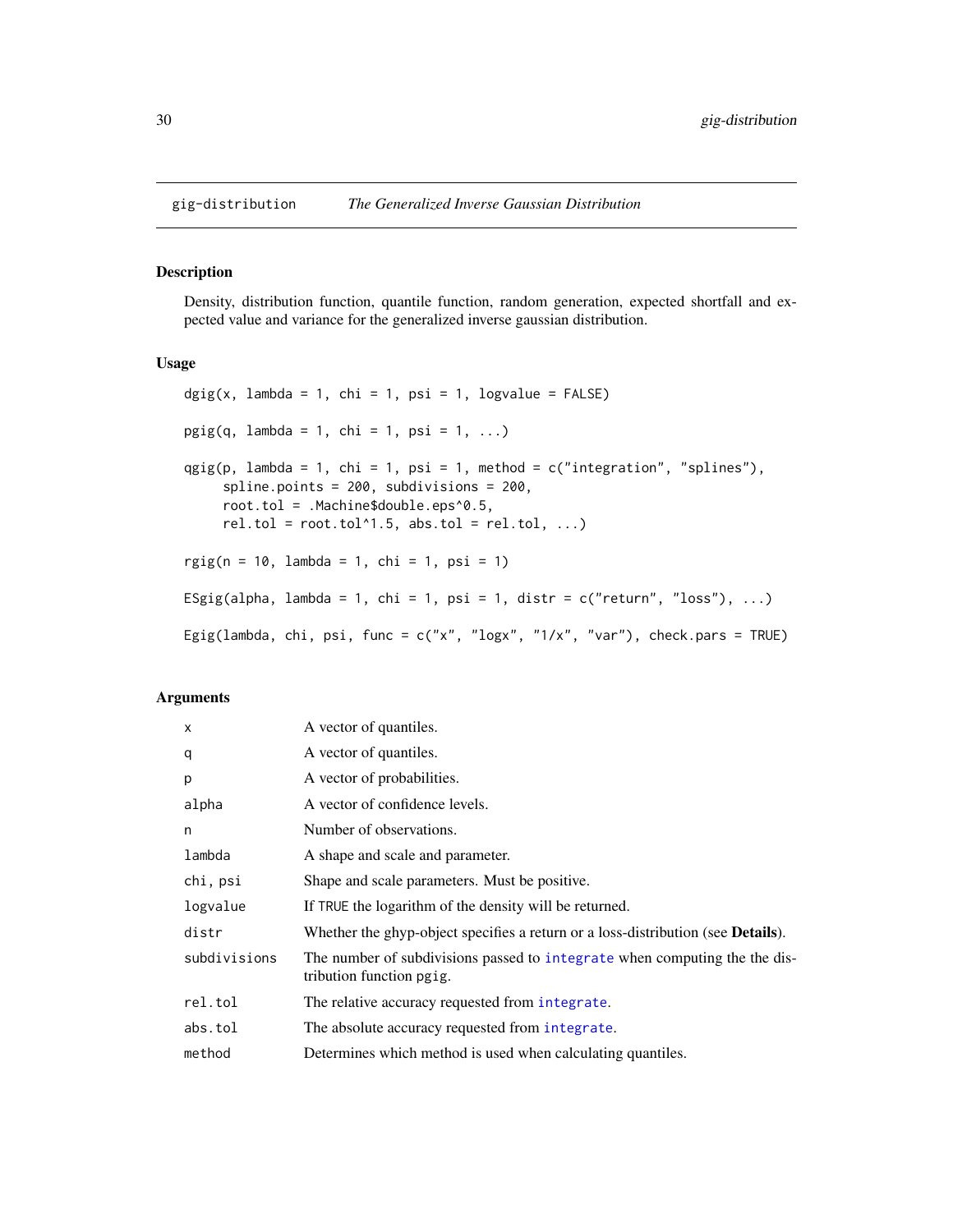<span id="page-30-0"></span>

| spline.points | The number of support points when computing the quantiles with the method<br>"splines" instead of "integration".                                                                                                                                        |
|---------------|---------------------------------------------------------------------------------------------------------------------------------------------------------------------------------------------------------------------------------------------------------|
| root.tol      | The tolerance of uniroot.                                                                                                                                                                                                                               |
| func          | The transformation function when computing the expected value. x is the ex-<br>pected value (default), $\log x$ returns the expected value of the logarithm of x,<br>$1/x$ returns the expected value of the inverse of x and var returns the variance. |
| check.pars    | If TRUE the parameters are checked first.                                                                                                                                                                                                               |
|               | Arguments passed form ESgig to qgig.                                                                                                                                                                                                                    |

# Details

qgig computes the quantiles either by using the "integration" method where the root of the distribution function is solved or via "splines" which interpolates the distribution function and solves it with [uniroot](#page-0-0) afterwards. The "integration" method is recommended when few quantiles are required. If more than approximately 20 quantiles are needed to be calculated the "splines" method becomes faster. The accuracy can be controlled with an adequate setting of the parameters rel.tol, abs.tol, root.tol and spline.points.

rgig relies on the C function with the same name kindly provided by Ester Pantaleo and Robert B. Gramacy.

Egig with func = "log x" uses [grad](#page-0-0) from the R package *numDeriv*. See the package vignette for details regarding the expectation of GIG random variables.

# Value

dgig gives the density, pgig gives the distribution function, qgig gives the quantile function, ESgig gives the expected shortfall, rgig generates random deviates and Egig gives the expected value of either  $x$ ,  $1/x$ ,  $log(x)$  or the variance if func equals var.

# Author(s)

David Luethi and Ester Pantaleo

# References

Dagpunar, J.S. (1989). *An easily implemented generalised inverse Gaussian generator.* Commun. Statist. -Simula., 18, 703–710.

Michael, J. R, Schucany, W. R, Haas, R, W. (1976). *Generating random variates using transformations with multiple roots*, The American Statistican, 30, 88–90.

# See Also

[fit.ghypuv](#page-10-1), [fit.ghypmv](#page-8-1), [integrate](#page-0-0), [uniroot](#page-0-0), [spline](#page-0-0)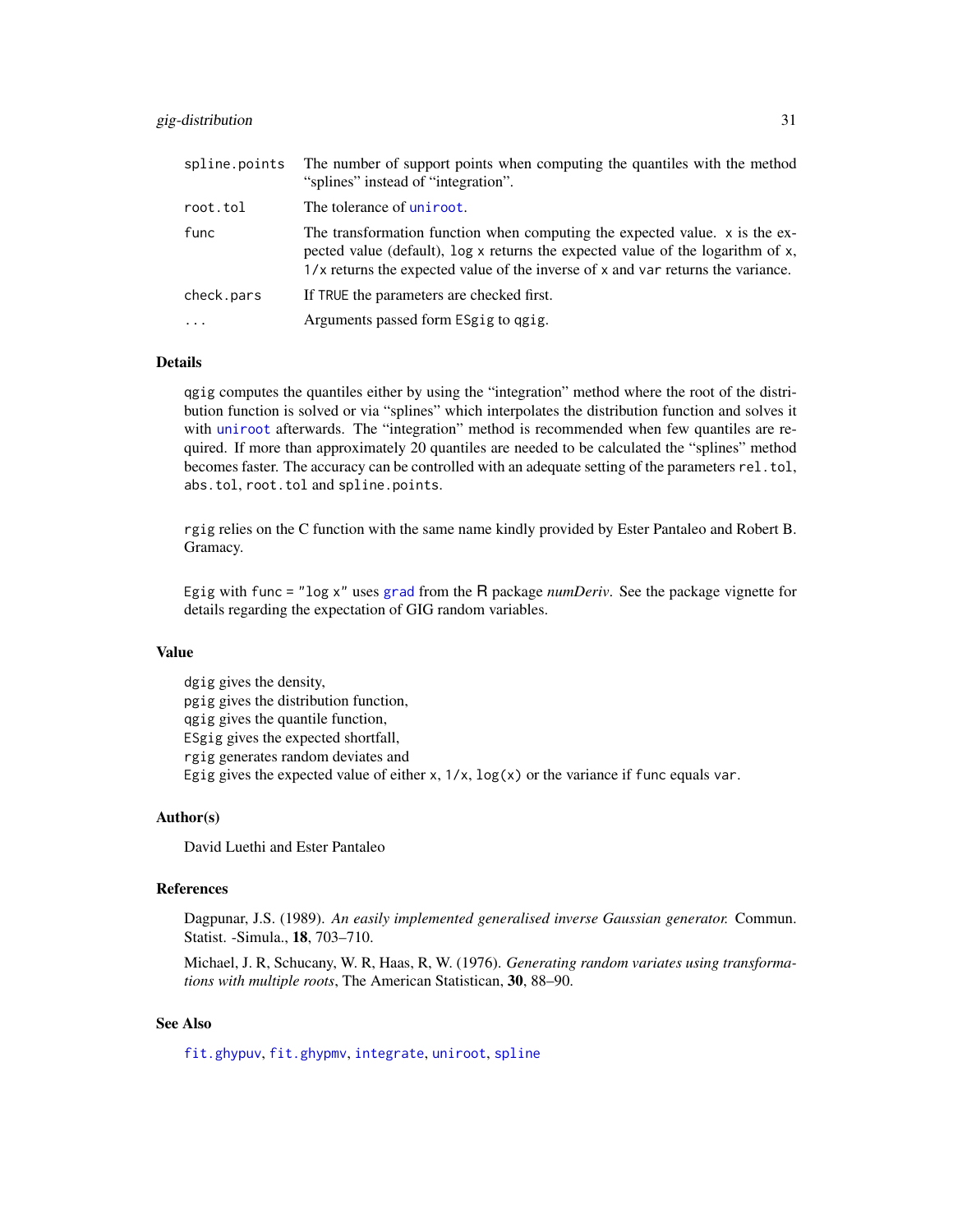#### Examples

```
dgig(1:40, lambda = 10, chi = 1, psi = 1)
qgig(1e-5, lambda = 10, chi = 1, psi = 1)
ESgig(c(0.19,0.3), lambda = 10, chi = 1, psi = 1, distr = "loss")
ESgig(alpha=c(0.19,0.3), lambda = 10, chi = 1, psi = 1, distr = "ret")
Egig(lambda = 10, chi = 1, psi = 1, func = "x")
Egig(lambda = 10, chi = 1, psi = 1, func = "var")
Egig(lambda = 10, chi = 1, psi = 1, func = "1/x")
```
hist-methods *Histogram for univariate generalized hyperbolic distributions*

# <span id="page-31-1"></span>Description

The function hist computes a histogram of the given data values and the univariate generalized hyperbolic distribution.

# Usage

```
## S4 method for signature 'ghyp'
hist(x, data = ghyp.data(x), gaussian = TRUE,
     log.hist = F, ylim = NULL, ghyp.col = 1, ghyp.lwd = 1,
     ghyp.1ty = "solid", col = 1, nclass = 30, plot. legend = TRUE,location = if (log.hist) "bottom" else "topright", legend.cex = 1, ...)
```
#### Arguments

| X           | Usually a fitted univariate generalized hyperbolic distribution of class mle.ghyp.<br>Alternatively an object of class ghyp and a data vector. |
|-------------|------------------------------------------------------------------------------------------------------------------------------------------------|
| data        | An object coercible to a vector.                                                                                                               |
| gaussian    | If TRUE the probability density of the normal distribution is plotted as a refer-<br>ence.                                                     |
| log.hist    | If TRUE the logarithm of the histogramm is plotted.                                                                                            |
| ylim        | The "y" limits of the plot.                                                                                                                    |
| ghyp.col    | The color of the density of the generalized hyperbolic distribution.                                                                           |
| ghyp.lwd    | The line width of the density of the generalized hyperbolic distribution.                                                                      |
| ghyp.lty    | The line type of the density of the generalized hyperbolic distribution.                                                                       |
| col         | The color of the histogramm.                                                                                                                   |
| nclass      | A single number giving the number of cells for the histogramm.                                                                                 |
| plot.legend | If TRUE a legend is drawn.                                                                                                                     |
| location    | The location of the legend. See legend for possible values.                                                                                    |
| legend.cex  | The character expansion of the legend.                                                                                                         |
| .           | Arguments passed to plot and qqghyp.                                                                                                           |

<span id="page-31-0"></span>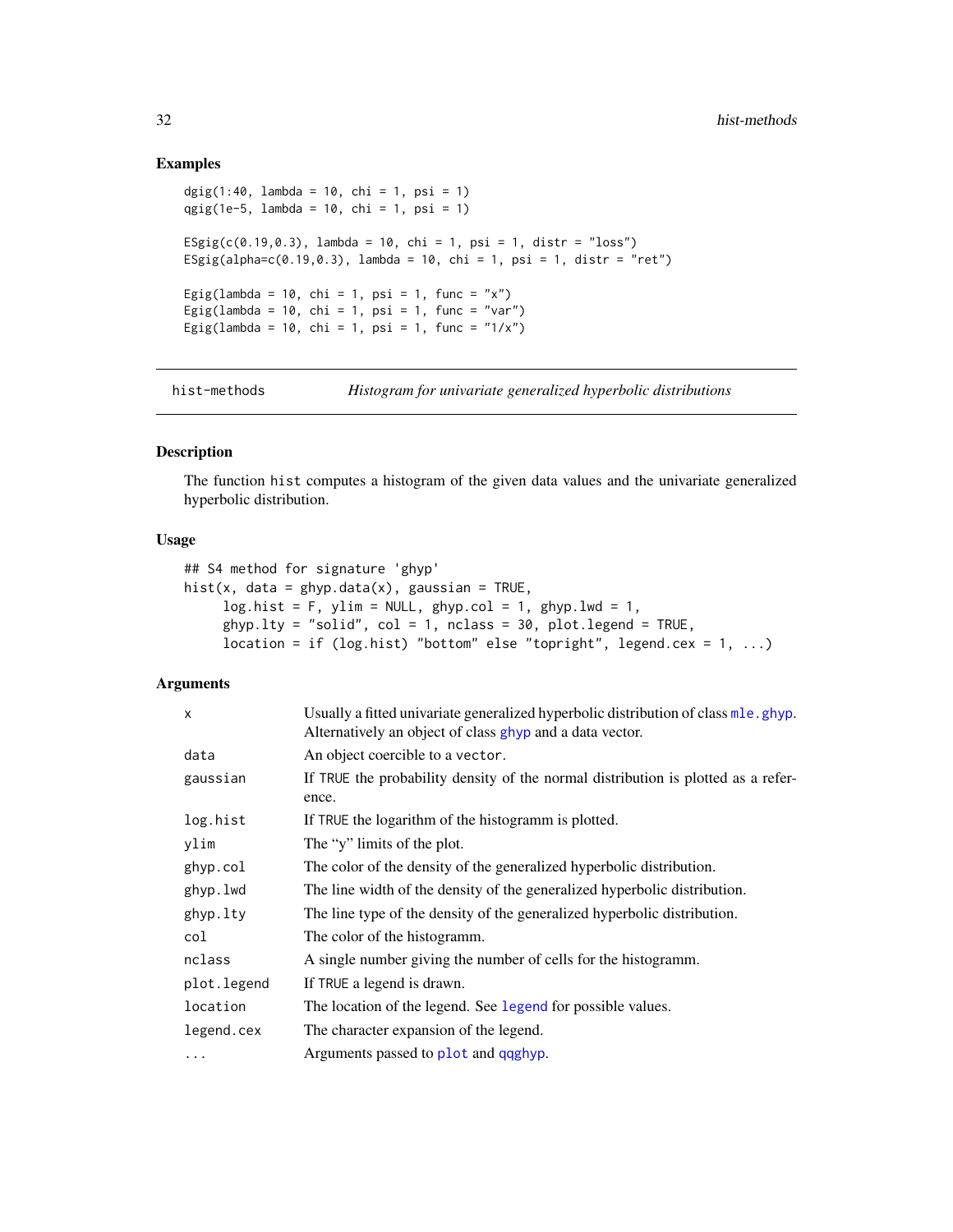<span id="page-32-0"></span>indices 33

# Value

No value is returned.

# Author(s)

David Luethi

# See Also

[qqghyp](#page-43-1), [fit.ghypuv](#page-10-1), [hist](#page-0-0), [legend](#page-0-0), [plot](#page-40-1), [lines](#page-40-1).

# Examples

```
data(smi.stocks)
univariate.fit <- fit.ghypuv(data = smi.stocks[,"SMI"],
                             opt.pars = c(mu = FALSE, sigma = FALSE),
                             symmetric = TRUE)
hist(univariate.fit)
```
#### indices *Monthly returns of five indices*

# Description

Monthly returns of indices representing five asset/investment classes *Bonds*, *Stocks*, *Commodities*, *Emerging Markets* and *High Yield Bonds*.

#### Usage

data(indices)

# Format

hy.bond JPMorgan High Yield Bond A (Yahoo symbol "OHYAX"). emerging.mkt Morgan Stanley Emerging Markets Fund Inc. (Yahoo symbol "MSF"). commodity Dow Jones-AIG Commodity Index (Yahoo symbol "DJI"). bond Barclays Global Investors Bond Index (Yahoo symbol "WFBIX"). stock Vanguard Total Stock Mkt Idx (Yahoo symbol "VTSMX").

# See Also

[smi.stocks](#page-46-1)

# Examples

data(indices)

pairs(indices)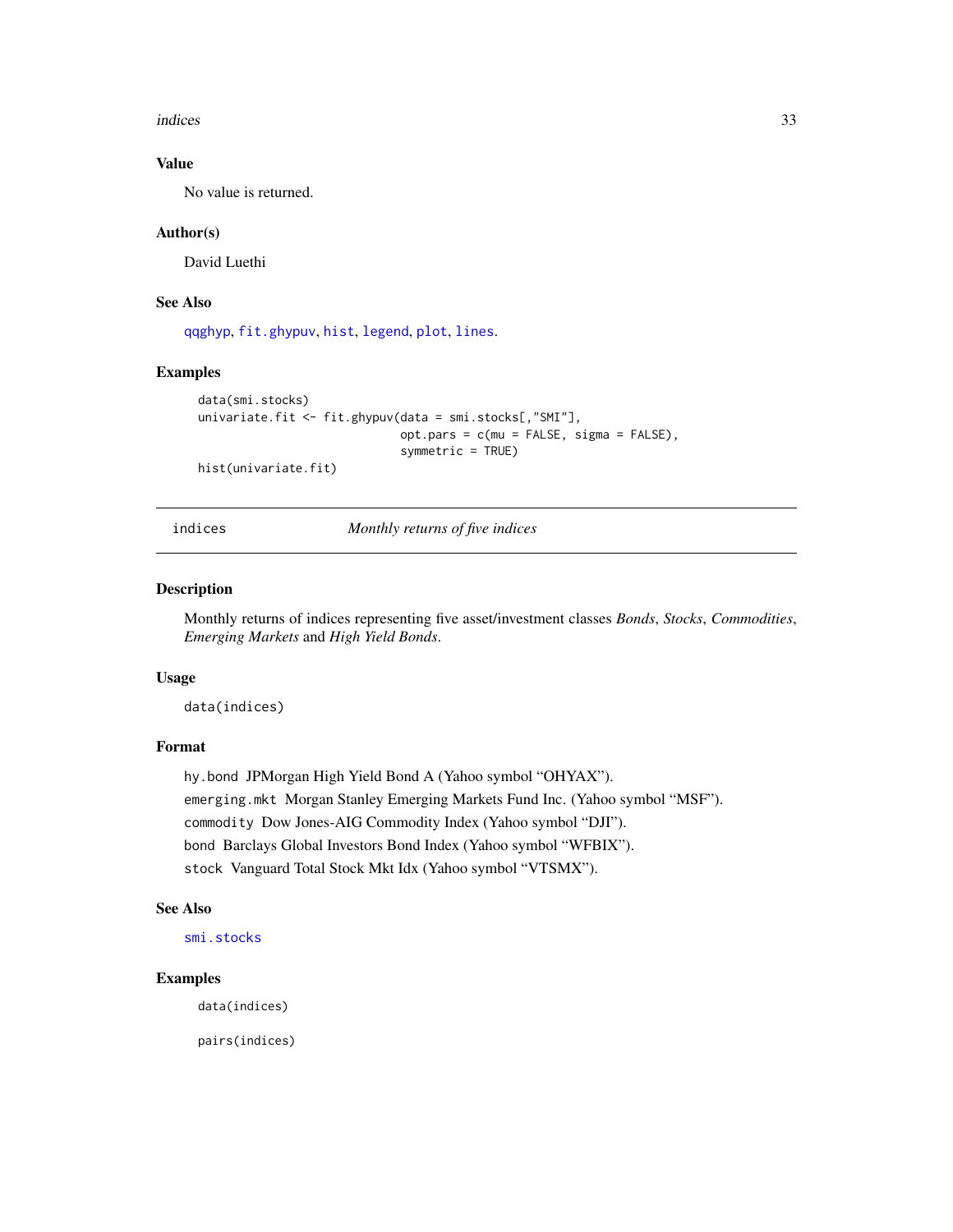<span id="page-33-1"></span><span id="page-33-0"></span>lik.ratio.test *Likelihood-ratio test*

#### Description

This function performs a likelihood-ratio test on fitted generalized hyperbolic distribution objects of class mle.ghyp.

# Usage

lik.ratio.test(x, x.subclass, conf.level =  $0.95$ )

#### Arguments

|            | An object of class mle. ghyp.                                                           |
|------------|-----------------------------------------------------------------------------------------|
| x.subclass | An object of class m <sub>le</sub> , ghyp whose parameters form a subset of those of x. |
| conf.level | Confidence level of the test.                                                           |

# Details

The likelihood-ratio test can be used to check whether a special case of the generalized hyperbolic distribution is the "true" underlying distribution.

The likelihood-ratio is defined as

$$
\Lambda = \frac{\sup\{L(\theta|\mathbf{X}) : \theta \in \Theta_0\}}{\sup\{L(\theta|\mathbf{X}) : \theta \in \Theta\}}.
$$

Where L denotes the likelihood function with respect to the parameter  $\theta$  and data X, and  $\Theta_0$  is a subset of the parameter space  $\Theta$ . The null hypothesis H0 states that  $\theta \in \Theta_0$ . Under the null hypothesis and under certain regularity conditions it can be shown that  $-2 \log(\Lambda)$  is asymtotically chi-squared distributed with  $\nu$  degrees of freedom.  $\nu$  is the number of free parameters specified by Θ minus the number of free parameters specified by  $Θ_0$ .

The null hypothesis is rejected if  $-2\log(\Lambda)$  exceeds the conf.level-quantile of the chi-squared distribution with  $\nu$  degrees of freedom.

#### Value

A list with components:

| statistic | The value of the L-statistic.                                   |
|-----------|-----------------------------------------------------------------|
| p.value   | The p-value for the test.                                       |
| df        | The degrees of freedom for the L-statistic.                     |
| HØ        | A boolean stating whether the null hypothesis is TRUE or FALSE. |

#### Author(s)

David Luethi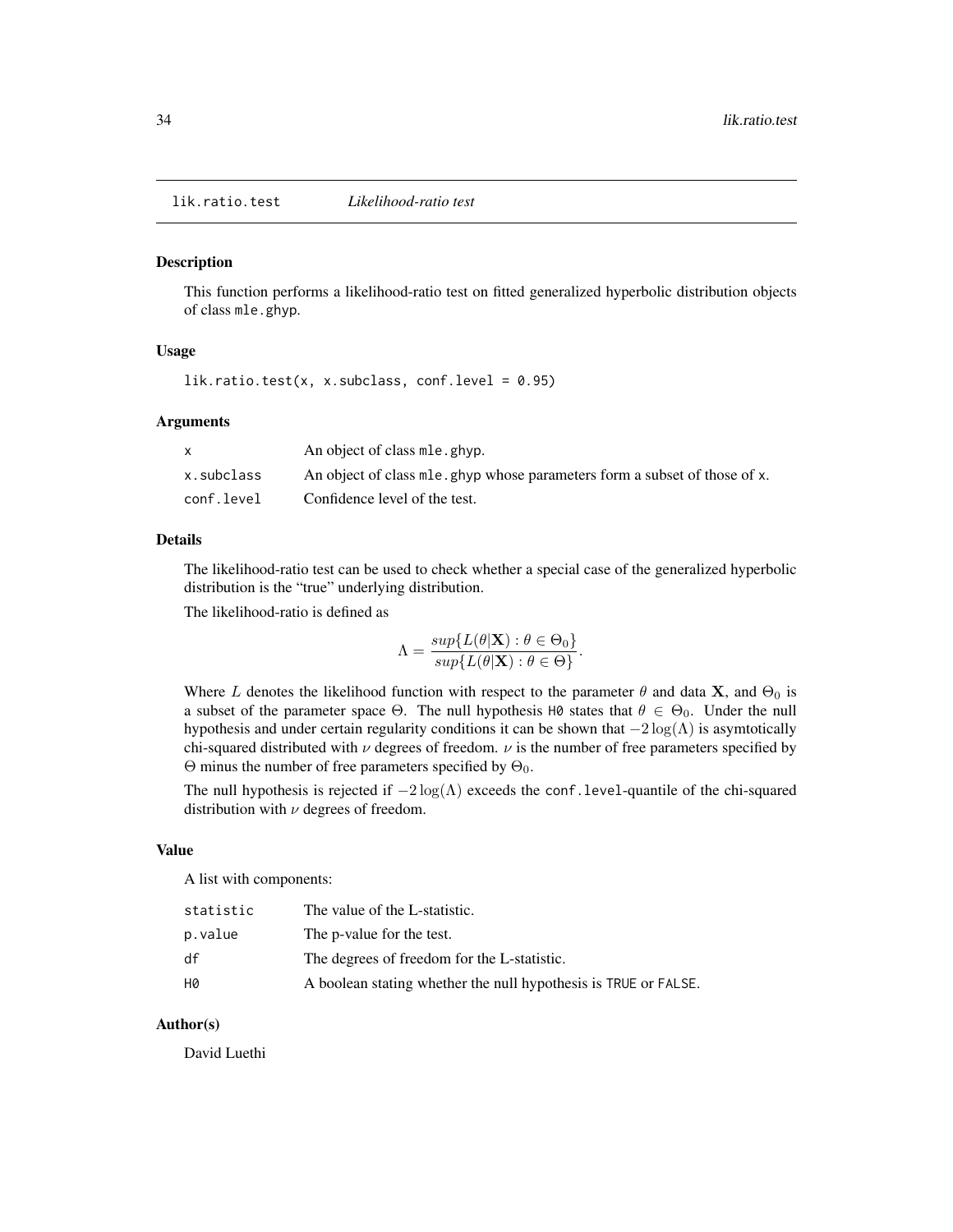#### <span id="page-34-0"></span>References

*Linear Statistical Inference and Its Applications* by C. R. Rao Wiley, New York, 1973

### See Also

[fit.ghypuv](#page-10-1), [logLik](#page-34-1), [AIC](#page-34-1) and [stepAIC.ghyp](#page-47-1).

# Examples

```
data(smi.stocks)
sample <- smi.stocks[, "SMI"]
t.symmetric <- fit.tuv(sample, silent = TRUE, symmetric = TRUE)
t.asymmetric <- fit.tuv(sample, silent = TRUE)
# Test symmetric Student-t against asymmetric Student-t in case
# of SMI log-returns
lik.ratio.test(t.asymmetric, t.symmetric, conf.level = 0.95)
# -> keep the null hypothesis
set.seed(1000)
sample \leq rghyp(1000, student.t(gamma = 0.1))
t.symmetric <- fit.tuv(sample, silent = TRUE, symmetric = TRUE)
t.asymmetric <- fit.tuv(sample, silent = TRUE)
# Test symmetric Student-t against asymmetric Student-t in case of
# data simulated according to a slightly skewed Student-t distribution
lik.ratio.test(t.asymmetric, t.symmetric, conf.level = 0.95)
# -> reject the null hypothesis
t.symmetric <- fit.tuv(sample, silent = TRUE, symmetric = TRUE)
ghyp.asymmetric <- fit.ghypuv(sample, silent = TRUE)
# Test symmetric Student-t against asymmetric generalized
# hyperbolic using the same data as in the example above
lik.ratio.test(ghyp.asymmetric, t.symmetric, conf.level = 0.95)
# -> keep the null hypothesis
```
logLik-AIC-methods *Extract Log-Likelihood and Akaike's Information Criterion*

#### <span id="page-34-1"></span>Description

The functions logLik and AIC extract the Log-Likelihood and the Akaike's Information Criterion from fitted generalized hyperbolic distribution objects. The Akaike information criterion is calculated according to the formula  $-2 \cdot \log$ -likelihood +  $k \cdot n_{par}$ , where  $n_{par}$  represents the number of parameters in the fitted model, and  $k = 2$  for the usual AIC.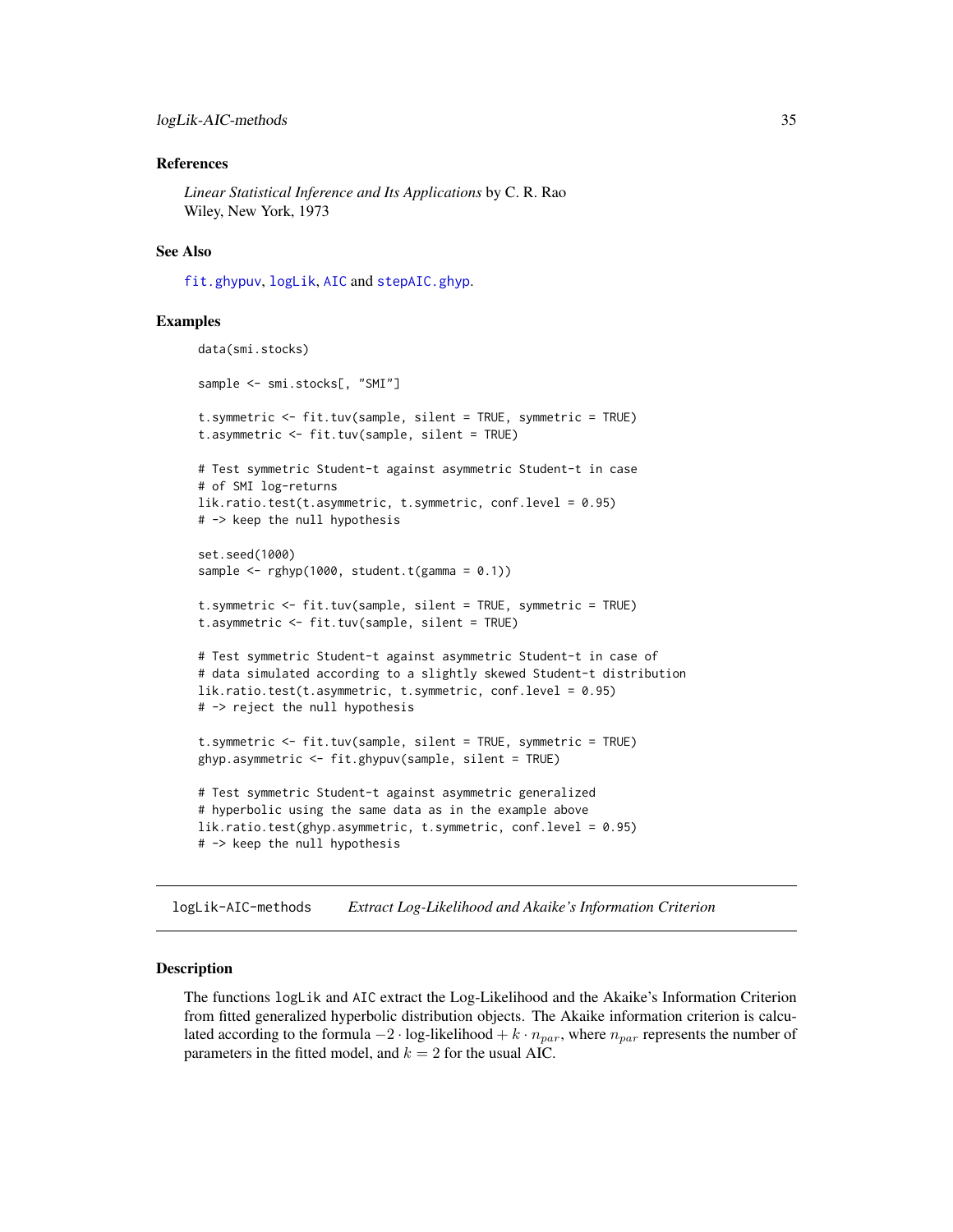#### <span id="page-35-0"></span>Usage

```
## S4 method for signature 'mle.ghyp'
logLik(object, ...)
## S4 method for signature 'mle.ghyp'
AIC(object, ..., k = 2)
```
# Arguments

| object   | An object of class mle. ghyp.                                                     |
|----------|-----------------------------------------------------------------------------------|
|          | The "penalty" per parameter to be used; the default $k = 2$ is the classical AIC. |
| $\cdots$ | An arbitrary number of objects of class mle.ghyp.                                 |

# Value

Either the Log-Likelihood or the Akaike's Information Criterion.

# Note

The Log-Likelihood as well as the Akaike's Information Criterion can be obtained from the function [ghyp.fit.info](#page-19-1). However, the benefit of logLik and AIC is that these functions allow a call with an arbitrary number of objects and are better known because they are generic.

# Author(s)

David Luethi

# See Also

[fit.ghypuv](#page-10-1), [fit.ghypmv](#page-8-1), [lik.ratio.test](#page-33-1), [ghyp.fit.info](#page-19-1), [mle.ghyp-class](#page-21-1)

#### Examples

```
data(smi.stocks)
```

```
## Multivariate fit
fit.mv <- fit.hypmv(smi.stocks, nit = 10)
AIC(fit.mv)
logLik(fit.mv)
```

```
## Univariate fit
fit.uv <- fit.tuv(smi.stocks[, "CS"], control = list(maxit = 10))
AIC(fit.uv)
logLik(fit.uv)
```

```
# Both together
AIC(fit.uv, fit.mv)
logLik(fit.uv, fit.mv)
```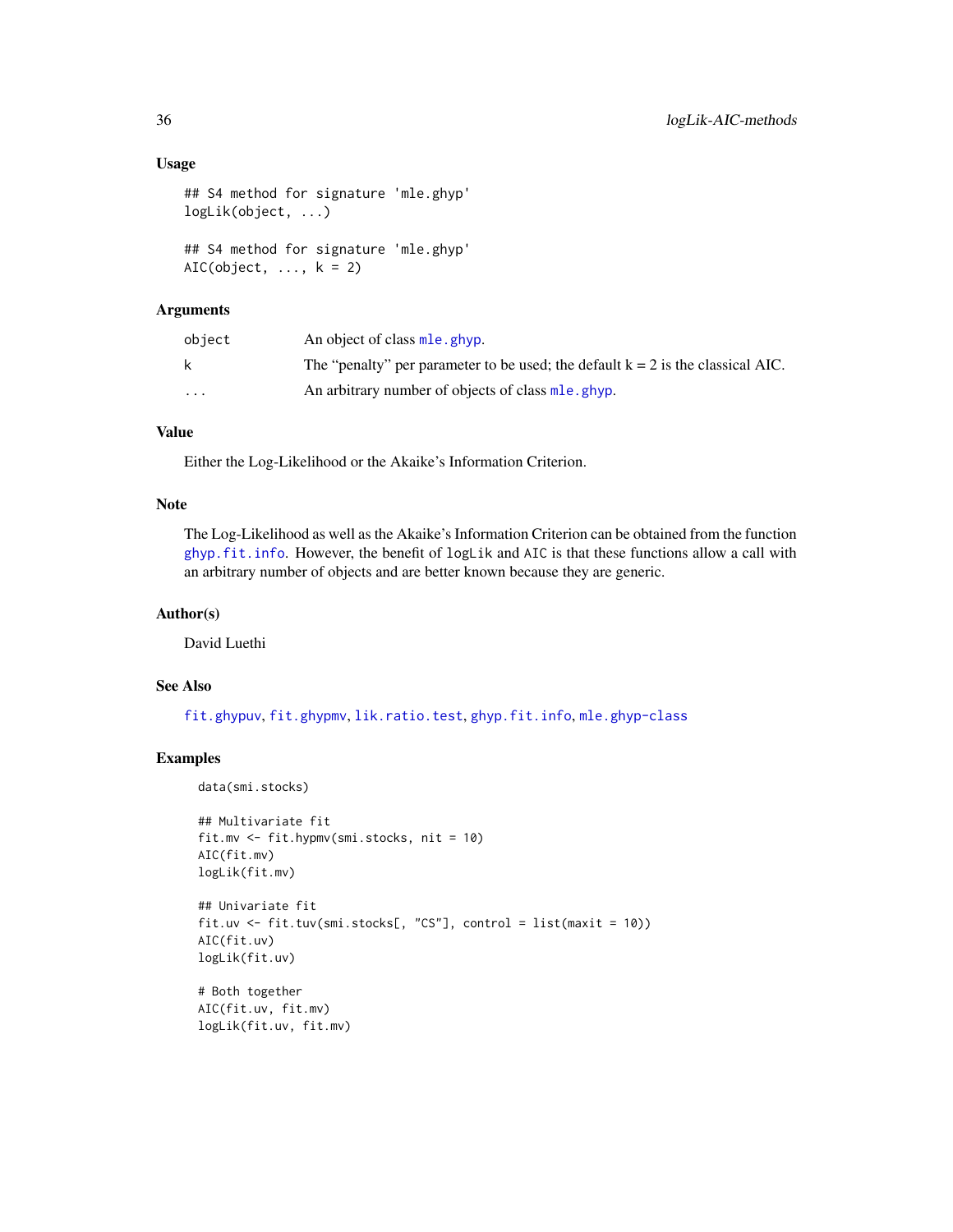```
mean-vcov-skew-kurt-methods
```
*Expected value, variance-covariance, skewness and kurtosis of generalized hyperbolic distributions*

#### <span id="page-36-1"></span>Description

The function mean returns the expected value. The function vcov returns the variance in the univariate case and the variance-covariance matrix in the multivariate case. The functions ghyp. skewness and ghyp.kurtosis only work for univariate generalized hyperbolic distributions.

# Usage

```
## S4 method for signature 'ghyp'
mean(x)
## S4 method for signature 'ghyp'
vcov(object)
```
ghyp.skewness(object)

ghyp.kurtosis(object)

# Arguments

x, object An object inheriting from class [ghyp](#page-21-1).

# Details

The functions ghyp.skewness and ghyp.kurtosis are based on the function [ghyp.moment](#page-27-1). Numerical integration will be used in case a Student.t or variance gamma distribution is submitted.

#### Value

Either the expected value, variance, skewness or kurtosis.

# Author(s)

David Luethi

# See Also

[ghyp](#page-13-1), [ghyp-class](#page-21-1), [Egig](#page-29-1) to compute the expected value and the variance of the generalized inverse gaussian mixing distribution distributed and its special cases.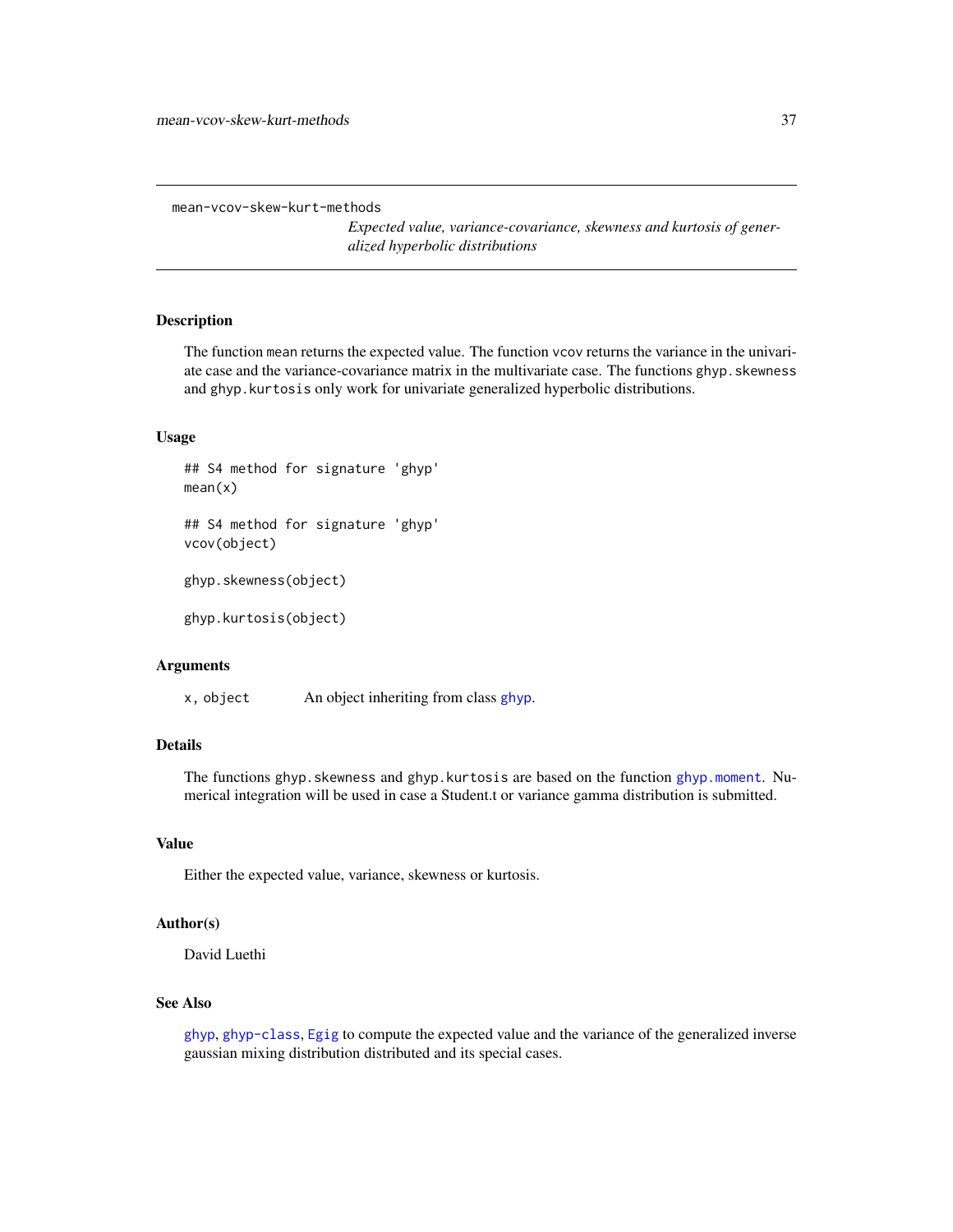# Examples

```
## Univariate: Parametric
vg.dist <- VG(lambda = 1.1, mu = 10, sigma = 10, gamma = 2)
mean(vg.dist)
vcov(vg.dist)
ghyp.skewness(vg.dist)
ghyp.kurtosis(vg.dist)
## Univariate: Empirical
vg.sim <- rghyp(10000, vg.dist)
mean(vg.sim)
var(vg.sim)
## Multivariate: Parametric
vg.dist <- VG(lambda = 0.1, mu = c(55, 33), sigma = diag(c(22, 888)), gamma = 1:2)
mean(vg.dist)
vcov(vg.dist)
## Multivariate: Empirical
vg.sim <- rghyp(50000, vg.dist)
colMeans(vg.sim)
var(vg.sim)
```
pairs-methods *Pairs plot for multivariate generalized hyperbolic distributions*

# <span id="page-37-1"></span>Description

This function is intended to be used as a graphical diagnostic tool for fitted multivariate generalized hyperbolic distributions. An array of graphics is created and qq-plots are drawn into the diagonal part of the graphics array. The upper part of the graphics matrix shows scatter plots whereas the lower part shows 2-dimensional histogramms.

# Usage

```
## S4 method for signature 'ghyp'
pairs(x, data = ghyp.data(x), main = "'ghyp' pairwise plot",
     nbins = 30, qq = TRUE, gaussian = TRUE,
     hist.col = c("white", topo.colors(100)),
     spline.points = 150, root.tol = .Machine$double.eps^0.5,
     rel.tol = root.tol, abs.tol = root.tol^1.5, ...)
```
# Arguments

|      | Usually a fitted multivariate generalized hyperbolic distribution of class mle.ghyp.<br>Alternatively an object of class ghyp and a data matrix. |
|------|--------------------------------------------------------------------------------------------------------------------------------------------------|
| data | An object coercible to a matrix.                                                                                                                 |
| main | The title of the plot.                                                                                                                           |

<span id="page-37-0"></span>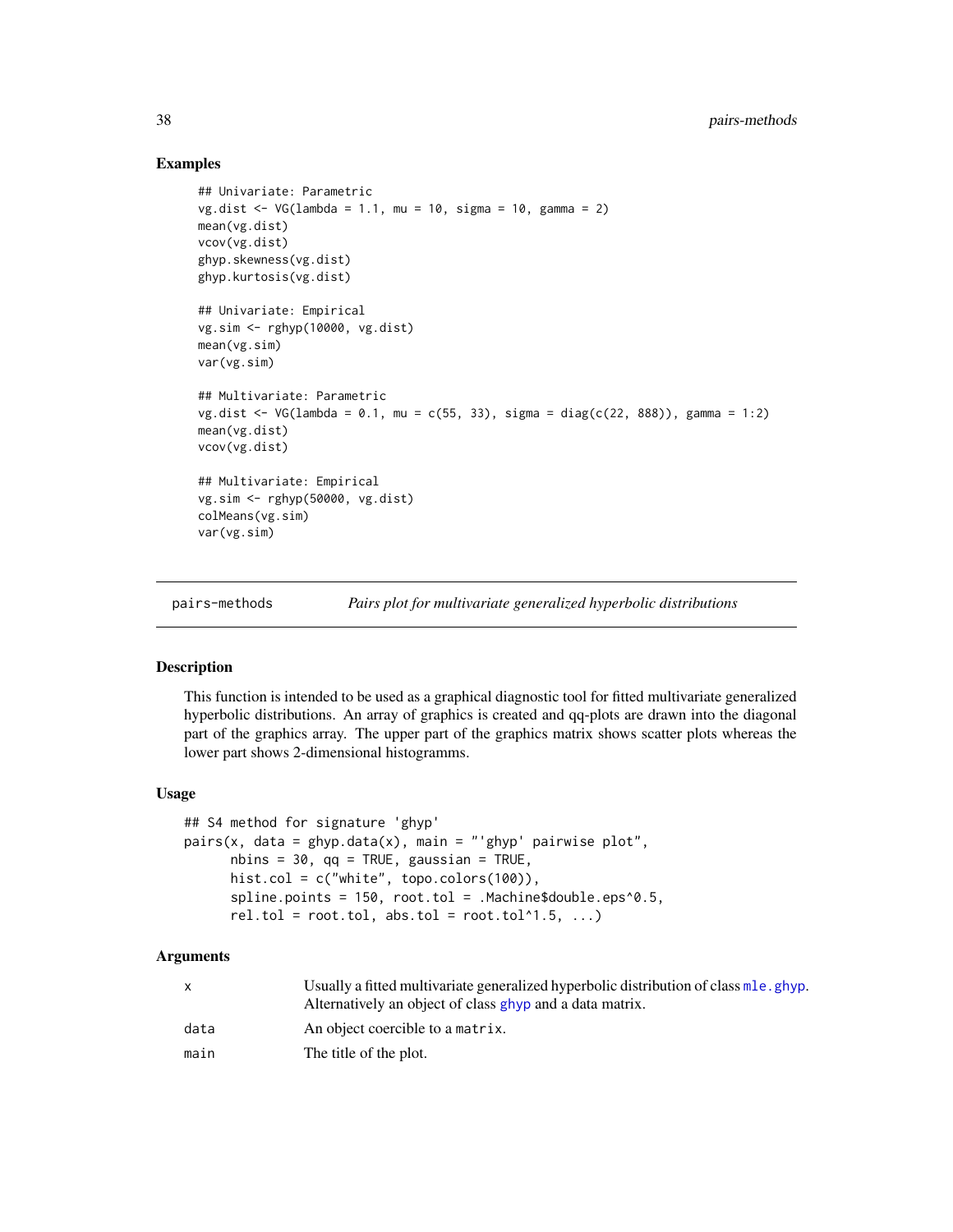<span id="page-38-0"></span>

| nbins         | The number of bins of the 2-d histogram.                                                                    |
|---------------|-------------------------------------------------------------------------------------------------------------|
| qq            | If TRUE qq-plots are drawn.                                                                                 |
| gaussian      | If TRUE qq-plots with the normal distribution are plotted.                                                  |
| hist.col      | A vector of colors of the 2-d histgram.                                                                     |
| spline.points | The number of support points when computing the quantiles used by the qq-plot.<br>Passed to <b>qqghyp</b> . |
| root.tol      | The tolerance of the quantiles. Passed to uniroot via qqghyp.                                               |
| rel.tol       | The tolerance of the quantiles. Passed to integrate via qqghyp.                                             |
| abs.tol       | The tolerance of the quantiles. Passed to integrate via qqghyp.                                             |
| $\cdots$      | Arguments passed to plot and axis.                                                                          |

# Author(s)

David Luethi

# See Also

[pairs](#page-0-0), [fit.ghypmv](#page-8-1), [qqghyp](#page-43-1)

# Examples

```
data(smi.stocks)
fitted.smi.stocks <- fit.NIGmv(data = smi.stocks[1:200, ])
pairs(fitted.smi.stocks)
```
plot-ghyp.attribution *Plot ES contribution*

# Description

These functions plot the contribution of each asset to the overall portfolio expected shortfall.

# Usage

```
plot.ghyp.attrib(
 x,
 metrics = c("contribution", "sensitivity"),
 column.index = NULL,
 percentage = FALSE,
 colorset = NULL,
 horiz = FALSE,
 unstacked = TRUE,
 pie.chart = FALSE,
 sub = NULL,...
\mathcal{L}
```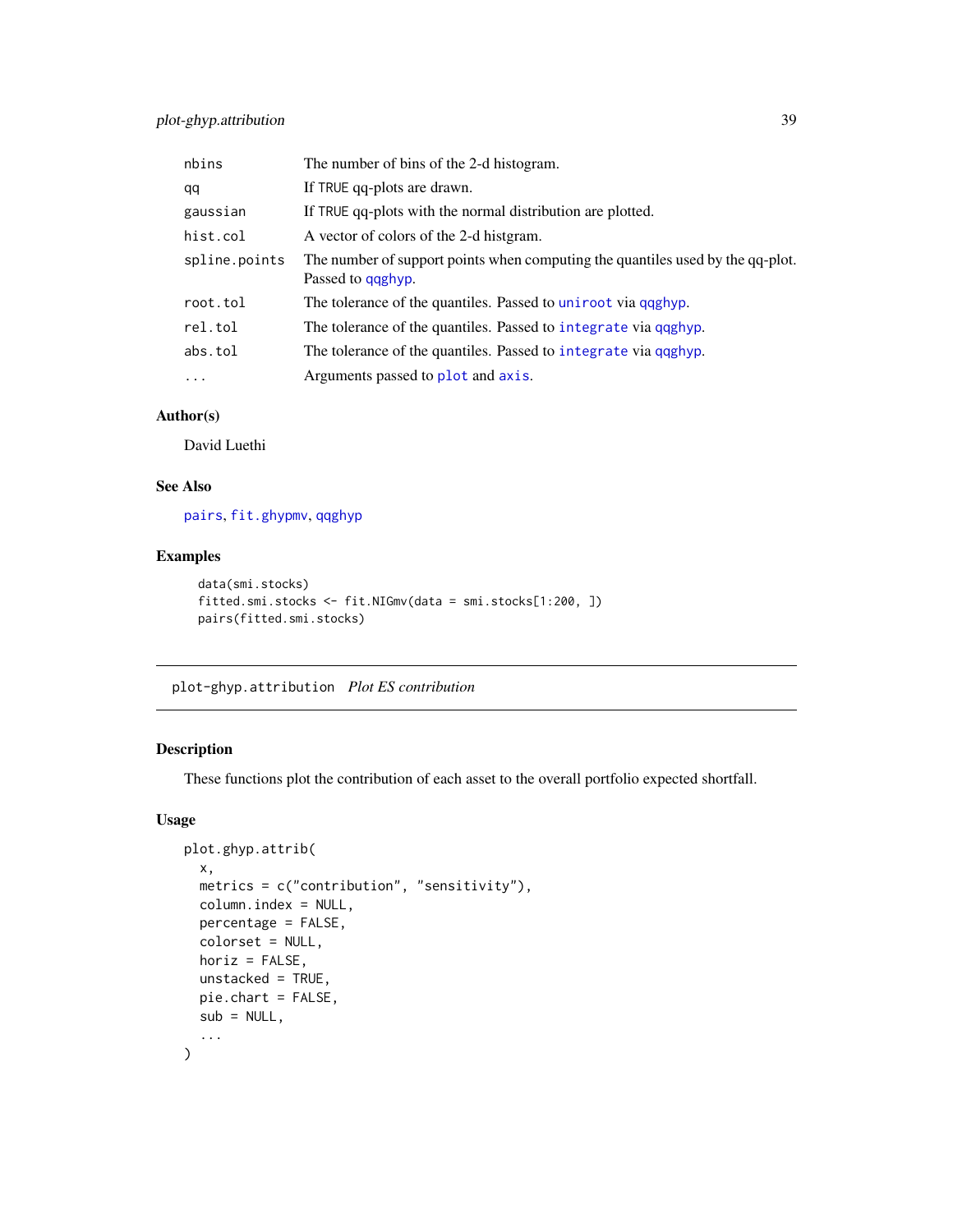# Arguments

| x            | A ghyp.attribution object.                              |
|--------------|---------------------------------------------------------|
| metrics      | either the contribution or sensitivity will be plotted. |
| column.index | which column of the object.                             |
| percentage   | plot contribution or sensitivity in percent.            |
| colorset     | vector of colors for the chart.                         |
| horiz        | plot horizontally.                                      |
| unstacked    | unstacked plot.                                         |
| pie.chart    | should a pie chart be plotted.                          |
| sub          | subtitle.                                               |
|              | arguments passed to plot function.                      |

# Author(s)

Marc Weibel

# See Also

[ESghyp.attribution](#page-7-1).

# Examples

```
## Not run:
data(smi.stocks)
## Fit a NIG model to Novartis, CS and Nestle log-returns
assets.fit <- fit.NIGmv(smi.stocks[, c("Novartis", "CS", "Nestle")], silent = TRUE)
## Define Weights of the Portfolio
weights <- c(0.2, 0.5, 0.3)
## Confidence level for Expected Shortfall
es.levels <- c(0.01)
portfolio.attrib <- ESghyp.attribution(alpha=es.levels, object=assets.fit, weights=weights)
## Plot Risk Contribution for each Asset
plot(portfolio.attrib, metrics='contribution')
```
## End(Not run)

<span id="page-39-0"></span>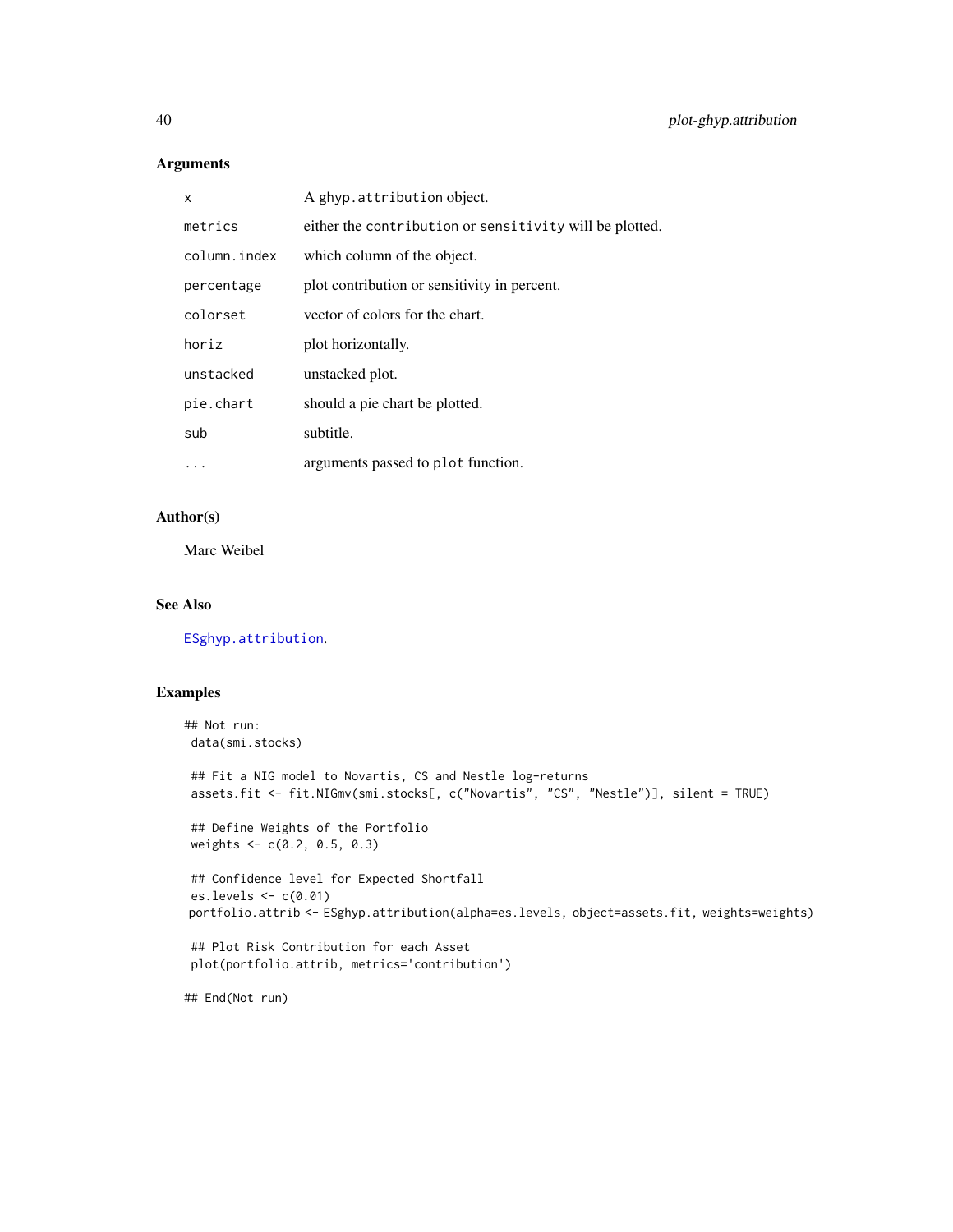<span id="page-40-0"></span>plot-lines-methods *Plot univariate generalized hyperbolic densities*

#### <span id="page-40-1"></span>Description

These functions plot probability densities of generalized hyperbolic distribution objects.

#### Usage

```
## S4 method for signature 'ghyp,missing'
plot(x, range = qghyp(c(0.001, 0.999), x), length = 1000, ...)## S4 method for signature 'ghyp'
lines(x, range = qghyp(c(0.001, 0.999), x), length = 1000, ...)
```
#### Arguments

| X      | An univariate ghyp object.                                                                                                                                                                                                                                   |
|--------|--------------------------------------------------------------------------------------------------------------------------------------------------------------------------------------------------------------------------------------------------------------|
| range  | The range over which the density will be plotted. The default is the range from<br>the 0.1 % quantile to the 99.9 % quantile. When range has a length greater<br>than 2 it is assumed to be the vector of quantiles and the density is computed on<br>range. |
| length | The desired length of the density vector.                                                                                                                                                                                                                    |
|        | Arguments passed to plot and lines respectively.                                                                                                                                                                                                             |

#### Details

When the density is very skewed, the computation of the quantile may fail. See [qghyp](#page-17-1) for details.

# Author(s)

David Luethi

# See Also

[hist](#page-31-1), [qqghyp](#page-43-1), [pairs](#page-37-1), [plot](#page-0-0), [lines](#page-0-0).

# Examples

```
data(smi.stocks)
```

```
smi.fit <- fit.tuv(data = smi.stocks[,"SMI"], symmetric = TRUE)
nestle.fit <- fit.tuv(data = smi.stocks[,"Nestle"], symmetric = TRUE)
## Student-t distribution
plot(smi.fit, type = "1", log = "y")
lines(nestle.fit, col = "blue")
## Empirical
```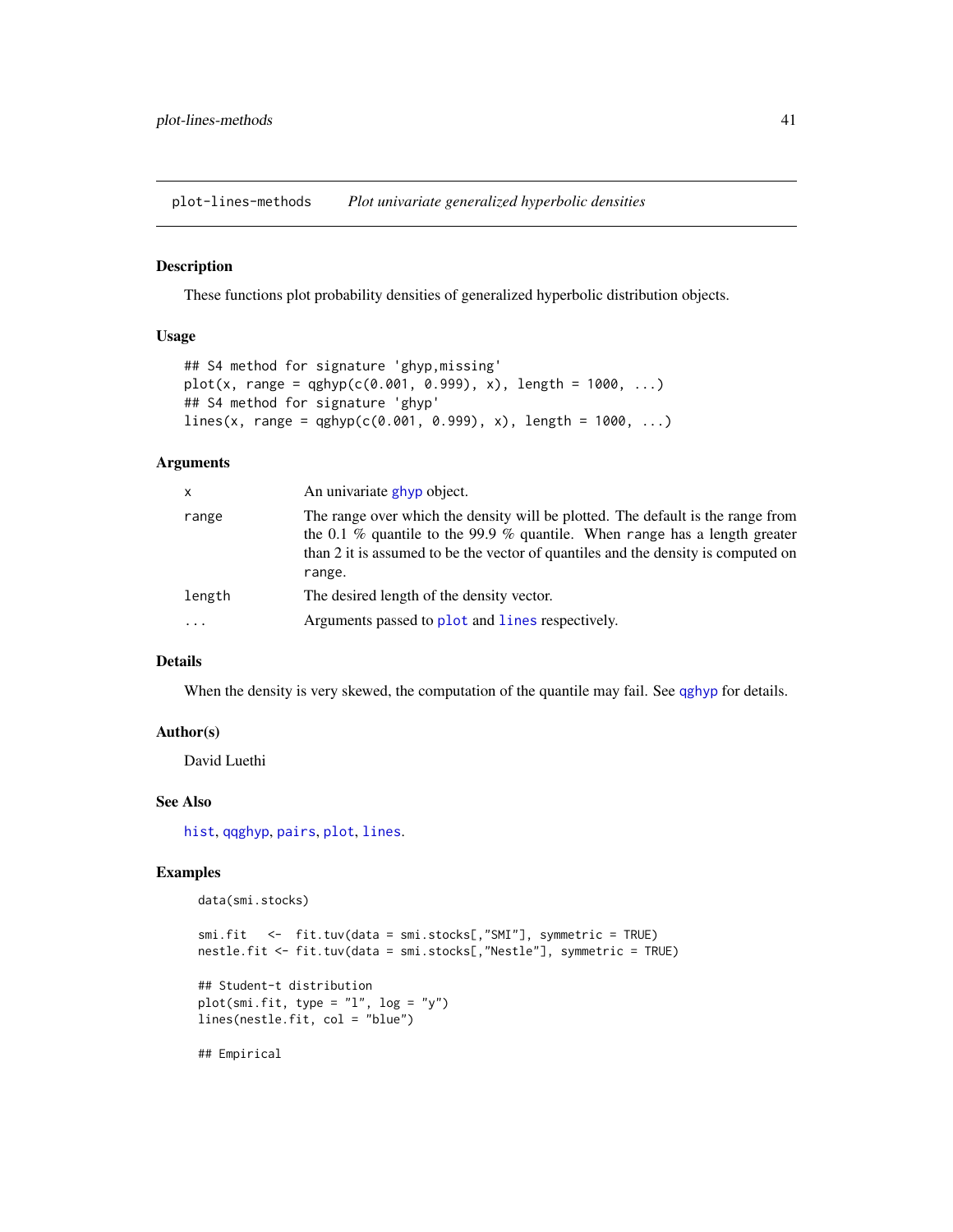```
lines(density(smi.stocks[,"SMI"]), lty = "dashed")
lines(density(smi.stocks[,"Nestle"]), lty = "dashed", col = "blue")
```
<span id="page-41-1"></span>portfolio.optimize *Portfolio optimization with respect to alternative risk measures*

#### Description

This function performs a optimization of a portfolio with respect to one of the risk measures "sd", "value.at.risk" or "expected.shortfall". The optimization task is either to find the *global minimum risk* portfolio, the *tangency* portfolio or the *minimum risk* portfolio given a target-return.

#### Usage

```
portfolio.optimize(object,
                 risk.measure = c("sd", "value.at.risk", "expected.shortfall"),
```

```
type = c("minimum.risk", "tangency", "target.return"),
level = 0.95, distr = c("loss", "return"),target.return = NULL, risk.free = NULL,
silent = FALSE, ...)
```
#### Arguments

| object        | A multivariate ghyp object representing the loss distribution. In case object<br>gives the return distribution set the argument distr to "return". |
|---------------|----------------------------------------------------------------------------------------------------------------------------------------------------|
| risk.measure  | How risk shall be measured. Must be one of "sd" (standard deviation), "value.at.risk"<br>or "expected.shortfall".                                  |
| type          | The tpye of the optimization problem. Must be one of "minimum.risk", "tan-<br>gency" or "target.return" (see <b>Details</b> ).                     |
| level         | The confidence level which shall be used if risk, measure is either "value, at risk"<br>or "expected.shortfall".                                   |
| distr         | The default distribution is "loss". If object gives the return distribution set<br>distr to "return".                                              |
| target.return | A numeric scalar specifying the target return if the optimization problem is of<br>type "target.return".                                           |
| risk.free     | A numeric scalar giving the risk free rate in case the optimization problem is of<br>type "tangency".                                              |
| silent        | If TRUE no prompts will appear in the console.                                                                                                     |
| $\cdots$      | Arguments passed to optim.                                                                                                                         |

<span id="page-41-0"></span>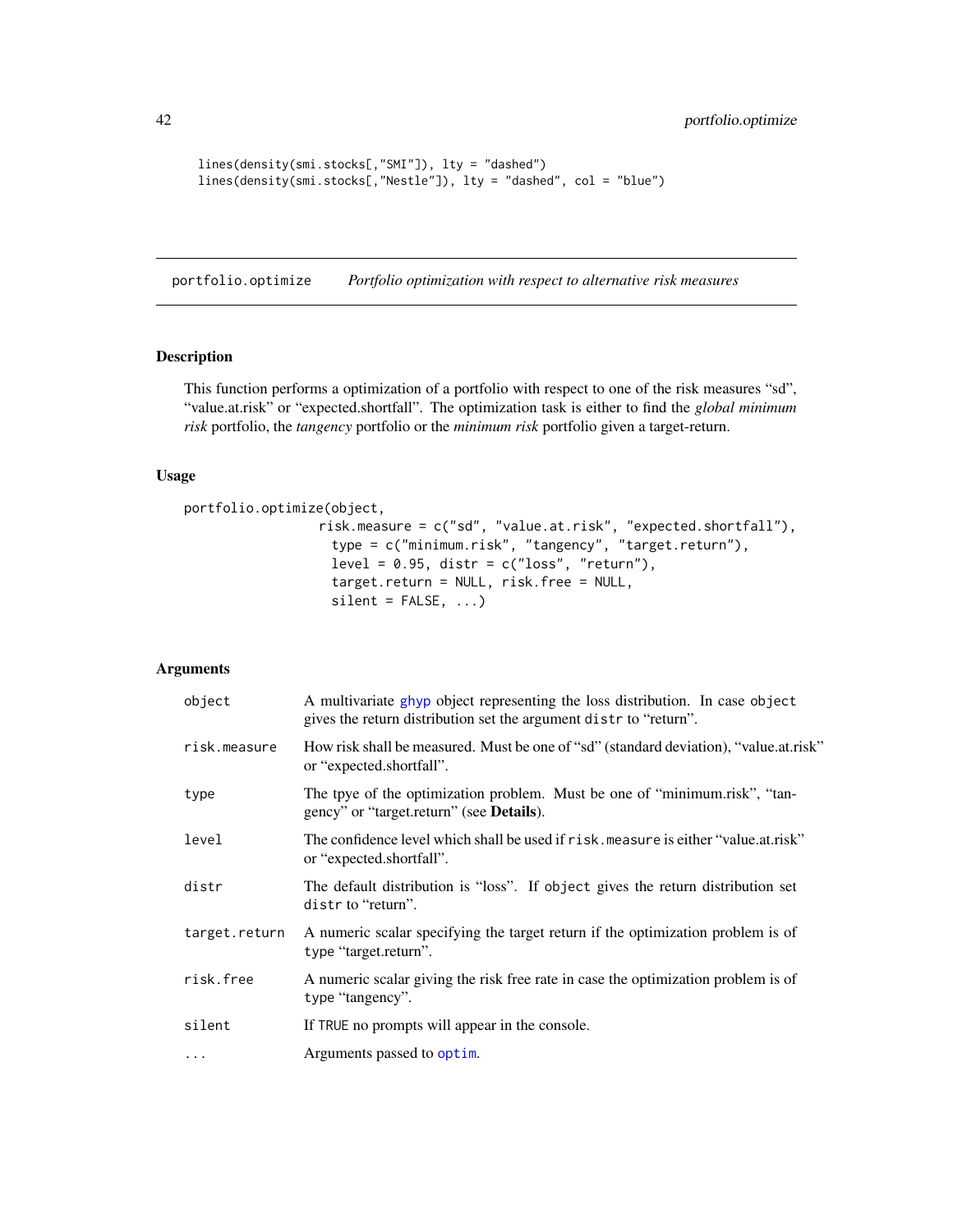# <span id="page-42-0"></span>portfolio.optimize 43

# Details

If type is "minimum.risk" the global minimum risk portfolio is returned.

If type is "tangency" the portfolio maximizing the slope of "(expected return - risk free rate) / risk" will be returned.

If type is "target.return" the portfolio with expected return target.return which minimizes the risk will be returned.

Note that in case of an elliptical distribution (symmetric generalized hyperbolic distributions) it does not matter which risk measure is used. That is, minimizing the standard deviation results in a portfolio which also minimizes the value-at-risk et cetera.

#### Value

A list with components:

|              | portfolio.dist An univariate generalized hyperbolic object of class ghyp which represents the<br>distribution of the optimal portfolio. |
|--------------|-----------------------------------------------------------------------------------------------------------------------------------------|
| risk.measure | The risk measure which was used.                                                                                                        |
| risk         | The risk.                                                                                                                               |
| opt.weights  | The optimal weights.                                                                                                                    |
| converged    | Convergence returned from optim.                                                                                                        |
| message      | A possible error message returned from optim.                                                                                           |
| n.iter       | The number of iterations returned from optim.                                                                                           |

#### Note

In case object denotes a non-elliptical distribution and the risk measure is either "value.at.risk" or "expected.shortfall", then the type "tangency" optimization problem is not supported.

Constraints like avoiding short-selling are not supported yet.

# Author(s)

David Luethi

# See Also

[transform](#page-49-1), [fit.ghypmv](#page-8-1)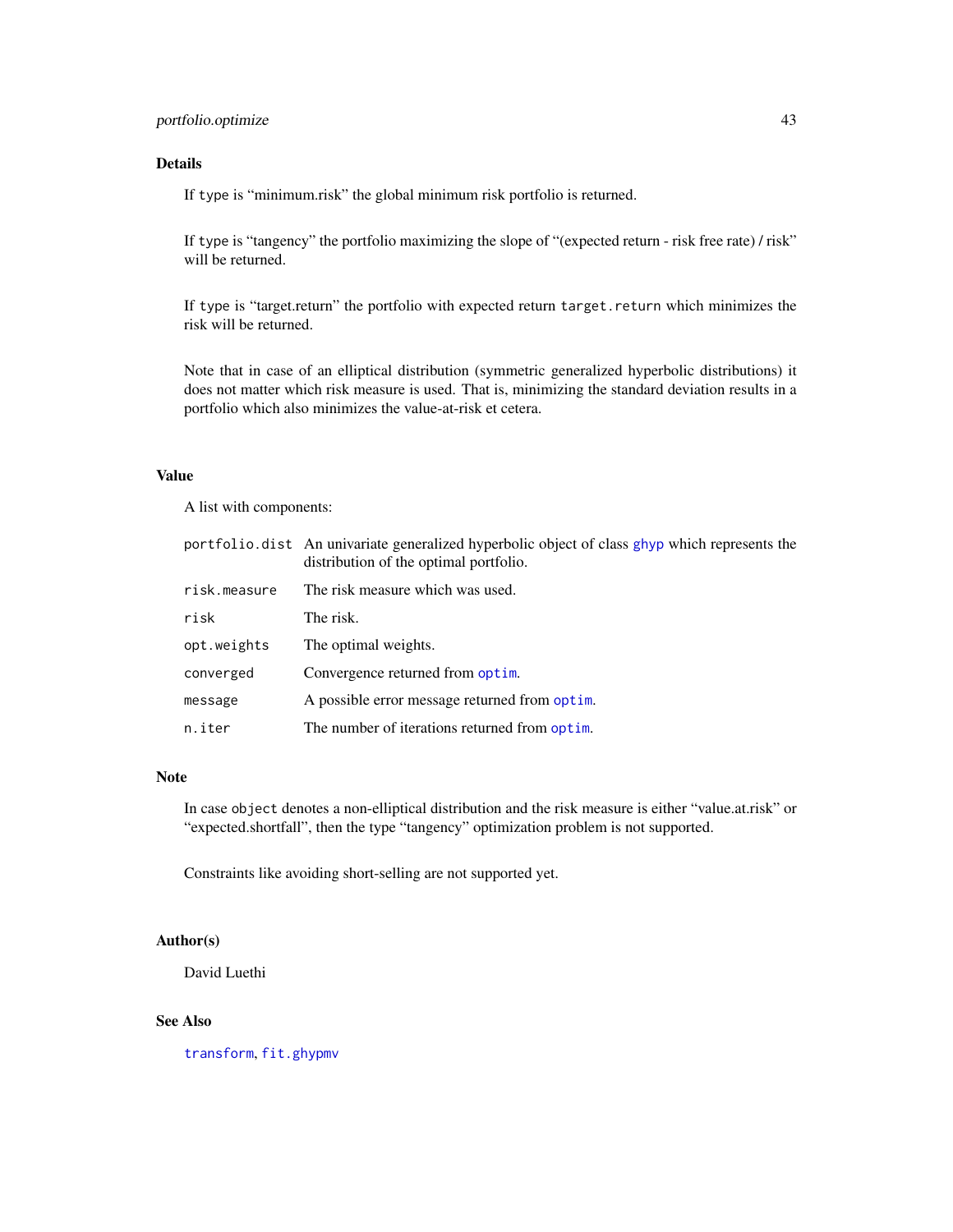# Examples

data(indices)

```
t.object <- fit.tmv(-indices, silent = TRUE)
gauss.object <- fit.gaussmv(-indices)
t.ptf <- portfolio.optimize(t.object,
                            risk.measure = "expected.shortfall",
                            type = "minimum.risk",
                            level = 0.99.
                            distr = "loss",
                            silent = TRUE)
gauss.ptf <- portfolio.optimize(gauss.object,
                                risk.measure = "expected.shortfall",
                                type = "minimum.risk",
                                level = 0.99,
                                distr = "loss")
par(mfrow = c(1, 3))plot(c(t.ptf$risk, gauss.ptf$risk),
     c(-mean(t.ptf$portfolio.dist), -mean(gauss.ptf$portfolio.dist)),
     xlim = c(0, 0.035), ylim = c(0, 0.004),col = c("black", "red"), lwd = 4,xlab = "99 percent expected shortfall",
    ylab = "Expected portfolio return",
    main = "Global minimum risk portfolios")
legend("bottomleft", legend = c("Asymmetric t", "Gaussian"),
      col = c("black", "red"), \; lty = 1)plot(t.ptf$portfolio.dist, type = "l",
     xlab = "log-loss ((-1) * log-return)", ylab = "Density")
lines(gauss.ptf$portfolio.dist, col = "red")
weights \leq cbind(Asymmetric.t = t.ptf$opt.weights,
                 Gaussian = gauss.ptf$opt.weights)
barplot(weights, beside = TRUE, ylab = "Weights")
```
qq-ghyp *Quantile-Quantile Plot*

#### <span id="page-43-1"></span>Description

This function is intended to be used as a graphical diagnostic tool for fitted univariate generalized hyperbolic distributions. Optionally a qq-plot of the normal distribution can be added.

<span id="page-43-0"></span>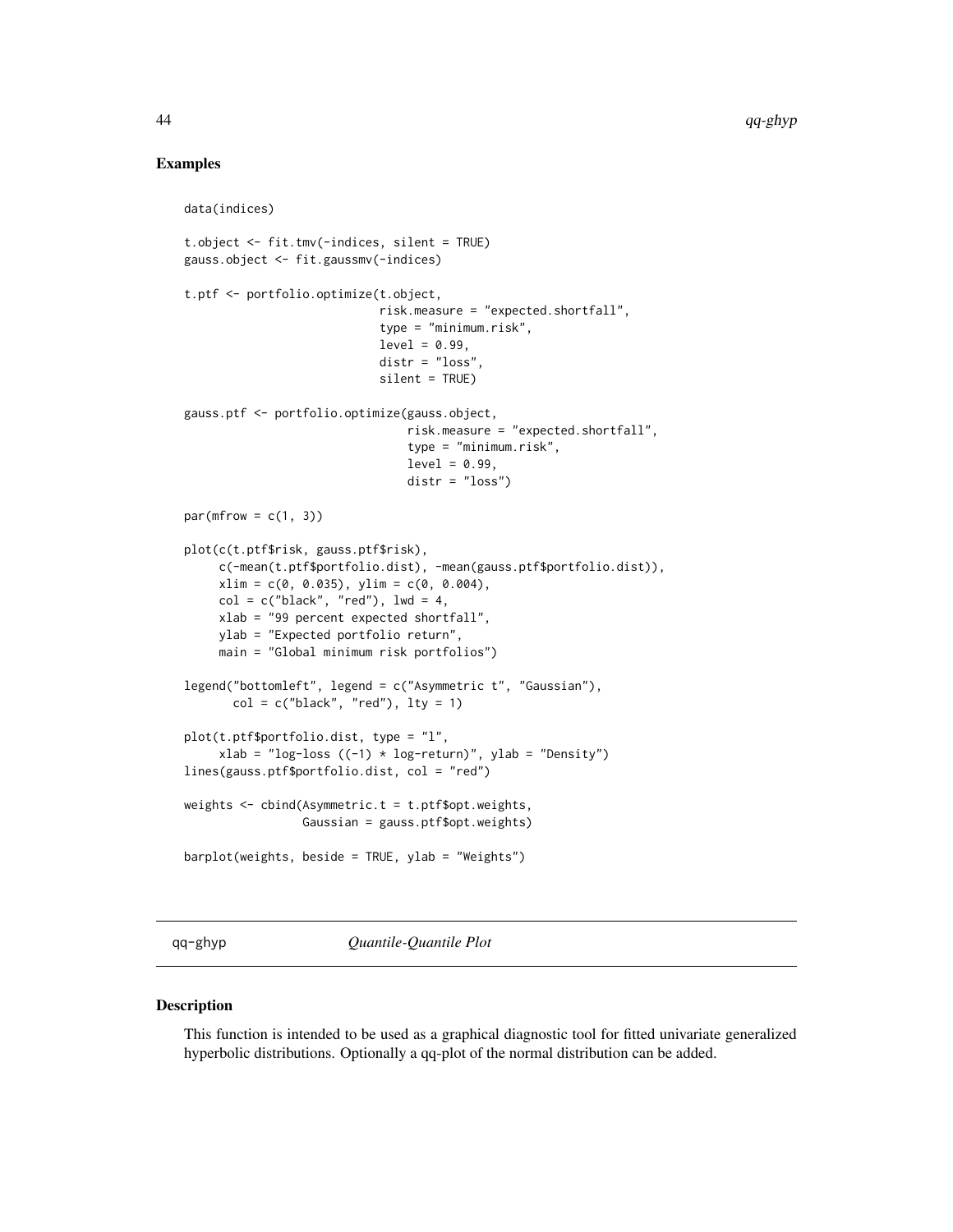#### <span id="page-44-0"></span> $q\overline{q}$ -ghyp  $45$

# Usage

```
qqghyp(object, data = ghyp.data(object), gaussian = TRUE, line = TRUE,
      main = "Generalized Hyperbolic Q-Q Plot",
      xlab = "Theoretical Quantiles", ylab = "Sample Quantiles",
      ghyp.pch = 1, gauss.pch = 6, ghyp.lty = "solid",
       gauss.lty = "dashed", ghyp.col = "black", gauss.col = "black",
      plot.legend = TRUE, location = "topleft", legend.cex = 0.8,
       spline.points = 150, root.tol = .Machine$double.eps^0.5,
       rel.tol = root.tol, abs.tol = root.tol^1.5, add = FALSE, ...)
```
# Arguments

| object        | Usually a fitted univariate generalized hyperbolic distribution of class mle.ghyp.<br>Alternatively an object of class ghyp and a data vector. |
|---------------|------------------------------------------------------------------------------------------------------------------------------------------------|
| data          | An object coercible to a vector.                                                                                                               |
| gaussian      | If TRUE a qq-plot of the normal distribution is plotted as a reference.                                                                        |
| line          | If TRUE a line is fitted and drawn.                                                                                                            |
| main          | An overall title for the plot.                                                                                                                 |
| xlab          | A title for the x axis.                                                                                                                        |
| ylab          | A title for the y axis.                                                                                                                        |
| ghyp.pch      | A plotting character, i.e., symbol to use for quantiles of the generalized hyper-<br>bolic distribution.                                       |
| gauss.pch     | A plotting character, i.e., symbol to use for quantiles of the normal distribution.                                                            |
| ghyp.lty      | The line type of the fitted line to the quantiles of the generalized hyperbolic<br>distribution.                                               |
| gauss.lty     | The line type of the fitted line to the quantiles of the normal distribution.                                                                  |
| ghyp.col      | A color of the quantiles of the generalized hyperbolic distribution.                                                                           |
| gauss.col     | A color of the quantiles of the normal distribution.                                                                                           |
| plot.legend   | If TRUE a legend is drawn.                                                                                                                     |
| location      | The location of the legend. See legend for possible values.                                                                                    |
| legend.cex    | The character expansion of the legend.                                                                                                         |
| spline.points | The number of support points when computing the quantiles. Passed to qghyp.                                                                    |
| root.tol      | The tolerance of the quantiles. Passed to uniroot.                                                                                             |
| rel.tol       | The tolerance of the quantiles. Passed to integrate.                                                                                           |
| abs.tol       | The tolerance of the quantiles. Passed to integrate.                                                                                           |
| add           | If TRUE the points are added to an existing plot window. The legend argument<br>then becomes deactivated.                                      |
| $\cdots$      | Arguments passed to plot.                                                                                                                      |

# Author(s)

David Luethi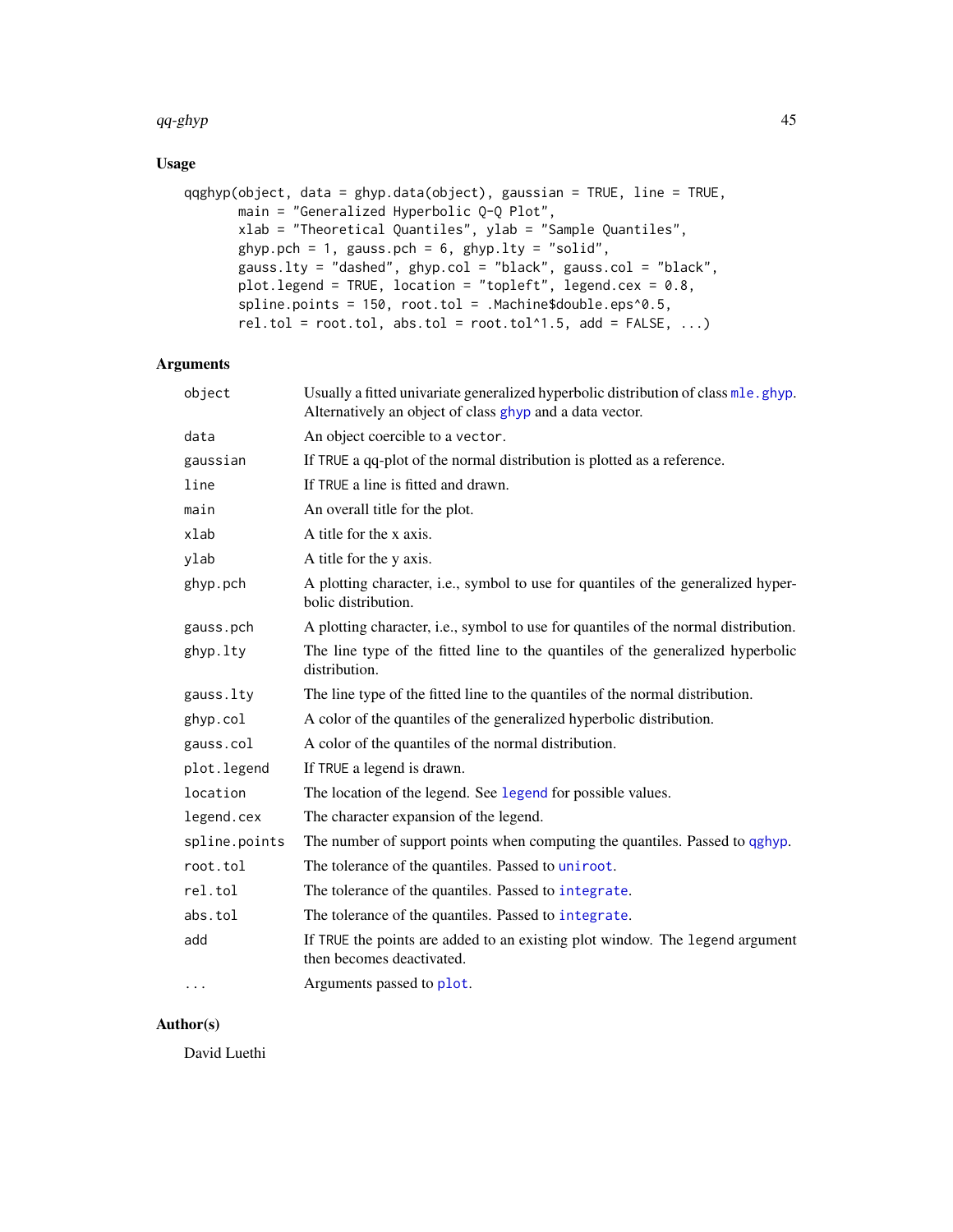# See Also

[hist](#page-31-1), [fit.ghypuv](#page-10-1), [qghyp](#page-17-1), [plot](#page-40-1), [lines](#page-40-1)

# Examples

```
data(smi.stocks)
smi <- fit.ghypuv(data = smi.stocks[, "Swiss.Re"])
qqghyp(smi, spline.points = 100)
qqghyp(fit.tuv(smi.stocks[, "Swiss.Re"], symmetric = TRUE),
       add = TRUE, ghyp.col = "red", line = FALSE)
```
scale-methods *Scaling and Centering of ghyp Objects*

# <span id="page-45-1"></span>Description

scale centers and/or scales a generalized hyperbolic distribution to zero expectation and/or unit variance.

# Usage

## S4 method for signature 'ghyp'  $scale(x, center = TRUE, scale = TRUE)$ 

# Arguments

|        | An object inheriting from class ghyp.                                             |
|--------|-----------------------------------------------------------------------------------|
| center | A logical value stating whether the object shall be centered to zero expectation. |
| scale  | A logical value stating whether the object shall be scaled to unit variance.      |

# Value

An object of class [ghyp](#page-21-1).

# Author(s)

David Luethi

#### See Also

[transform](#page-49-1), [mean](#page-0-0), [vcov](#page-0-0).

<span id="page-45-0"></span>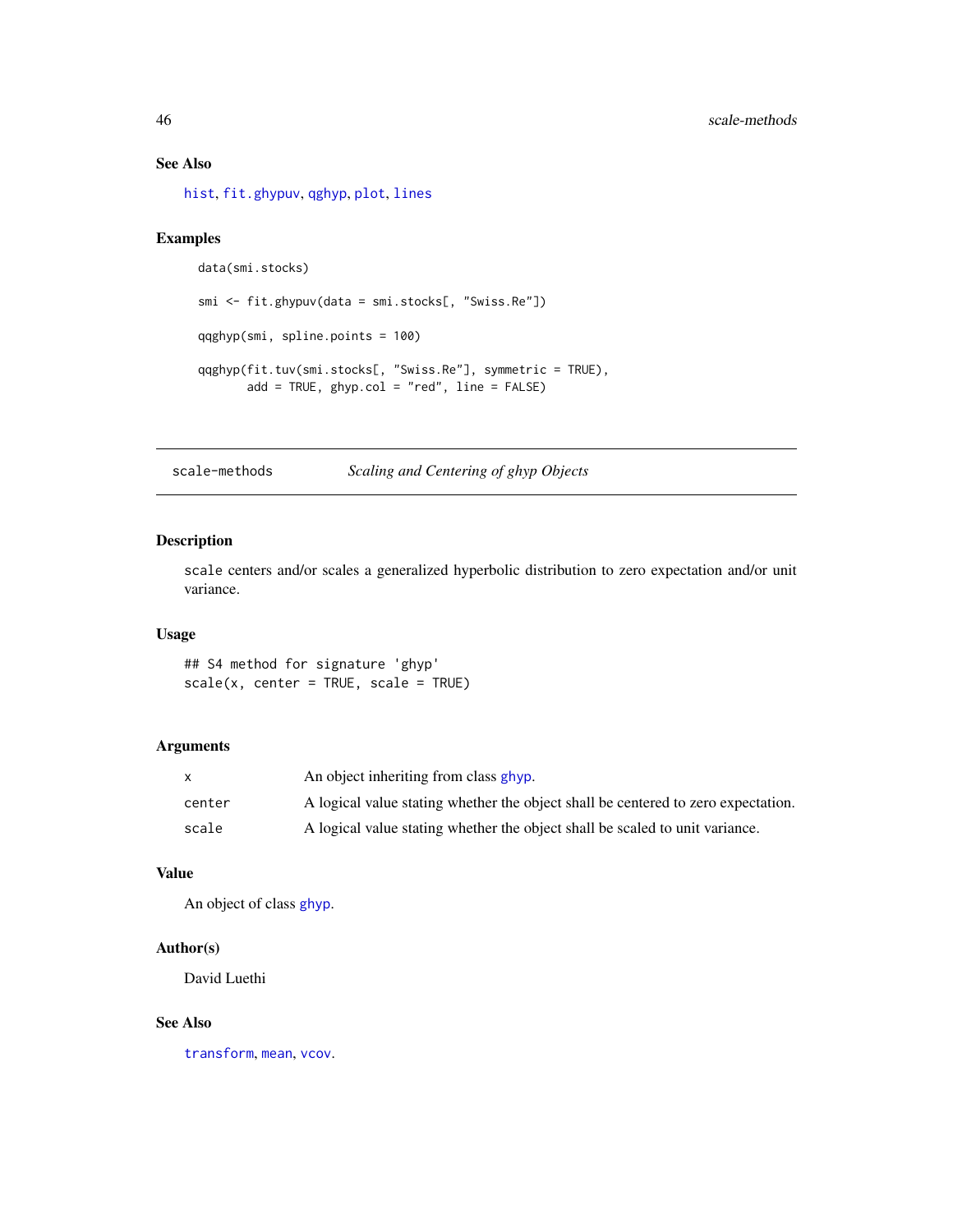#### <span id="page-46-0"></span>smi.stocks 47

# Examples

data(indices)

```
t.fit <- fit.tmv(indices)
gauss.fit <- fit.gaussmv(indices)
## Compare the fitted Student-t and Gaussian density.
par(mfrow = c(1, 2))## Once on the real scale...
plot(t.fit[1], type = "l")lines(gauss.fit[1], col = "red")
## ...and once scaled to expectation = 0, variance = 1
plot(scale(t.fit)[1], type = "l")
lines(scale(gauss.fit)[1], col = "red")
```
<span id="page-46-1"></span>smi.stocks *Daily returns of five swiss blue chips and the SMI*

#### Description

Daily returns from January 2000 to January 2007 of five swiss blue chips and the Swiss Market Index (SMI).

#### Usage

data(smi.stocks)

# Format

SMI Swiss Market Index. Novartis Novartis pharma. CS Credit Suisse. Nestle Nestle. Swisscom Swiss telecom company. Swiss.Re Swiss reinsurer.

# See Also

[indices](#page-32-1)

# Examples

data(smi.stocks)

pairs(smi.stocks)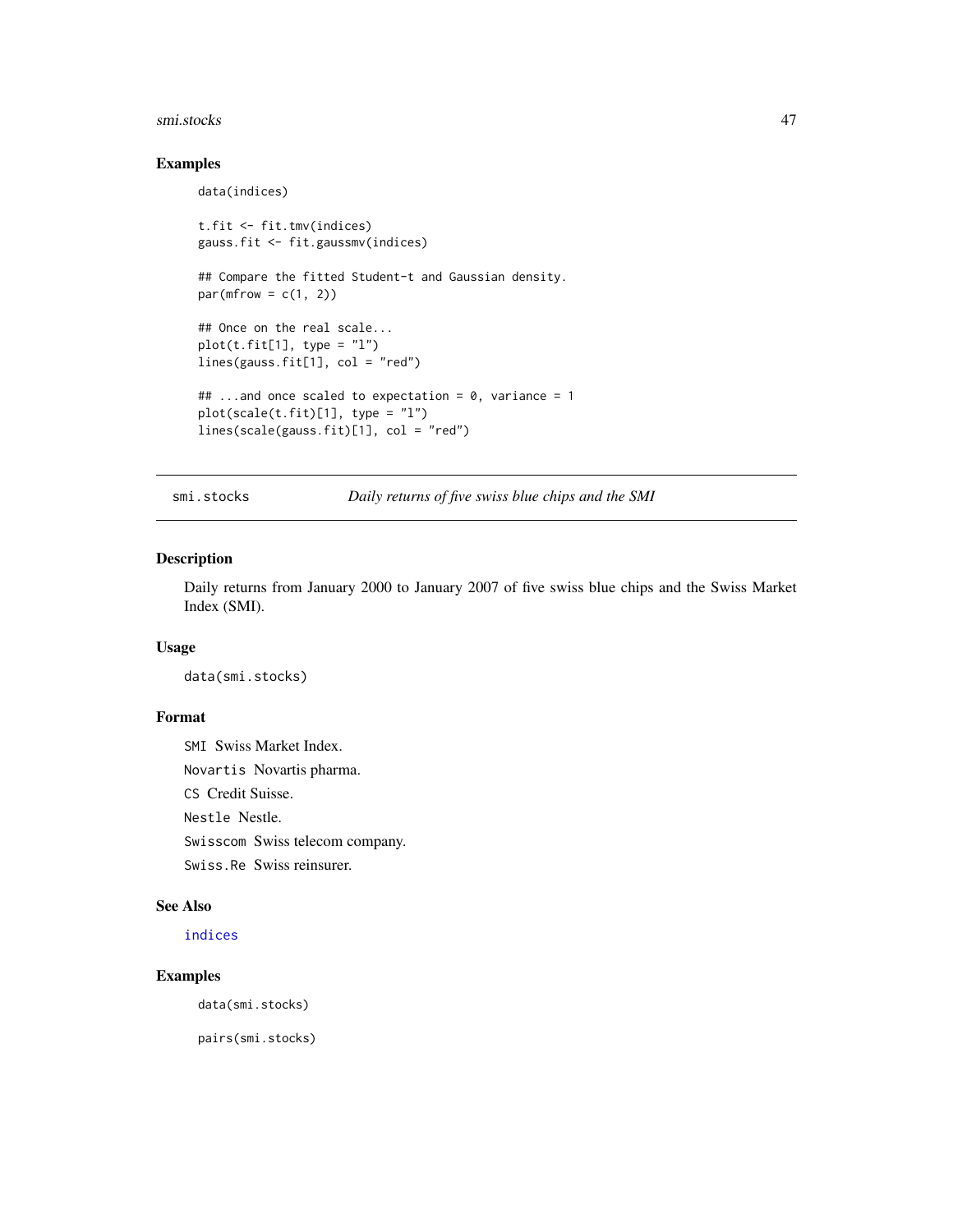<span id="page-47-1"></span><span id="page-47-0"></span>

# Description

This function performs a model selection in the scope of the generalized hyperbolic distribution class based on the Akaike information criterion. stepAIC.ghyp can be used for the univariate as well as for the multivariate case.

# Usage

```
stepAIC.ghyp(data, dist = c("ghyp", "hyp", "NIG", "VG", "t", "gauss"),
             symmetric = NULL, ...)
```
# Arguments

| data      | A vector, matrix or data. frame.                                                                                                                                                |
|-----------|---------------------------------------------------------------------------------------------------------------------------------------------------------------------------------|
| dist      | A character vector of distributions from where the best fit will be identified.                                                                                                 |
| symmetric | Either NULL, TRUE or FALSE. NULL means that both symmetric and asymmetric<br>models will be fitted. For symmetric models select TRUE and for asymmetric<br>models select FALSE. |
| $\ddots$  | Arguments passed to fit.ghypuv or fit.ghypmv.                                                                                                                                   |

# Value

A list with components:

| best.model | The model minimizing the AIC.                                                                                                                                                                                                                                                        |
|------------|--------------------------------------------------------------------------------------------------------------------------------------------------------------------------------------------------------------------------------------------------------------------------------------|
| all.models | All fitted models.                                                                                                                                                                                                                                                                   |
| fit.table  | A data. frame with columns model, symmetric, lambda, alpha.bar, aic, llh<br>(log-Likelihood), converged, n. i ter (number of iterations) sorted according to<br>the aic. In the univariate case three additional columns containing the parameters<br>mu, sigma and gamma are added. |

# Author(s)

David Luethi

# See Also

[lik.ratio.test](#page-33-1), [fit.ghypuv](#page-10-1) and [fit.ghypmv](#page-8-1).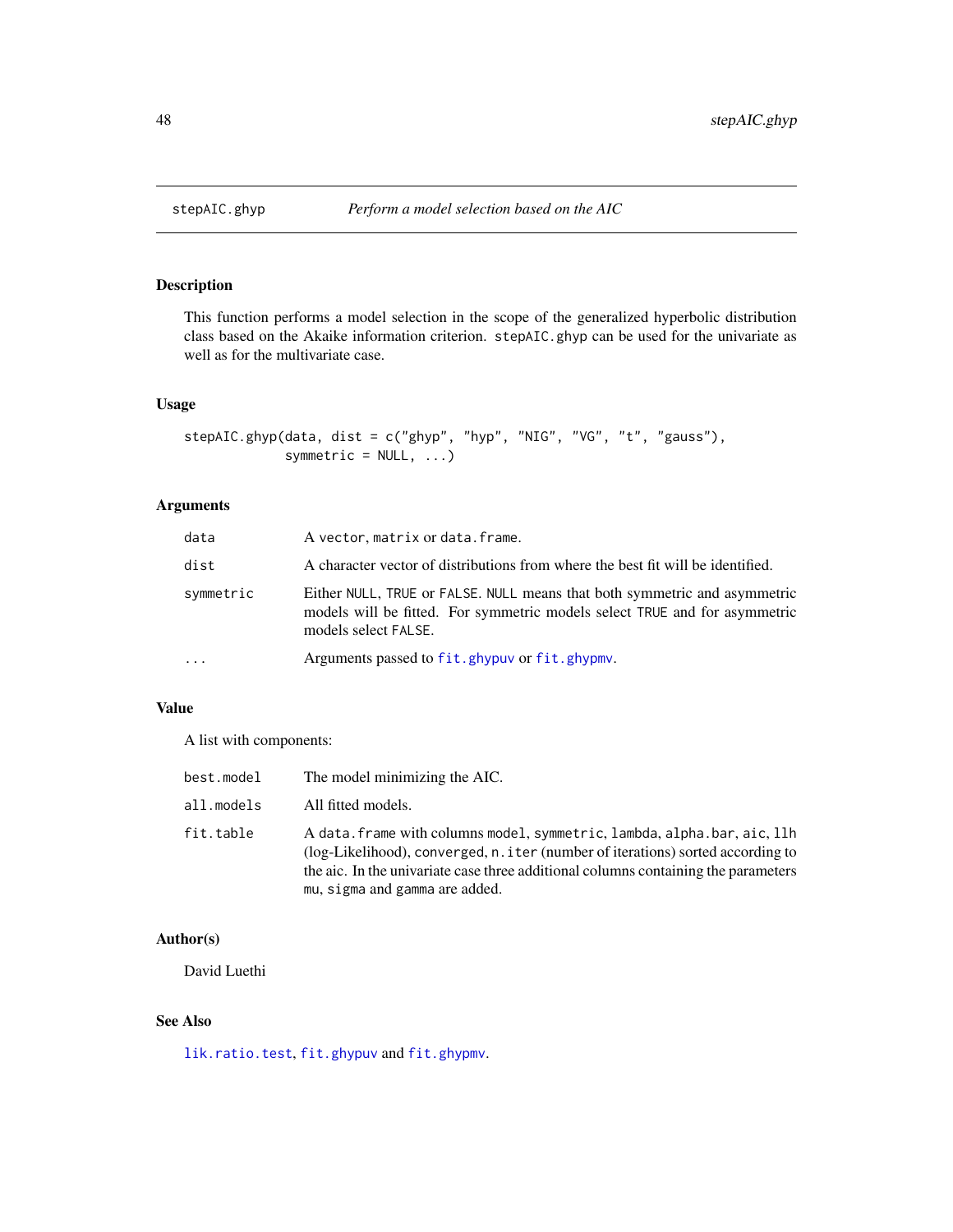# <span id="page-48-0"></span>summary-method 49

# Examples

data(indices)

```
# Multivariate case:
aic.mv \le stepAIC.ghyp(indices, dist = c("ghyp", "hyp", "t", "gauss"),
                       symmetric = NULL, control = list(maxit = 500),
                       silent = TRUE, nit = 500)summary(aic.mv$best.model)
# Univariate case:
aic.uv <- stepAIC.ghyp(indices[, "stock"], dist = c("ghyp", "NIG", "VG", "gauss"),
                       symmetric = TRUE, control = list(maxit = 500), silent = TRUE)
# Test whether the ghyp-model provides a significant improvement with
# respect to the VG-model:
```

```
lik.ratio.test(aic.uv$all.models[[1]], aic.uv$all.models[[3]])
```
summary-method *mle.ghyp summary*

# <span id="page-48-1"></span>Description

Produces a formatted output of a fitted generalized hyperbolic distribution.

#### Usage

```
## S4 method for signature 'mle.ghyp'
summary(object)
```
# Arguments

object An object of class [mle.ghyp](#page-21-1).

# Value

```
Nothing is returned.
```
#### Author(s)

David Luethi

#### See Also

Fitting functions [fit.ghypuv](#page-10-1) and [fit.ghypmv](#page-8-1), [coef](#page-5-1), [mean](#page-36-1), [vcov](#page-36-1) and [ghyp.fit.info](#page-19-1) for accessor functions for [mle.ghyp](#page-21-1) objects.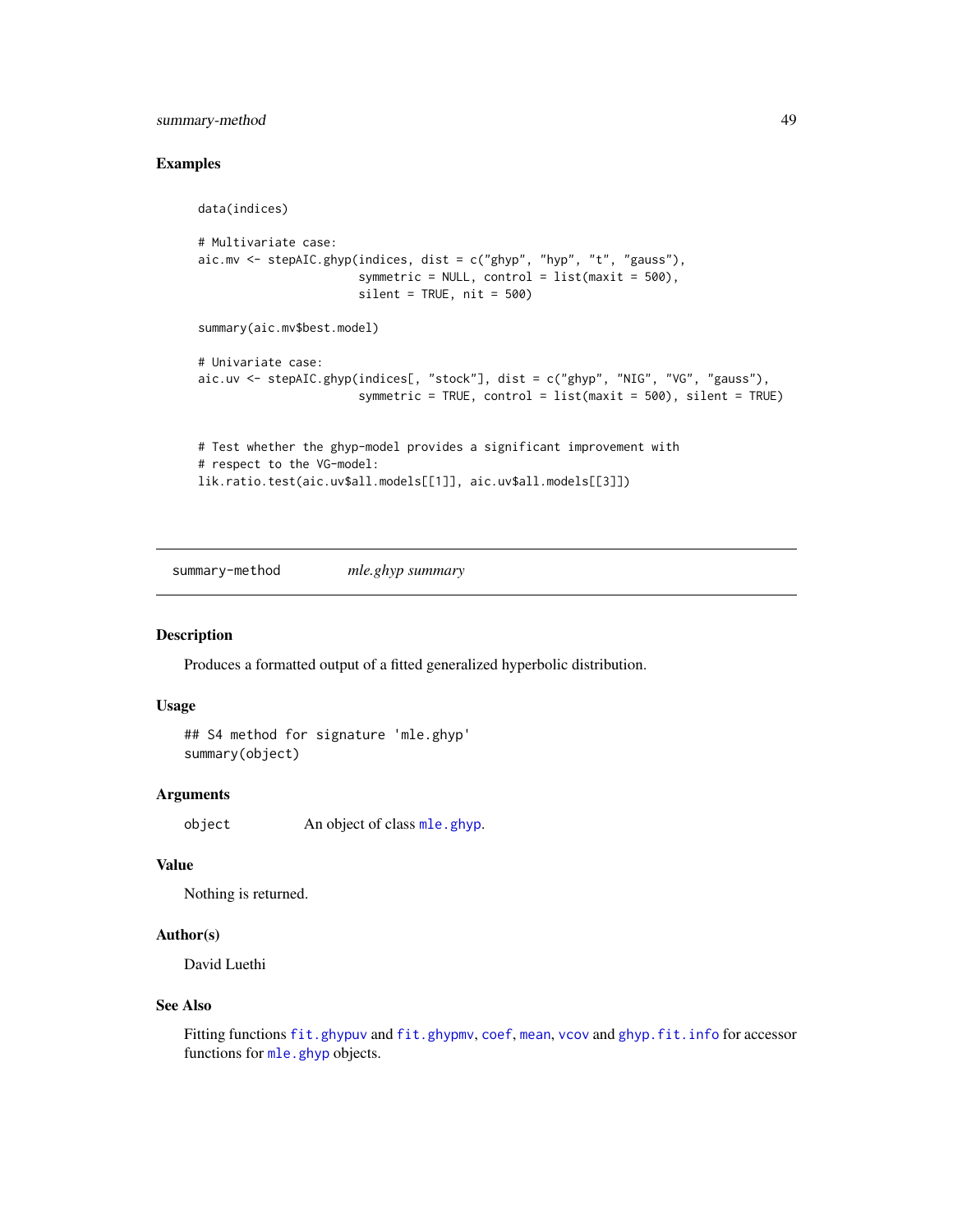# Examples

```
data(smi.stocks)
mle.ghyp.object <- fit.NIGmv(smi.stocks[, c("Nestle", "Swiss.Re", "Novartis")])
summary(mle.ghyp.object)
```
#### transform-extract-methods

*Linear transformation and extraction of generalized hyperbolic distributions*

# <span id="page-49-1"></span>Description

The transform function can be used to linearly transform generalized hyperbolic distribution objects (see Details). The extraction operator [ extracts some margins of a multivariate generalized hyperbolic distribution object.

#### Usage

```
## S4 method for signature 'ghyp'
transform(`_data`, summand, multiplier)
```

```
## S3 method for class 'ghyp'
x[i = c(1, 2)]
```
# Arguments

| _data      | An object inheriting from class ghyp.                                          |
|------------|--------------------------------------------------------------------------------|
| summand    | A vector.                                                                      |
| multiplier | A vector or a matrix.                                                          |
|            | A multivariate generalized hyperbolic distribution inheriting from class ghyp. |
|            | Index specifying which dimensions to extract.                                  |

# Details

If  $X \sim GH$ , transform gives the distribution object of "multiplier \* X + summand", where X is the argument named \_data.

If the object is of class [mle.ghyp](#page-21-1), iformation concerning the fitting procedure (cf. [ghyp.fit.info](#page-19-1)) will be lost as the return value is an object of class [ghyp](#page-21-1).

# Value

An object of class [ghyp](#page-21-1).

#### Author(s)

David Luethi

<span id="page-49-0"></span>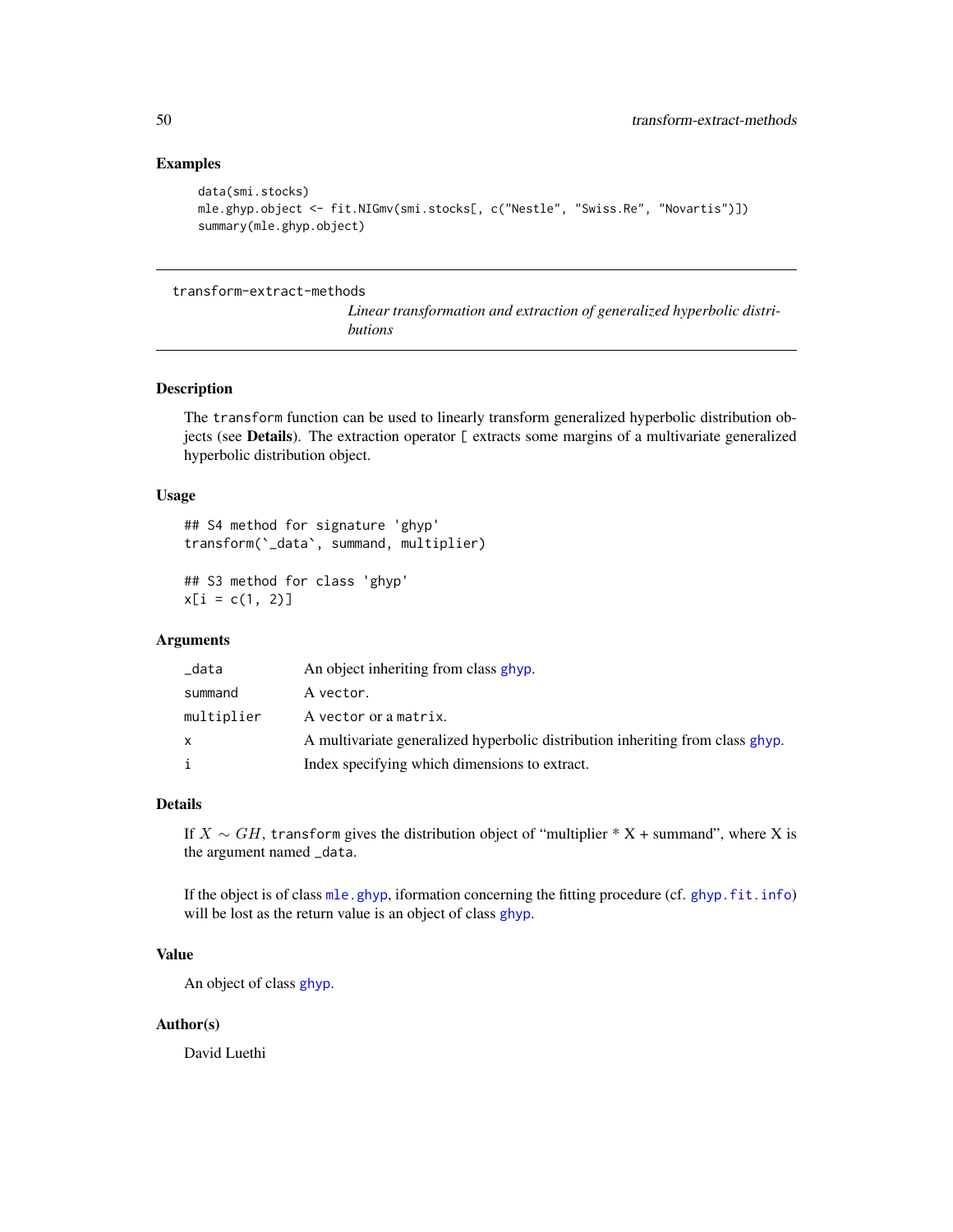# <span id="page-50-0"></span>See Also

[scale](#page-45-1), [ghyp](#page-21-1), [fit.ghypuv](#page-10-1) and [fit.ghypmv](#page-8-1) for constructors of ghyp objects.

### Examples

```
## Mutivariate generalized hyperbolic distribution
multivariate.ghyp <- ghyp(sigma=var(matrix(rnorm(9),ncol=3)), mu=1:3, gamma=-2:0)
```

```
## Dimension reduces to 2
transform(multivariate.ghyp, multiplier=matrix(1:6,nrow=2), summand=10:11)
```

```
## Dimension reduces to 1
transform(multivariate.ghyp, multiplier=1:3)
```

```
## Simple transformation
transform(multivariate.ghyp, summand=100:102)
```

```
## Extract some dimension
multivariate.ghyp[1]
multivariate.ghyp[c(1, 3)]
```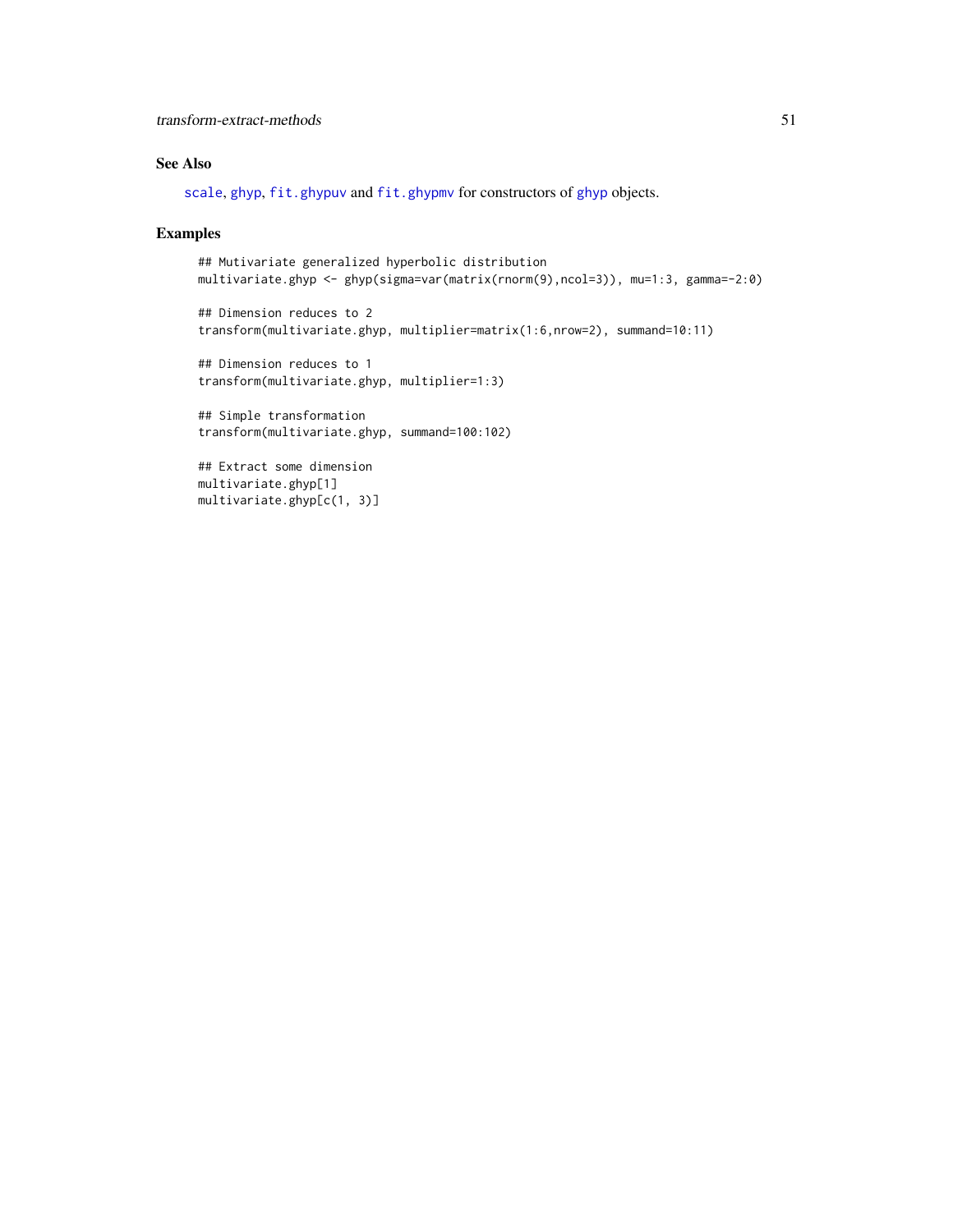# <span id="page-51-0"></span>**Index**

∗ attribution ESghyp.attribution, [8](#page-7-0) ghyp.attribution-class, [27](#page-26-0) plot-ghyp.attribution, [39](#page-38-0) ∗ classes ghyp-mle.ghyp-classes, [22](#page-21-0) ghyp.attribution-class, [27](#page-26-0) ∗ datagen ghyp-distribution, [18](#page-17-0) ghyp-package, [2](#page-1-0) gig-distribution, [30](#page-29-0) ∗ datasets indices, [33](#page-32-0) smi.stocks, [47](#page-46-0) ∗ distribution fit.ghypmv, [9](#page-8-0) fit.ghypuv, [11](#page-10-0) ghyp-constructors, [14](#page-13-0) ghyp-distribution, [18](#page-17-0) ghyp-package, [2](#page-1-0) gig-distribution, [30](#page-29-0) ∗ hplot ghyp-package, [2](#page-1-0) hist-methods, [32](#page-31-0) pairs-methods, [38](#page-37-0) plot-lines-methods, [41](#page-40-0) qq-ghyp, [44](#page-43-0) ∗ iteration fit.ghypmv, [9](#page-8-0) fit.ghypuv, [11](#page-10-0) ghyp-package, [2](#page-1-0) portfolio.optimize, [42](#page-41-0) ∗ methods coef-method, [6](#page-5-0) hist-methods, [32](#page-31-0) logLik-AIC-methods, [35](#page-34-0) mean-vcov-skew-kurt-methods, [37](#page-36-0) pairs-methods, [38](#page-37-0) plot-lines-methods, [41](#page-40-0)

scale-methods, [46](#page-45-0) summary-method, [49](#page-48-0) transform-extract-methods, [50](#page-49-0) ∗ misc ghyp-risk-performance, [25](#page-24-0) ∗ models fit.ghypmv, [9](#page-8-0) fit.ghypuv, [11](#page-10-0) ghyp-constructors, [14](#page-13-0) ghyp-distribution, [18](#page-17-0) ghyp-package, [2](#page-1-0) qq-ghyp, [44](#page-43-0) ∗ multivariate fit.ghypmv, [9](#page-8-0) ghyp-constructors, [14](#page-13-0) ghyp-distribution, [18](#page-17-0) ghyp-package, [2](#page-1-0) pairs-methods, [38](#page-37-0) portfolio.optimize, [42](#page-41-0) ∗ optimize fit.ghypmv, [9](#page-8-0) fit.ghypuv, [11](#page-10-0) ghyp-package, [2](#page-1-0) portfolio.optimize, [42](#page-41-0) ∗ package ghyp-package, [2](#page-1-0) ∗ risk ESghyp.attribution, [8](#page-7-0) ghyp.attribution-class, [27](#page-26-0) ∗ utilities coef-method, [6](#page-5-0) ghyp-get, [20](#page-19-0) ghyp-risk-performance, [25](#page-24-0) ghyp.moment, [28](#page-27-0) lik.ratio.test, [34](#page-33-0) logLik-AIC-methods, [35](#page-34-0) mean-vcov-skew-kurt-methods, [37](#page-36-0) scale-methods, [46](#page-45-0) stepAIC.ghyp, [48](#page-47-0)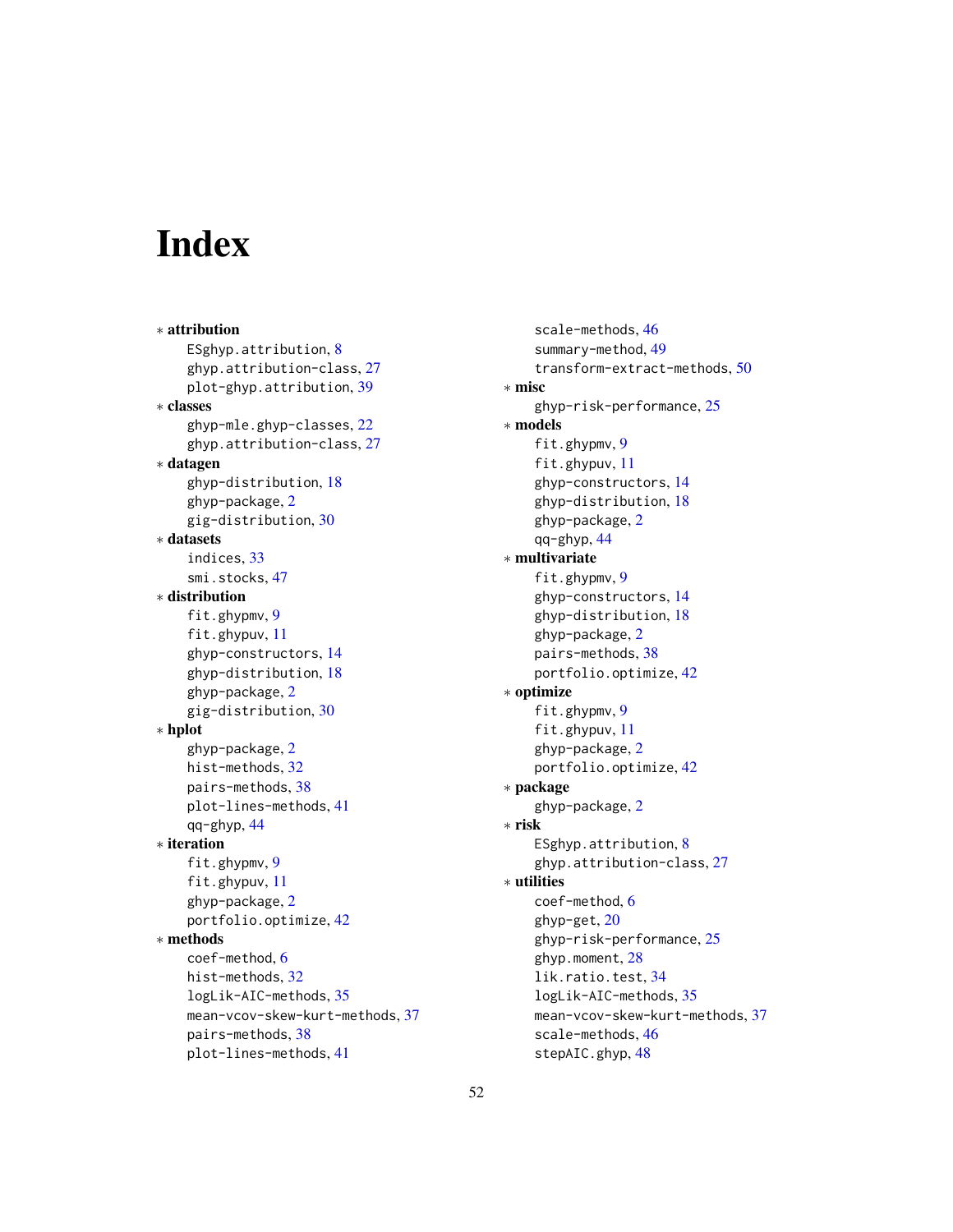#### $I<sub>N</sub>DEX$  53

transform-extract-methods, [50](#page-49-0) [, *[4](#page-3-0)*, *[24](#page-23-0)* [,ghyp,numeric,missing,missing-method *(*transform-extract-methods*)*, [50](#page-49-0) [.ghyp, *[7](#page-6-0)* [.ghyp *(*transform-extract-methods*)*, [50](#page-49-0)

AIC, *[4](#page-3-0)*, *[22](#page-21-0)*, *[24](#page-23-0)*, *[35](#page-34-0)* AIC,mle.ghyp-method *(*logLik-AIC-methods*)*, [35](#page-34-0) AIC.mle.ghyp *(*logLik-AIC-methods*)*, [35](#page-34-0) axis, *[39](#page-38-0)*

coef, *[4](#page-3-0)*, *[16](#page-15-0)*, *[22](#page-21-0)*, *[24](#page-23-0)*, *[49](#page-48-0)* coef,ghyp-method *(*coef-method*)*, [6](#page-5-0) coef-method, [6](#page-5-0) coef.ghyp *(*coef-method*)*, [6](#page-5-0) coefficients,ghyp-method *(*coef-method*)*, [6](#page-5-0) contribution *(*ghyp.attribution-class*)*, [27](#page-26-0) contribution,ghyp.attribution-method *(*ghyp.attribution-class*)*, [27](#page-26-0)

d/p/q/r/ES/gyhp, *[16](#page-15-0)* dghyp, *[3](#page-2-0)*, *[16](#page-15-0)* dghyp *(*ghyp-distribution*)*, [18](#page-17-0) dgig, *[4](#page-3-0)* dgig *(*gig-distribution*)*, [30](#page-29-0)

Egig, *[29](#page-28-0)*, *[37](#page-36-0)* Egig *(*gig-distribution*)*, [30](#page-29-0) ESghyp, *[3](#page-2-0)*, *[19](#page-18-0)* ESghyp *(*ghyp-risk-performance*)*, [25](#page-24-0) ESghyp.attribution, [8,](#page-7-0) *[28](#page-27-0)*, *[40](#page-39-0)* ESgig, *[4](#page-3-0)* ESgig *(*gig-distribution*)*, [30](#page-29-0)

fit.gaussmv, *[3](#page-2-0)* fit.gaussmv *(*fit.ghypmv*)*, [9](#page-8-0) fit.gaussuv, *[3](#page-2-0)* fit.gaussuv *(*fit.ghypuv*)*, [11](#page-10-0) fit.ghypmv, *[3](#page-2-0)*, *[7](#page-6-0)*, [9,](#page-8-0) *[13](#page-12-0)*, *[16](#page-15-0)*, *[19](#page-18-0)*, *[22–](#page-21-0)[24](#page-23-0)*, *[31](#page-30-0)*, *[36](#page-35-0)*, *[39](#page-38-0)*, *[43](#page-42-0)*, *[48,](#page-47-0) [49](#page-48-0)*, *[51](#page-50-0)* fit.ghypuv, *[3](#page-2-0)*, *[7](#page-6-0)*, *[11](#page-10-0)*, [11,](#page-10-0) *[16](#page-15-0)*, *[19](#page-18-0)*, *[22–](#page-21-0)[24](#page-23-0)*, *[26](#page-25-0)*, *[31](#page-30-0)*, *[33](#page-32-0)*, *[35,](#page-34-0) [36](#page-35-0)*, *[46](#page-45-0)*, *[48,](#page-47-0) [49](#page-48-0)*, *[51](#page-50-0)* fit.hypmv, *[3](#page-2-0)*, *[13](#page-12-0)*, *[23](#page-22-0)* fit.hypmv *(*fit.ghypmv*)*, [9](#page-8-0) fit.hypuv, *[3](#page-2-0)*, *[11](#page-10-0)*, *[23](#page-22-0)*

fit.hypuv *(*fit.ghypuv*)*, [11](#page-10-0) fit.NIGmv, *[3](#page-2-0)*, *[13](#page-12-0)* fit.NIGmv *(*fit.ghypmv*)*, [9](#page-8-0) fit.NIGuv, *[3](#page-2-0)*, *[11](#page-10-0)* fit.NIGuv *(*fit.ghypuv*)*, [11](#page-10-0) fit.tmv, *[3](#page-2-0)*, *[13](#page-12-0)* fit.tmv *(*fit.ghypmv*)*, [9](#page-8-0) fit.tuv, *[3](#page-2-0)*, *[11](#page-10-0)* fit.tuv *(*fit.ghypuv*)*, [11](#page-10-0) fit.VGmv, *[3](#page-2-0)*, *[13](#page-12-0)* fit.VGmv *(*fit.ghypmv*)*, [9](#page-8-0) fit.VGuv, *[3](#page-2-0)*, *[11](#page-10-0)* fit.VGuv *(*fit.ghypuv*)*, [11](#page-10-0) gauss, *[3](#page-2-0)*, *[23,](#page-22-0) [24](#page-23-0)* gauss *(*ghyp-constructors*)*, [14](#page-13-0) ghyp, *[3](#page-2-0)*, *[6](#page-5-0)[–8](#page-7-0)*, *[16](#page-15-0)*, *[18,](#page-17-0) [19](#page-18-0)*, *[21](#page-20-0)[–26](#page-25-0)*, *[29](#page-28-0)*, *[32](#page-31-0)*, *[37,](#page-36-0) [38](#page-37-0)*, *[41](#page-40-0)[–43](#page-42-0)*, *[45,](#page-44-0) [46](#page-45-0)*, *[50,](#page-49-0) [51](#page-50-0)* ghyp *(*ghyp-constructors*)*, [14](#page-13-0) ghyp-class *(*ghyp-mle.ghyp-classes*)*, [22](#page-21-0) ghyp-constructors, [14](#page-13-0) ghyp-distribution, [18](#page-17-0) ghyp-get, [20](#page-19-0) ghyp-mle.ghyp-classes, [22](#page-21-0) ghyp-package, [2](#page-1-0) ghyp-risk-performance, [25](#page-24-0) ghyp.attribution, *[8](#page-7-0)*, *[27](#page-26-0)* ghyp.attribution-class, [27](#page-26-0) ghyp.data, *[4](#page-3-0)*, *[10](#page-9-0)* ghyp.data *(*ghyp-get*)*, [20](#page-19-0) ghyp.dim, *[4](#page-3-0)* ghyp.dim *(*ghyp-get*)*, [20](#page-19-0) ghyp.fit.info, *[4](#page-3-0)*, *[7](#page-6-0)*, *[10,](#page-9-0) [11](#page-10-0)*, *[13](#page-12-0)*, *[36](#page-35-0)*, *[49,](#page-48-0) [50](#page-49-0)* ghyp.fit.info *(*ghyp-get*)*, [20](#page-19-0) ghyp.kurtosis, *[4](#page-3-0)* ghyp.kurtosis *(*mean-vcov-skew-kurt-methods*)*, [37](#page-36-0) ghyp.moment, *[4](#page-3-0)*, [28,](#page-27-0) *[37](#page-36-0)* ghyp.name, *[4](#page-3-0)* ghyp.name *(*ghyp-get*)*, [20](#page-19-0) ghyp.omega, *[4](#page-3-0)*, *[19](#page-18-0)* ghyp.omega *(*ghyp-risk-performance*)*, [25](#page-24-0) ghyp.skewness, *[4](#page-3-0)* ghyp.skewness *(*mean-vcov-skew-kurt-methods*)*, [37](#page-36-0) gig-distribution, [30](#page-29-0) grad, *[31](#page-30-0)*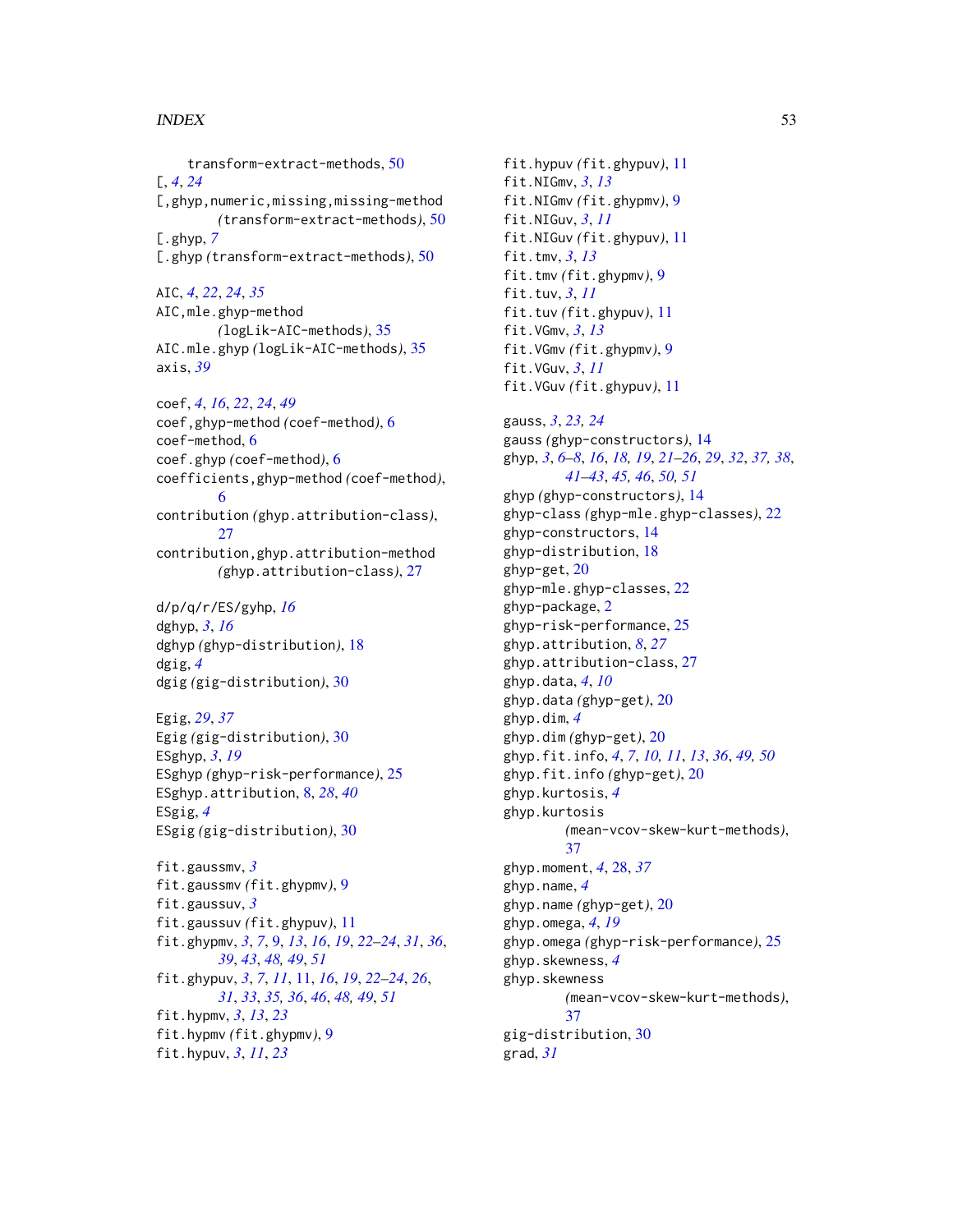hist, *[4](#page-3-0)*, *[24](#page-23-0)*, *[33](#page-32-0)*, *[41](#page-40-0)*, *[46](#page-45-0)* hist,ghyp-method *(*hist-methods*)*, [32](#page-31-0) hist-methods, [32](#page-31-0) hist.ghyp *(*hist-methods*)*, [32](#page-31-0) hyp, *[3](#page-2-0)*, *[19](#page-18-0)*, *[23,](#page-22-0) [24](#page-23-0)* hyp *(*ghyp-constructors*)*, [14](#page-13-0)

indices, [33,](#page-32-0) *[47](#page-46-0)* integrate, *[8](#page-7-0)*, *[18,](#page-17-0) [19](#page-18-0)*, *[25,](#page-24-0) [26](#page-25-0)*, *[29–](#page-28-0)[31](#page-30-0)*, *[39](#page-38-0)*, *[45](#page-44-0)*

legend, *[32,](#page-31-0) [33](#page-32-0)*, *[45](#page-44-0)* lik.ratio.test, *[4](#page-3-0)*, [34,](#page-33-0) *[36](#page-35-0)*, *[48](#page-47-0)* lines, *[4](#page-3-0)*, *[24](#page-23-0)*, *[33](#page-32-0)*, *[41](#page-40-0)*, *[46](#page-45-0)* lines,ghyp-method *(*plot-lines-methods*)*, [41](#page-40-0) lines-methods *(*plot-lines-methods*)*, [41](#page-40-0) lines.ghyp *(*plot-lines-methods*)*, [41](#page-40-0) logLik, *[4](#page-3-0)*, *[22](#page-21-0)*, *[24](#page-23-0)*, *[35](#page-34-0)* logLik,mle.ghyp-method *(*logLik-AIC-methods*)*, [35](#page-34-0) logLik-AIC-methods, [35](#page-34-0) logLik.mle.ghyp *(*logLik-AIC-methods*)*, [35](#page-34-0)

mean, *[4](#page-3-0)*, *[22](#page-21-0)*, *[24](#page-23-0)*, *[29](#page-28-0)*, *[46](#page-45-0)*, *[49](#page-48-0)* mean,ghyp-method *(*mean-vcov-skew-kurt-methods*)*, [37](#page-36-0) mean-methods *(*mean-vcov-skew-kurt-methods*)*, [37](#page-36-0) mean-vcov-skew-kurt-methods, [37](#page-36-0) mean.ghyp *(*mean-vcov-skew-kurt-methods*)*, [37](#page-36-0) mle.ghyp, *[10](#page-9-0)*, *[12,](#page-11-0) [13](#page-12-0)*, *[20](#page-19-0)*, *[22](#page-21-0)*, *[32](#page-31-0)*, *[36](#page-35-0)*, *[38](#page-37-0)*, *[45](#page-44-0)*, *[49,](#page-48-0) [50](#page-49-0)* mle.ghyp-class *(*ghyp-mle.ghyp-classes*)*, [22](#page-21-0) NIG, *[3](#page-2-0)*, *[19](#page-18-0)*, *[23,](#page-22-0) [24](#page-23-0)*

NIG *(*ghyp-constructors*)*, [14](#page-13-0)

optim, *[10](#page-9-0)*, *[12,](#page-11-0) [13](#page-12-0)*, *[21,](#page-20-0) [22](#page-21-0)*, *[24](#page-23-0)*, *[42,](#page-41-0) [43](#page-42-0)*

pairs, *[4](#page-3-0)*, *[19](#page-18-0)*, *[24](#page-23-0)*, *[39](#page-38-0)*, *[41](#page-40-0)* pairs,ghyp-method *(*pairs-methods*)*, [38](#page-37-0) pairs-methods, [38](#page-37-0) pairs.ghyp *(*pairs-methods*)*, [38](#page-37-0) pghyp, *[3](#page-2-0)* pghyp *(*ghyp-distribution*)*, [18](#page-17-0)

pgig, *[4](#page-3-0)* pgig *(*gig-distribution*)*, [30](#page-29-0) plot, *[4](#page-3-0)*, *[24](#page-23-0)*, *[32,](#page-31-0) [33](#page-32-0)*, *[39](#page-38-0)*, *[41](#page-40-0)*, *[45,](#page-44-0) [46](#page-45-0)* plot,ghyp,missing-method *(*plot-lines-methods*)*, [41](#page-40-0) plot,ghyp.attribution,ANY-method *(*plot-ghyp.attribution*)*, [39](#page-38-0) plot-ghyp.attribution, [39](#page-38-0) plot-lines-methods, [41](#page-40-0) plot-methods *(*plot-lines-methods*)*, [41](#page-40-0) plot.ghyp *(*plot-lines-methods*)*, [41](#page-40-0) plot.ghyp.attrib *(*plot-ghyp.attribution*)*, [39](#page-38-0) portfolio.optimize, *[4](#page-3-0)*, *[19](#page-18-0)*, *[26](#page-25-0)*, [42](#page-41-0)

qghyp, *[3](#page-2-0)*, *[8](#page-7-0)*, *[25](#page-24-0)*, *[41](#page-40-0)*, *[45,](#page-44-0) [46](#page-45-0)* qghyp *(*ghyp-distribution*)*, [18](#page-17-0) qgig, *[4](#page-3-0)* qgig *(*gig-distribution*)*, [30](#page-29-0) qq-ghyp, [44](#page-43-0) qqghyp, *[4](#page-3-0)*, *[19](#page-18-0)*, *[32,](#page-31-0) [33](#page-32-0)*, *[39](#page-38-0)*, *[41](#page-40-0)* qqghyp *(*qq-ghyp*)*, [44](#page-43-0)

rghyp, *[3](#page-2-0)* rghyp *(*ghyp-distribution*)*, [18](#page-17-0) rgig, *[4](#page-3-0)*, *[19](#page-18-0)* rgig *(*gig-distribution*)*, [30](#page-29-0)

scale, *[4](#page-3-0)*, *[24](#page-23-0)*, *[51](#page-50-0)* scale,ghyp-method *(*scale-methods*)*, [46](#page-45-0) scale-methods, [46](#page-45-0) scale.ghyp *(*scale-methods*)*, [46](#page-45-0) sensitivity *(*ghyp.attribution-class*)*, [27](#page-26-0) sensitivity,ghyp.attribution-method *(*ghyp.attribution-class*)*, [27](#page-26-0) show,ghyp-method *(*ghyp-mle.ghyp-classes*)*, [22](#page-21-0) show,mle.ghyp-method *(*ghyp-mle.ghyp-classes*)*, [22](#page-21-0) show.ghyp *(*ghyp-mle.ghyp-classes*)*, [22](#page-21-0) show.mle.ghyp *(*ghyp-mle.ghyp-classes*)*, [22](#page-21-0) smi.stocks, *[33](#page-32-0)*, [47](#page-46-0) spline, *[19](#page-18-0)*, *[31](#page-30-0)* stepAIC.ghyp, *[3](#page-2-0)*, *[35](#page-34-0)*, [48](#page-47-0) student.t, *[3](#page-2-0)*, *[19](#page-18-0)*, *[23,](#page-22-0) [24](#page-23-0)* student.t *(*ghyp-constructors*)*, [14](#page-13-0) subsettting, *[19](#page-18-0)* summary, *[4](#page-3-0)*, *[24](#page-23-0)*